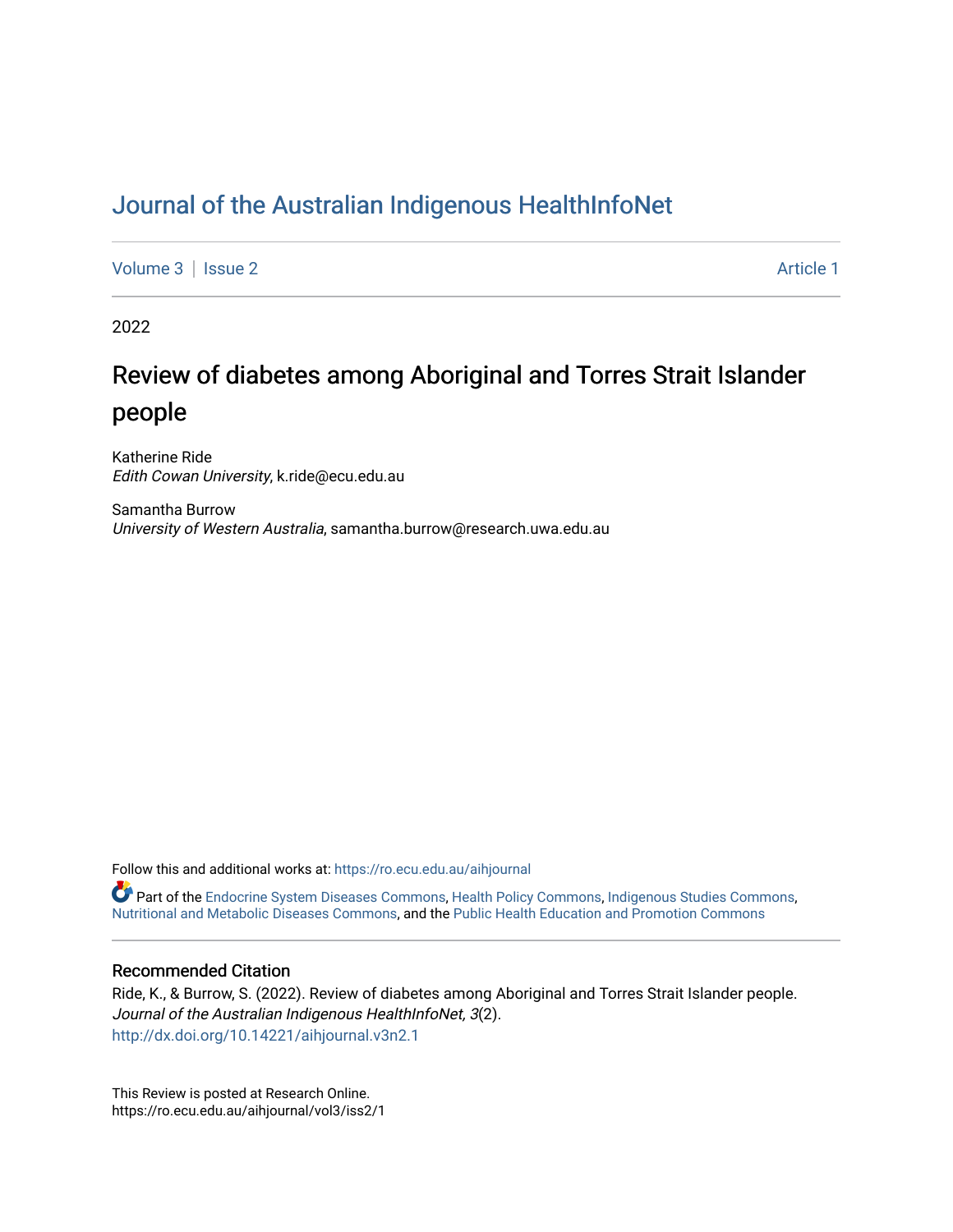# Review of diabetes among Aboriginal and Torres Strait Islander people

# Corresponding Author

Correspondence concerning this article should be addressed to Katherine Ride. k.ride@ecu.edu.au

# **Abstract**

Diabetes is the fastest growing chronic disease condition globally. Type 2 diabetes in particular, has reached epidemic proportions, with the greatest burden falling on socially disadvantaged groups and Indigenous peoples.

This review focuses primarily on type 2 diabetes among Aboriginal and Torres Strait Islander people, which is responsible for the majority of cases of diabetes in this population. It provides general information on the social and cultural context of diabetes, and the behavioural and biomedical factors that contribute to diabetes among Aboriginal and Torres Strait Islander people.

This review provides detailed information on:

- the extent of diabetes among Aboriginal and Torres Strait Islander people, including incidence and prevalence data; hospitalisations; mortality and burden of disease
- the prevention and management of diabetes
- relevant programs, services, policies and strategies that address the health issue of diabetes among Aboriginal and Torres Strait Islander people
- two special population groups
	- adolescents
	- pregnant and post-partum women.

This review concludes by suggesting possible future directions for combatting the growing epidemic of diabetes among Aboriginal and Torres Strait Islander people.

This review is part of a suite of knowledge exchange products that includes a summary, a video, and a fact sheet.

# Acknowledgements

Special thanks are extended to: the anonymous reviewer whose comments greatly assisted finalisation of this review; staff at the Australian Indigenous Health/nfoNet for their assistance and support; and the Australian Government Department of Health for their ongoing support of the work of the HealthInfoNet.

# Keywords

endocrinology, endocrine system diseases, type 2 diabetes, diabetes in pregnancy, gestational diabetes, diabetes, chronic disease, Aboriginal and Torres Strait Islander people, Aboriginal and Torres Strait Islander culture, Aboriginal and Torres Strait Islander health, Aboriginal and Torres Strait Islander Health Workers, Aboriginal and Torres Strait Islander Health Practitioners, primary health care, health promotion, health professionals, public health, population health, community health, policies and strategies

This review is available in Journal of the Australian Indigenous HealthInfoNet: [https://ro.ecu.edu.au/aihjournal/vol3/](https://ro.ecu.edu.au/aihjournal/vol3/iss2/1) [iss2/1](https://ro.ecu.edu.au/aihjournal/vol3/iss2/1)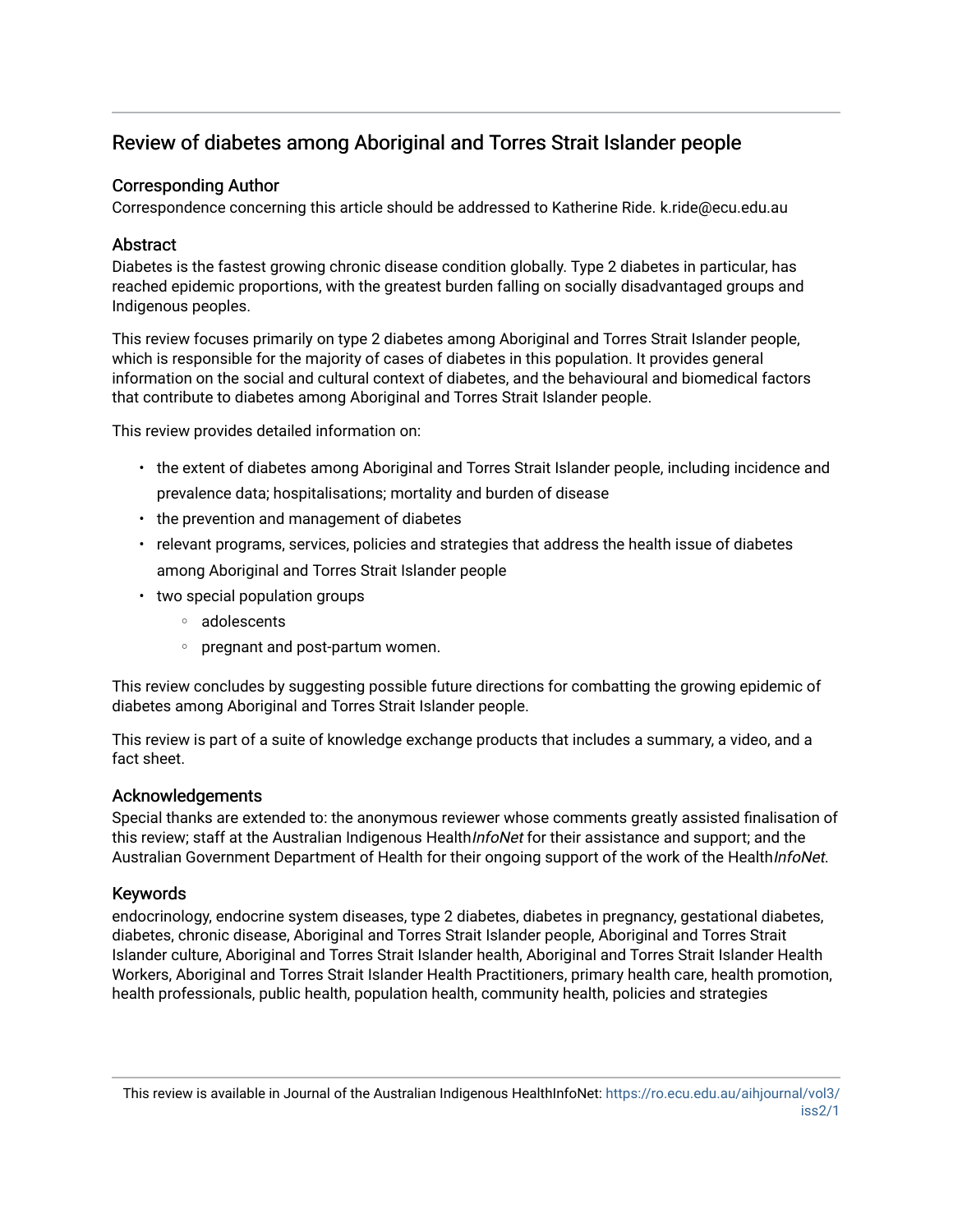# **About this review**

The purpose of this review is to provide a comprehensive synthesis of key information on diabetes among Aboriginal and Torres Strait Islander people in Australia to: (1) inform those involved or interested in Aboriginal and Torres Strait Islander health; and (2) provide the evidence for those involved in policy, strategy and program development and delivery. The review focuses primarily on type 2 diabetes among Aboriginal and Torres Strait Islander people- which is responsible for the majority of cases of diabetes in this population - but also refers to type 1 diabetes and gestational diabetes where relevant. It provides general information on the social and cultural context of diabetes, and the behavioural and biomedical factors that contribute to diabetes among Aboriginal and Torres Strait Islander people. This review provides detailed information on the extent of diabetes among Aboriginal and Torres Strait Islander people, including: incidence and prevalence data; hospitalisations; mortality and burden of disease. This review discusses the prevention and management of diabetes, and provides information on relevant programs, services, policies and strategies that address the health issue of diabetes among Aboriginal and Torres Strait Islander people. It discusses the diabetes situation in two special population groups  $-$  (i) adolescents and (ii) pregnant and post-partum women. This review concludes by suggesting possible future directions for combatting the growing epidemic of diabetes among Aboriginal and Torres Strait Islander people.

This review uses information taken from journal articles, research reports, government reports, national data collections and national surveys that are available and can be accessed through the Australian Indigenous Health*InfoNet*'s publication database https://healthinfonet.ecu.edu.au/key-resources/publications/.

The Health*InfoNet*, consistent with its nomenclature guide, prefers the term 'Aboriginal and Torres Strait Islander' rather than 'Indigenous Australian' for its publications. Also, some sources may only use the terms 'Aboriginal only' or 'Torres Strait Islander only'. However, when referencing information from other sources, authors may use the terms from the original source. As a result, readers may see these terms used interchangeably in some instances. If they have any concerns, they are advised to contact the Health*InfoNet* for further information.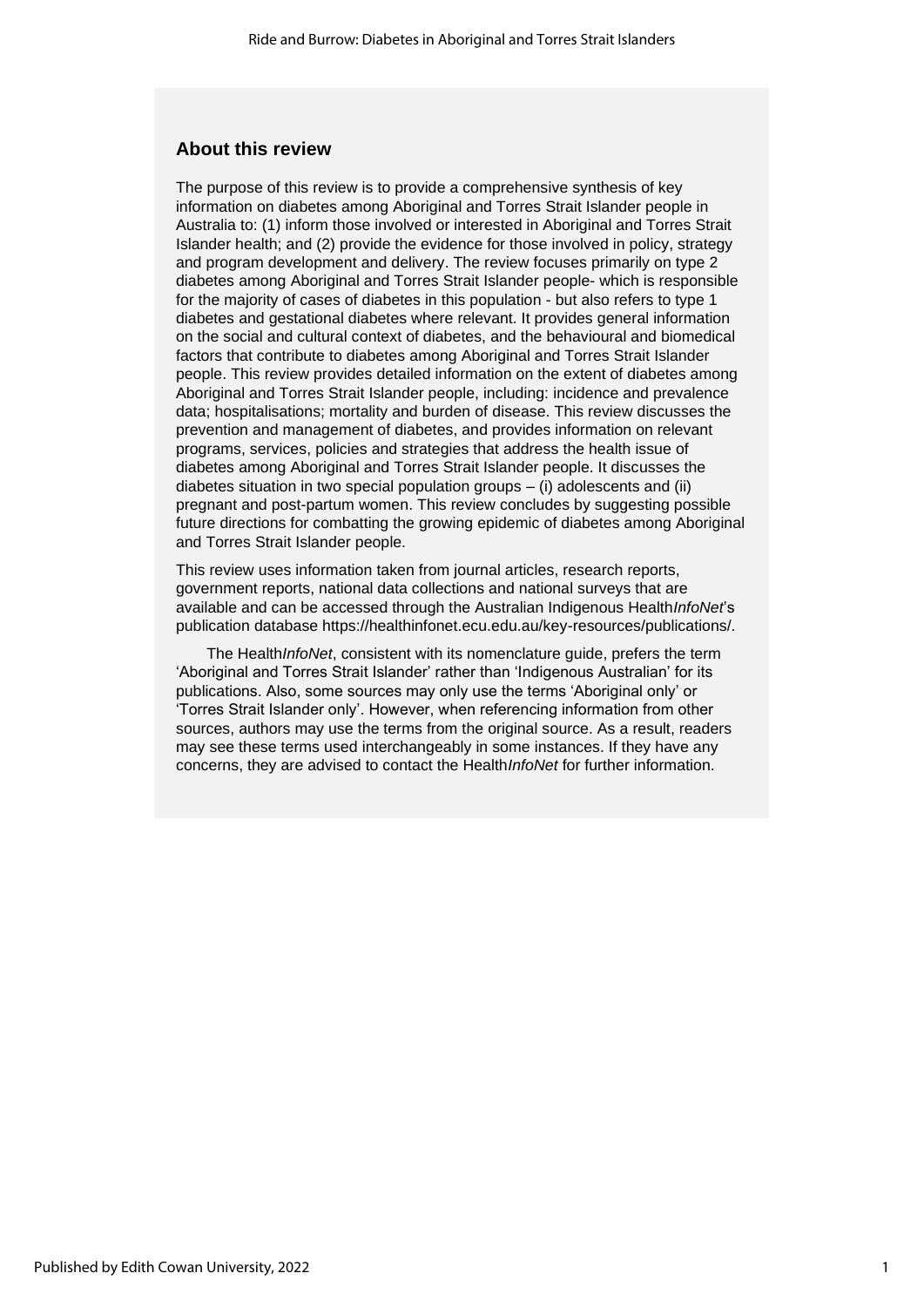# **Introduction**

Diabetes is the fastest growing chronic disease condition globally (Diabetes Australia, 2015a) (Zimmet, 2017). Type 2 diabetes in particular, has reached epidemic proportions. It is estimated that in 2019, 463 million people had diabetes (International Diabetes Federation, 2019). This number is projected to reach 578 million by 2030, and 700 million by 2045, although these are probably underestimates (Zimmet, 2017). Diabetes prevention poses a challenge for public health systems everywhere (Diabetes Australia, 2015a; Shaw & Tanamas, 2012; Zimmet et al., 2014). The greatest burden tends to fall on socially disadvantaged groups and indigenous peoples (Zimmet et al., 2014). Aboriginal and Torres Strait Islander Australians experience disproportionately high levels of diabetes. They are almost three times more likely to have diabetes than non-Indigenous Australians (Australian Bureau of Statistics, 2019). Although Aboriginal and Torres Strait Islander women are no more likely to develop gestational diabetes (Australian Institute of Health and Welfare, 2020c), they are more likely to have preexisting diabetes than non-Indigenous women (Australian Institute of Health and Welfare, 2021c). There is also evidence that Aboriginal and Torres Strait Islander children younger than 17 years of age are between 6 and 20 times more likely to develop type 2 diabetes (Craig et al., 2007; Haynes et al., 2016) (traditionally considered an adult condition) than non-Indigenous children. Mortality rates are correspondingly high, and Aboriginal and Torres Strait Islander people are four times more likely to die from diabetes than non-Indigenous Australians (Australian Institute of Health and Welfare, 2020c).

The high level of diabetes among Aboriginal and Torres Strait Islander people reflects a broad range of contributing factors (Australian Government Department of Health, 2021b; Australian Institute of Health and Welfare, 2015b; Diabetes Australia, 2013a). These include education, employment, income, housing, access to services, connection with land, racism and incarceration (Carson et al., 2007; Marmot, 2004). Addressing these factors should reduce the impact of diabetes on Aboriginal and Torres Strait Islander people; but this will require a range of tailored, culturally appropriate prevention and management programs, and broader action beyond the health service sector (Australian Government Department of Health, 2021b; Closing the Gap Clearinghouse, 2012; Diabetes Australia, 2013a; O'Dea et al., 2007).

Prevention, early detection and management are critical for reducing the impact of diabetes on Aboriginal and Torres Strait Islander people. It is important that programs for Aboriginal and Torres Strait Islander people are delivered sensitively, tailored to community needs, and not perceived as being forced upon communities (Diabetes Australia, 2013a). In addition, the involvement of Aboriginal and Torres Strait Islander community members and Aboriginal Health Practitioners in the design of any programs will help to ensure that the proposed intervention is culturally acceptable to the wider community (Nguyen et al., 2016).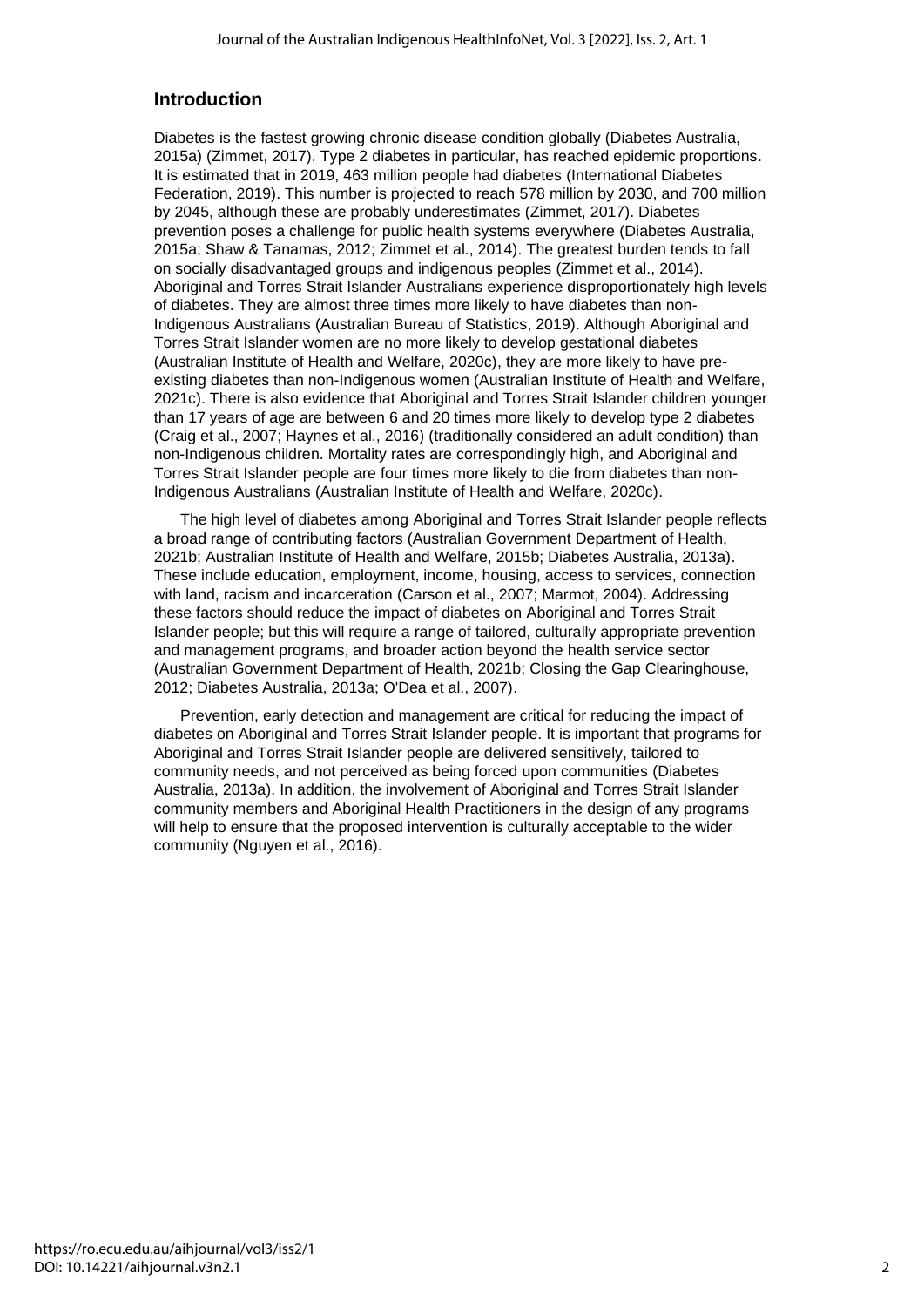#### **Box 1: Diabetes**

Diabetes (diabetes mellitus) is a condition marked by high levels of glucose in the blood due to the body's inability to produce and/or use insulin effectively (Australian Institute of Health and Welfare, 2014c). It is a complex, chronic condition that can lead to morbidity, disability, reduced quality of life and premature death (Australian Institute of Health and Welfare, 2014c; Diabetes Australia, 2011; Shaw & Tanamas, 2012). Diabetes can affect the entire body and typically requires lifelong management (Diabetes Australia, 2011; Shaw & Tanamas, 2012). New research has shown it is possible for some people with type 2 diabetes to reduce their average glucose level to that which is considered 'normal' (achieve an HbA1c of under 6.5% or 48 mmol/mol) and sustain it at that level for a prolonged period of time (at least three months) - without the need for glucose lowering medication. This is referred to as type 2 diabetes 'remission' (Diabetes Australia, 2021d; Diabetes UK, 2021; Riddle et al., 2021).

If undiagnosed or suboptimally managed, diabetes can lead to a range of complications and death (Australian Bureau of Statistics, 2014a). Complications include diseases of the large blood vessels (macrovascular disease), such as heart disease and stroke, and diseases of the small blood vessels (microvascular disease), such as kidney disease, eye disease and nerve disease (Diabetes Australia, 2015b). Type 2 diabetes is the most common form of diabetes, traditionally affecting older people but increasingly occurring in young people and children (Kao & Sabin 2016)(Shaw & Tanamas, 2012; Zimmet et al., 2014). Type 1 diabetes and gestational diabetes are the other main types of diabetes (Australian Institute of Health and Welfare, 2020a). Other types of diabetes are relatively uncommon, and are most typically related to certain conditions or syndromes that result in defects in insulin secretion, insulin action, or both, such as diabetes after pancreatitis.

# **The context of Aboriginal and Torres Strait Islander health and diabetes**

The risk of developing type 2 diabetes is influenced not only by an individual's behaviour, but primarily by historical, social, cultural, geographical, economic and community factors, and government health policies and services (Closing the Gap Clearinghouse, 2012; Zimmet, 2017). Health disparities experienced by indigenous peoples worldwide are influenced by the continuing impact of colonialism which has had lasting effects on health determinants and access to health services (Tremblay et al., 2020). In particular health service programs and health-care practices are generally based on dominant group values, principles and beliefs, often leading to stigmatisation and racism within these systems. Emerging evidence suggests that epigenetic factors, the intrauterine environment and other early life factors may also influence the development of diabetes (McEwen et al., 2019; Zimmet et al., 2014).

Several behavioural and biomedical factors are known to increase the risk of developing type 2 diabetes, (Australian Institute of Health and Welfare, 2015c); conversely, improvements in these factors can reduce the risk of type 2 diabetes and become protective in nature. The main health risk factors are discussed below.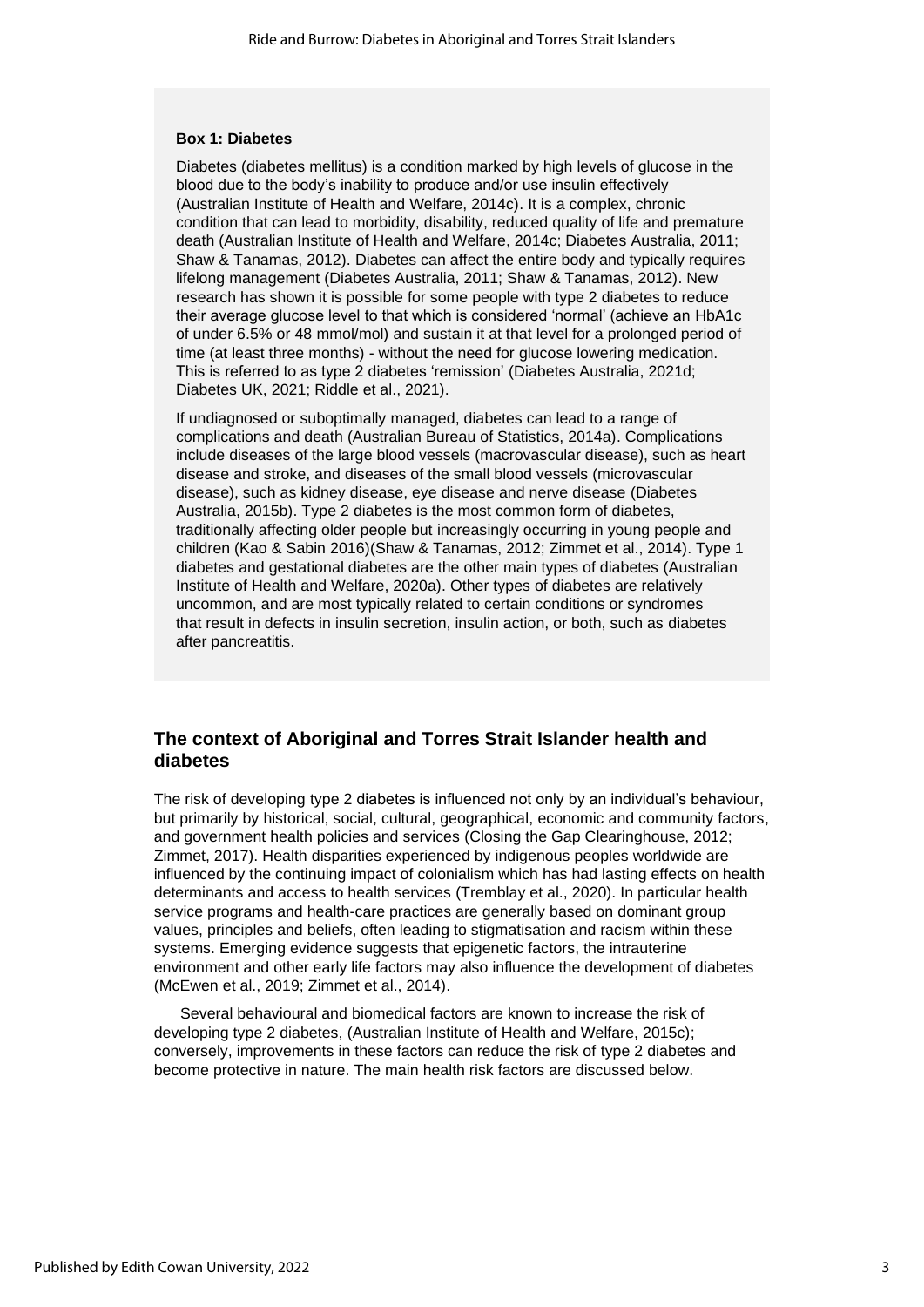# **Factors contributing to diabetes among Aboriginal and Torres Strait Islander people**

# **Protective factors**

There are no known protective factors against type 1 diabetes but beneficial changes in lifestyle, such as a reduction in obesity, increases in physical activity and improvements in diet, are critical to reducing the risk of type 2 diabetes and have been well documented (Australian Institute of Health and Welfare, 2015c, 2020c; Closing the Gap Clearinghouse, 2012).

Breastfeeding can be protective against the development of type 2 diabetes for both the mother and offspring. Numerous studies have shown that breastfeeding can reduce the risk of maternal type 2 diabetes in later life (Horta & de Lima, 2019), and reduce the rate of progression from gestational diabetes to type 2 diabetes (Chamberlain et al., 2016). Breastfeeding may also reduce the risk of babies becoming overweight (Diabetes Australia, 2013a).

# **Risk factors**

Behavioural and biomedical risk factors known to increase the risk of developing type 2 diabetes include high blood pressure, tobacco smoking, low levels of physical activity, poor diet (high in sodium, sugar and saturated fats), and having overweight or obesity (Australian Institute of Health and Welfare, 2015c, 2020c) (See Box 2). Aboriginal and Torres Strait Islander people are more likely to have these risk factors for diabetes than non-Indigenous Australians (Australian Bureau of Statistics, 2014e), and many who already have diabetes have multiple risk factors and other related health conditions (Australian Bureau of Statistics, 2014c, 2014d; Australian Institute of Health and Welfare, 2014b).

In contemporary society, economic opportunity, physical infrastructure and social conditions influence the health of individuals and communities (Carson et al., 2007; Marmot, 2004; Wilkinson & Marmot, 2003). These factors are apparent in measures of education, employment, income, housing, access to services, connection with land, racism and incarceration. On all these measures, Aboriginal and Torres Strait Islander people experience substantial disadvantage in comparison with non-Indigenous Australians.

The high prevalence of many risk factors among Aboriginal and Torres Strait Islander people is well documented, and is likely to contribute to the high prevalence of diabetes in this population compared with the non-Indigenous population (Closing the Gap Clearinghouse, 2012).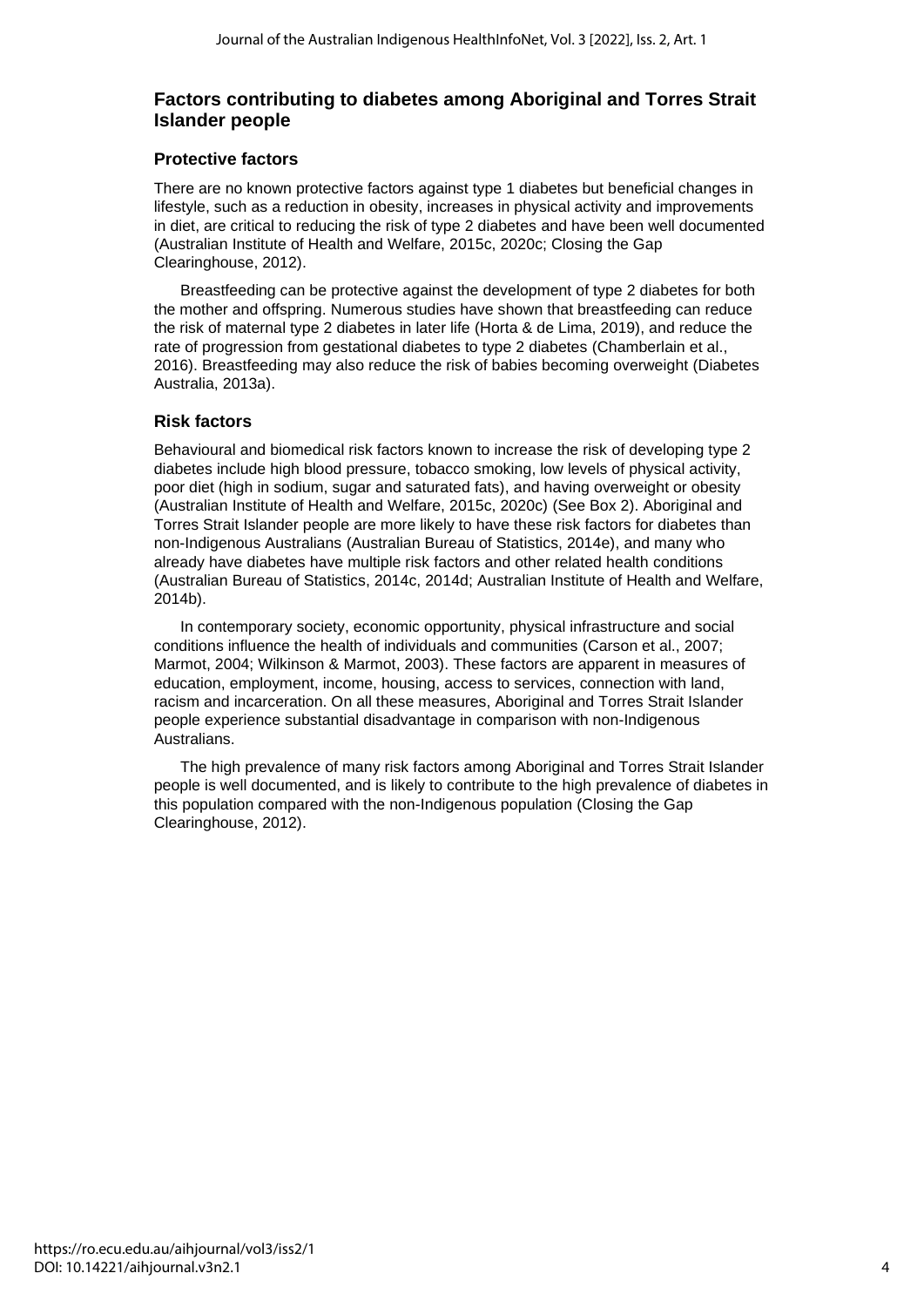#### **Box 2: Health risk factors for diabetes**

Health risk factors refer to the behaviours, characteristics, or exposures that increase the likelihood of a person developing a disease (Australian Institute of Health and Welfare, 2015c, 2020c). When people have multiple risk factors, the likelihood of developing the disease is heightened. Risk factors can also increase the severity of the disease and the likelihood of developing complications or other diseases, and can compromise efforts to provide optimal care to people who already have the disease.

The conventional risk factors for diabetes can be divided into two main categories: non-modifiable and modifiable (Australian Institute of Health and Welfare, 2008, 2015c). Non-modifiable risk factors include family history and age. Modifiable risk factors can be categorised as behavioural or biomedical and can be modified by changes in behaviour and lifestyle, or the use of medical interventions. Behavioural risk factors are health-related behaviours and include tobacco smoking, low levels of physical activity and inadequate nutrition. Biomedical risk factors are often influenced by behavioural risk factors, but refer to factors that are present in the body and include impaired glucose regulation, high blood pressure (hypertension), high blood cholesterol (dyslipidaemia) and obesity. When these risk factors occur together, known collectively as the metabolic syndrome, they greatly increase the risk of type 2 diabetes.

Having more than one risk factor increases the risk of diabetes and having diabetes increases the risk of some other diseases including cardiovascular disease, kidney disease and diabetic retinopathy (Australian Institute of Health and Welfare, 2012, 2015c). Cardiovascular disease is itself a risk factor for diabetes.

#### **Epigenetics and the intrauterine environment**

Evidence is now emerging as to the influence of epigenetics and the intrauterine environment on diabetes incidence. We know that mothers with pre-existing type 2 diabetes and mothers with gestational diabetes (GDM) are more likely to have offspring who develop diabetes later in life and this is believed to be due to changes in the offspring's gene expression (Zimmet, 2017).

Epigenetics, or changes in gene expression, due to stressors in the intrauterine environment during critical periods of fetal development, may be the mechanism by which the development of diabetes occurs (Ling & Rönn, 2019; McEwen et al., 2019; Zimmet, 2017). The developmental origins of health and disease (DOHaD) hypothesis proposes that babies who face intrauterine stressors such as diabetes risk factors (maternal malnutrition, maternal psychological stress, smoking and alcohol use) and hyperglycemia during pregnancy, experience epigenetic changes that predispose them to poor physical and neurocognitive health (McEwen et al., 2019).

Both low birth weight (<2500 grams) and high birth weight (> 4000 grams) are risk factors for the development of type 2 diabetes and obesity later in life (Hare et al., 2020). In 2019, 12% of Aboriginal and Torres Strait Islander births were low birth weight compared with an Australian average of 6.6% (Australian Institute of Health and Welfare, 2019a). The mean birth weight for Aboriginal and Torres Strait Islander babies was 3,211 grams, compared with an Australian average of 3,321 grams. These results are likely to be explained by the high prevalence of risk factors in Aboriginal and Torres Strait Islander mothers such as poverty, racism and malnutrition (McEwen et al., 2019). A recent study by Hare and colleagues (Hare et al., 2020) identified that rates of high birthweight and large-for-gestational-age among births to Aboriginal mothers more than doubled between 1987 and 2016. They suggest that this trend is primarily driven by increasing rates of hyperglycemia in pregnancy in this population. These figures may partly explain the higher prevalence of type 2 diabetes among Aboriginal and Torres Strait Islander people.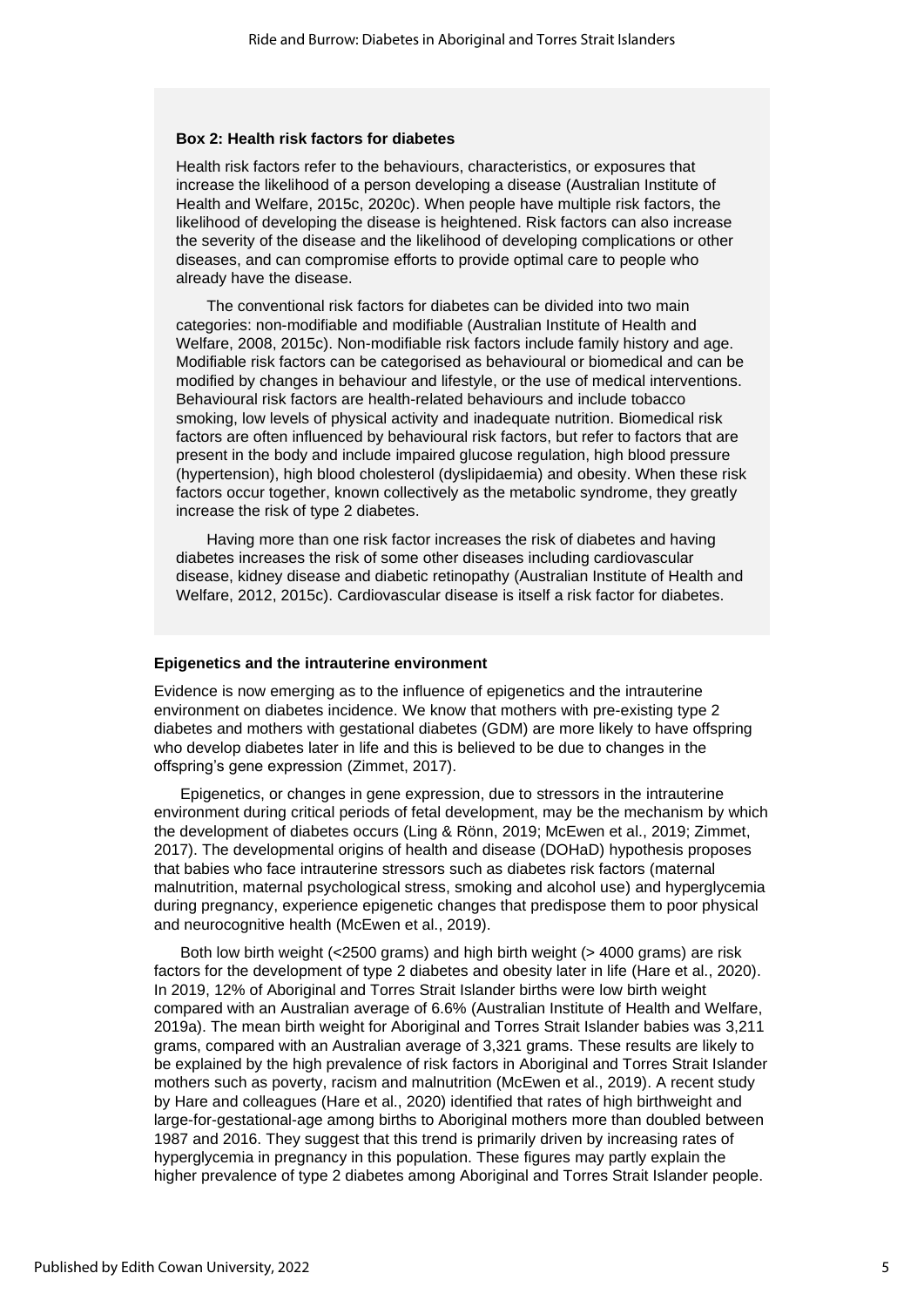Diabetes risk through epigenetic changes can be transmitted inter-generationally thus creating a vicious cycle that will continue to reinforce the type 2 diabetes epidemic (Zimmet, 2017).

#### **Box 3: Types of diabetes**

*Pre-diabetes* describes a condition in which blood glucose levels are higher than normal, although not high enough to be diagnosed as type 2 diabetes (fasting blood glucose levels between 5.5 and 6.9 mmol/l) (Diabetes Australia, 2016). Prediabetes has no signs or symptoms. People with pre-diabetes have a higher risk of developing type 2 diabetes and cardiovascular disease. Pre-diabetes can often be prevented from progressing to diabetes through lifestyle changes and weight loss.

There are two pre-diabetes conditions: impaired glucose tolerance (IGT) and impaired fasting glucose (IFG) (Diabetes Australia, 2016).

*Type 1 diabetes* is most frequently diagnosed in childhood and adolescence (Australian Institute of Health and Welfare, 2010, 2014b; World Health Organization, 2012). It is an autoimmune condition that is characterised by hyperglycaemia (high blood sugar levels) resulting from the body's inability to produce insulin.

*Type 2 diabetes* traditionally develops in adulthood, although the incidence is increasingly reported in child and adolescent populations (Kao & Sabin, 2016). As with pre-diabetes, there are often no symptoms for type 2 diabetes. It is characterised by hyperglycaemia due to insulin resistance and/or a deficiency in insulin production. Type 2 diabetes is managed with lifestyle modifications, and may require medications and insulin treatment.

*Gestational diabetes* (GDM) is a form of diabetes that develops during pregnancy in some women (Australian Institute of Health and Welfare, 2010, 2014b; World Health Organization, 2012). This type of diabetes is short-term and usually develops in the second or third trimester of pregnancy, with potentially adverse outcomes for both mother and baby (Australian Institute of Health and Welfare, 2010, 2014b). GDM usually disappears after the baby is born, although it puts the mother and child at increased risk of developing type 2 diabetes later in life (Whitbread et al., 2017). GDM can recur in later pregnancies.

*Diabetes in pregnancy* (DIP) (or *Overt diabetes*) is pre-existing type 2 diabetes that is not diagnosed before pregnancy (International Association of Diabetes and Pregnancy Study Groups Consensus Panel, 2010). It is important to detect DIP as early as possible to restore normal glycemia to enable the best posssible pregnancy outcome. Evidence suggests that Aboriginal and Torres Strait Islander women with DIP are at high risk of progression to type 2 diabetes within a short timeframe after birth (Wood et al., 2021).

# **Extent of diabetes among Aboriginal and Torres Strait Islander people**

There are several types of diabetes, of which the most frequently occurring are type 1, type 2 and GDM (see Box 3) (Diabetes Australia, 2013b, 2015a; Lalor et al., 2014).

There are various ways to measure the extent of diabetes in a given population, including prevalence, incidence, health service utilisation, mortality and burden of disease. This review focuses primarily on national data that provide an aggregate picture of the impact of diabetes on Aboriginal and Torres Strait Islander people. Much of the published data pertains to type 2 diabetes, given type 2 diabetes is responsible for the vast majority of the burden of diabetes, but figures for type 1 diabetes and GDM are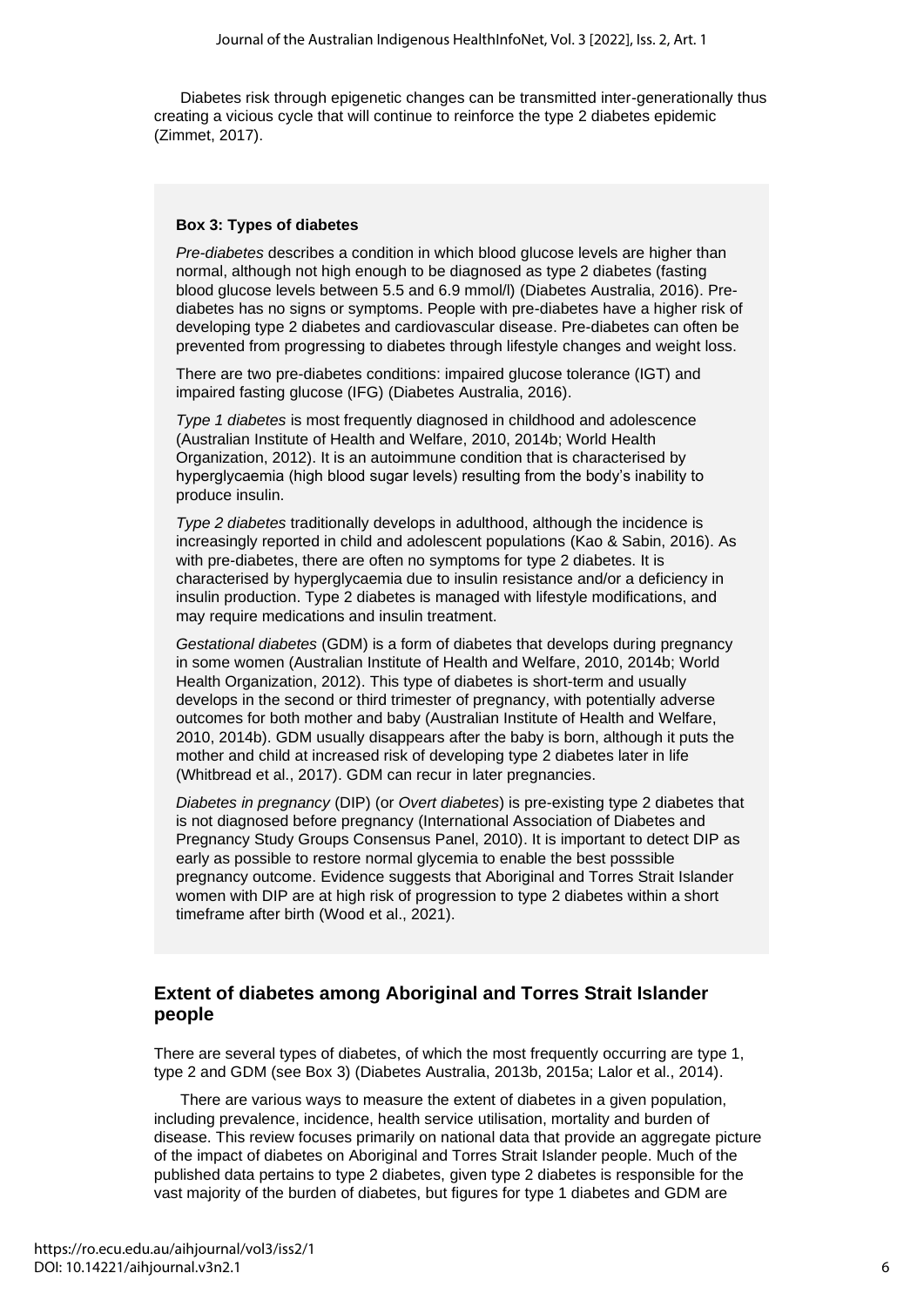reported where relevent. If the type of diabetes is not specified it can be assumed to be type 2 diabetes. Separate data for Torres Strait Islander people is limited, but is also provided where available.

The various measurements used in this review are defined in Box 4. It should be noted however, that:

- the availability and quality of data varies
- there are data limitations associated with each of the measures of diabetes
- statistics about diabetes for Aboriginal and Torres Strait Islander people are often underestimated (Appendix 1 provides a brief discussion of limitations associated with data sources used in this review).

#### **Box 4: Measuring diabetes**

*Incidence* is the number of new cases of diabetes that occur during a given period (Lee-Koo et al., 2014).

*Prevalence* is the number or proportion of cases of diabetes in a population at a given time (Lee-Koo et al., 2014).

*Age-standardised rates* enable comparisons of rates of diabetes between populations that have different age structures (Steering Committee for the Review of Government Service Provision, 2014a). Age standardisation is often used when comparing Aboriginal and Torres Strait Islander people and non-Indigenous people because the Aboriginal and Torres Strait Islander population has a younger age structure than the non-Indigenous population.

*Rate ratio* is the rate of Aboriginal and Torres Strait Islander people affected by diabetes divided by the rate of non-Indigenous people affected by diabetes (Steering Committee for the Review of Government Service Provision, 2014a).

*Ratio* is the proportion of Aboriginal and Torres Strait Islander people affected by diabetes divided by the proportion of non-Indigenous people affected by diabetes.

*Potentially preventable hospitalisations* are hospital admissions for conditions (including diabetes) that may have been avoided through appropriate preventive measures and early disease management, usually delivered in primary care and community based care settings (Steering Committee for the Review of Government Service Provision, 2014a).

*Potentially avoidable deaths* are deaths among people aged less than 75 years from conditions (including diabetes) considered potentially preventable and treatable (Steering Committee for the Review of Government Service Provision, 2014a). Potentially avoidable deaths can be reduced through lifestyle improvements and appropriate primary prevention, early intervention and medical treatment.

*Burden of disease* is measured in disability-adjusted life years (DALYs). It provides a combined estimate of years of life lost due to premature mortality caused by diabetes, and years of life lost due to disability or ill health caused by diabetes (Australian Institute of Health and Welfare, 2015a).

### **Prevalence**

In 2018, there were 208 cases of type 1 diabetes per 100,000 population among Aboriginal and Torres Strait Islander children and young adults aged 0–24 years. After adjusting for age, Aboriginal and Torres Strait Islander children and young adults were less likely to have type 1 diabetes than non-Indigenous children and young adults (197 per 100,000 and 232 per 100,000 respectively) (Australian Institute of Health and Welfare, 2020c).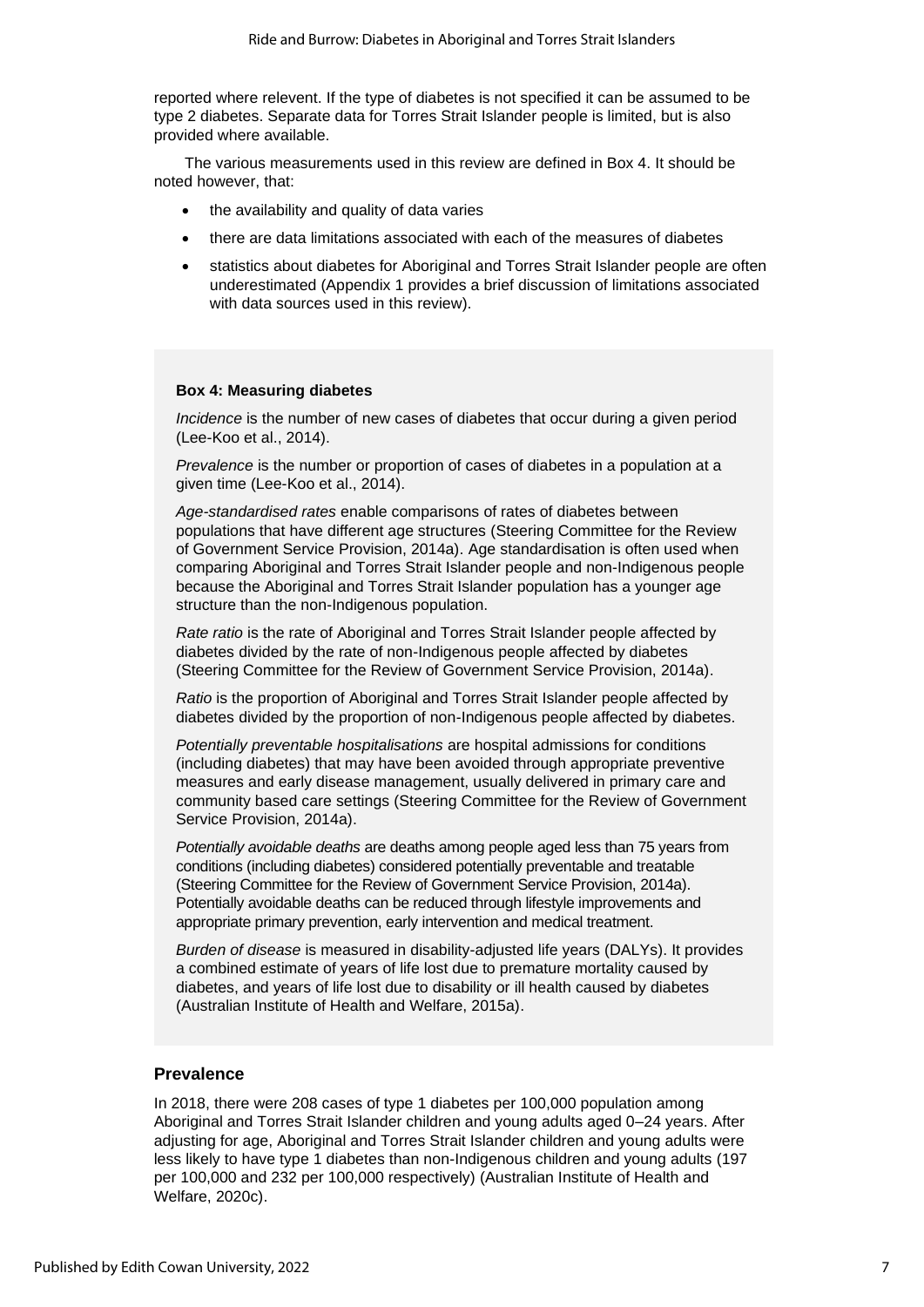According to self-reported data from the ABS 2018-19 National Aboriginal and Torres Strait Islander Health Survey<sup>1</sup> (NATSIHS), around 7.9% of Torres Strait Islander people and 7.8% of Aboriginal people had diabetes<sup>2</sup> (combined total proportion 7.9% or 64,100 people) (Australian Bureau of Statistics, 2019). After controlling for differences in the age structures between the populations, based on self-reported and measured results, Aboriginal and Torres Strait Islander people were 2.9 times as likely to have diabetes as non-Indigenous Australians (13% compared with 4.3%) (Australian Bureau of Statistics, 2019). The proportion was similar in males and females after age-standardisation (13% and 12% respectively).

The prevalence of diabetes increased with age, (Australian Bureau of Statistics, 2019) ranging from 2.5% for Aboriginal and Torres Strait Islander people aged 25-35 years to 11% for those aged 35-44 years, 19% for those aged 45-54 years and 35% for those aged 55 years and over. While rates among Aboriginal and Torres Strait Islander people are higher than non-Indigenous people in almost all age groups, this is particularly true for the younger age groups (25-54 years) (see Table 1).

The rate of diabetes/high sugar levels was higher for both Aboriginal and Torres Strait Islander males and females than non-Indigenous males and females (2.5 and 3.2 times higher respectively), but lower among Aboriginal and Torres Strait Islander people living in non-remote areas (15 per 100 persons) than among those living in remote areas (24 per 100 persons) (see Table 1). Rates of diabetes/high sugar levels varied between states and territories (Australian Institute of Health and Welfare & National Indigenous Australians Agency, 2020); they were highest in Western Australia (WA) at 24 per 100 persons, followed by the Northern Territory (NT) at 22 per 100 persons. Tasmania (Tas) had the lowest rate at 8.5 per 100 persons, with 11 per 100 persons in the Australian Capital Territory (ACT), 12 per 100 persons in Victoria (Vic), 13 per 100 persons in New South Wales (NSW), and 20 per 100 persons in both Queensland (Qld) and South Australia (SA).

<sup>1</sup> The National Aboriginal and Torres Strait Islander Health Survey (NATSIHS), run by the ABS, collects information from Aboriginal and Torres Strait Islander people on health measures. These measures include statistics about long-term health conditions, disability, lifestyle factors, physical harm and use of health services Australian Bureau of Statistics. (2019). *National Aboriginal and Torres Strait Islander Health Survey, 2018-19*.

<sup>2</sup> Self-reported data from the ABS 2018–19 National Aboriginal and Torres Strait Islander Health Survey does not distinguish between type 1 and type 2 diabetes.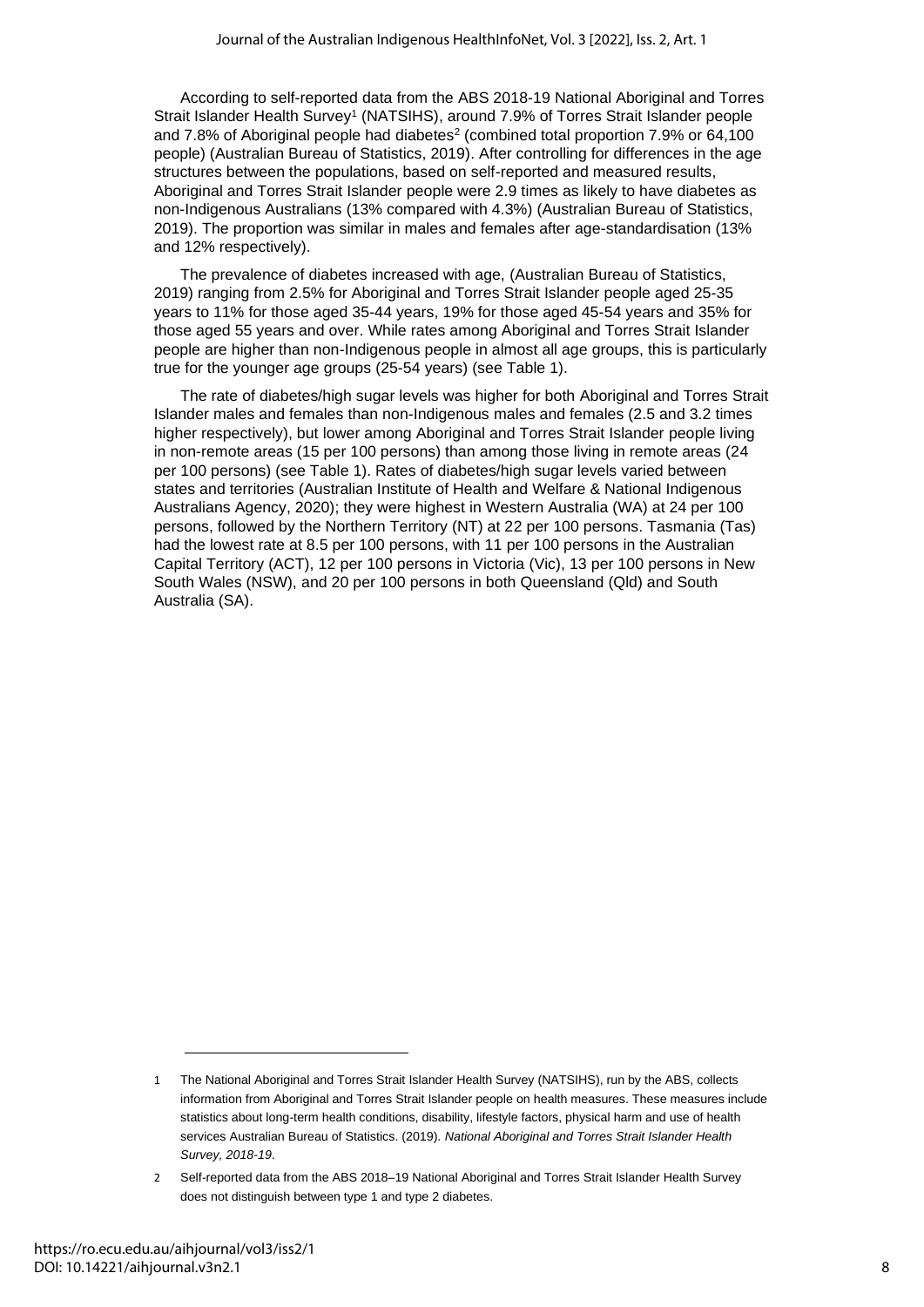| Table 1. Rates <sup>1</sup> of people reporting diabetes/high sugar levels as a long-term health |
|--------------------------------------------------------------------------------------------------|
| condition, by Indigenous status, and Indigenous:non-Indigenous rate ratios, Australia, 2017-     |
| 2018 and 2018-2019                                                                               |

|                     | <b>Aboriginal and Torres</b><br>Strait Islander people <sup>2</sup><br>(Rate) | Non-Indigenous <sup>3</sup><br>(Rate) | Rate Ratio <sup>4</sup> |
|---------------------|-------------------------------------------------------------------------------|---------------------------------------|-------------------------|
| Age (years)         |                                                                               |                                       |                         |
| 18-24               | 0.8                                                                           | 0.9                                   | 0.9                     |
| 25-34               | 3.0                                                                           | 1.2                                   | 2.5                     |
| 35-44               | 11                                                                            | 2.5                                   | 4.4                     |
| 45-54               | 21                                                                            | 5.2                                   | 4.0                     |
| $55+$               | 36                                                                            | 15                                    | 2.4                     |
| <b>Gender</b>       |                                                                               |                                       |                         |
| Male                | 18                                                                            | 7.0                                   | 2.5                     |
| Female              | 17                                                                            | 5.3                                   | 3.2                     |
| <b>Remoteness</b>   |                                                                               |                                       |                         |
| Non-remote          | 15                                                                            | 6.1                                   | 2.5                     |
| Remote <sup>5</sup> | 24                                                                            | 8.6                                   | 2.8                     |

Notes:

- 1. Rates are expressed as number per 100 persons.
- 2. Data for Aboriginal and Torres Strait Islander people is from NATSIHS 2018-19.
- 3. Data for non-Indigenous Australians is from the National Health Survey 2017-18.
- 4. Rate ratio is calculated by dividing the Indigenous rate by the non-Indigenous rate.
- 5. The NHS 2017-18 excludes *Very Remote* areas of Australia and discrete Aboriginal communities.

Source: Australian Institute of Health and Welfare, 2020 (derived from Table D1.09.2) (Australian Institute of Health and Welfare & National Indigenous Australians Agency, 2020)

#### **Biomedical data**

Biomedical data was not collected in the NATSIHS 2018-19, and therefore cannot be used to compare or corroborate self-reported results. However, biomedical results from the 2011-12 AATSIHS broadly confirmed the self-reported results obtained in that survey. Biomedical data was obtained for a subset of Aboriginal and Torres Strait Islander adults (18 years and over) who provided blood and urine samples (Australian Bureau of Statistics, 2014a). Results for fasting plasma glucose levels identified that 1.5% of Aboriginal and Torres Strait Islander adults had diabetes (fasting blood glucose levels ≥7 mmol/L) but were undiagnosed, and a further 4.7% were at high risk of diabetes due to high fasting blood glucose levels (5.6-6.9 mmol/L) (Australian Bureau of Statistics, 2014b).

#### **Pre-diabetes**

In 2012-13, based on fasting plasma glucose results:

- 4.7% of Aboriginal and Torres Strait Islander adults had pre-diabetes
- the proportion of Aboriginal and Torres Strait Islander adults with pre-diabetes did not differ significantly by sex or between remote and non-remote areas
- Aboriginal and Torres Strait Islander adults were 1.8 times as likely to have prediabetes than non-Indigenous adults (based on age-standardised rates) (Australian Institute of Health and Welfare, 2015d).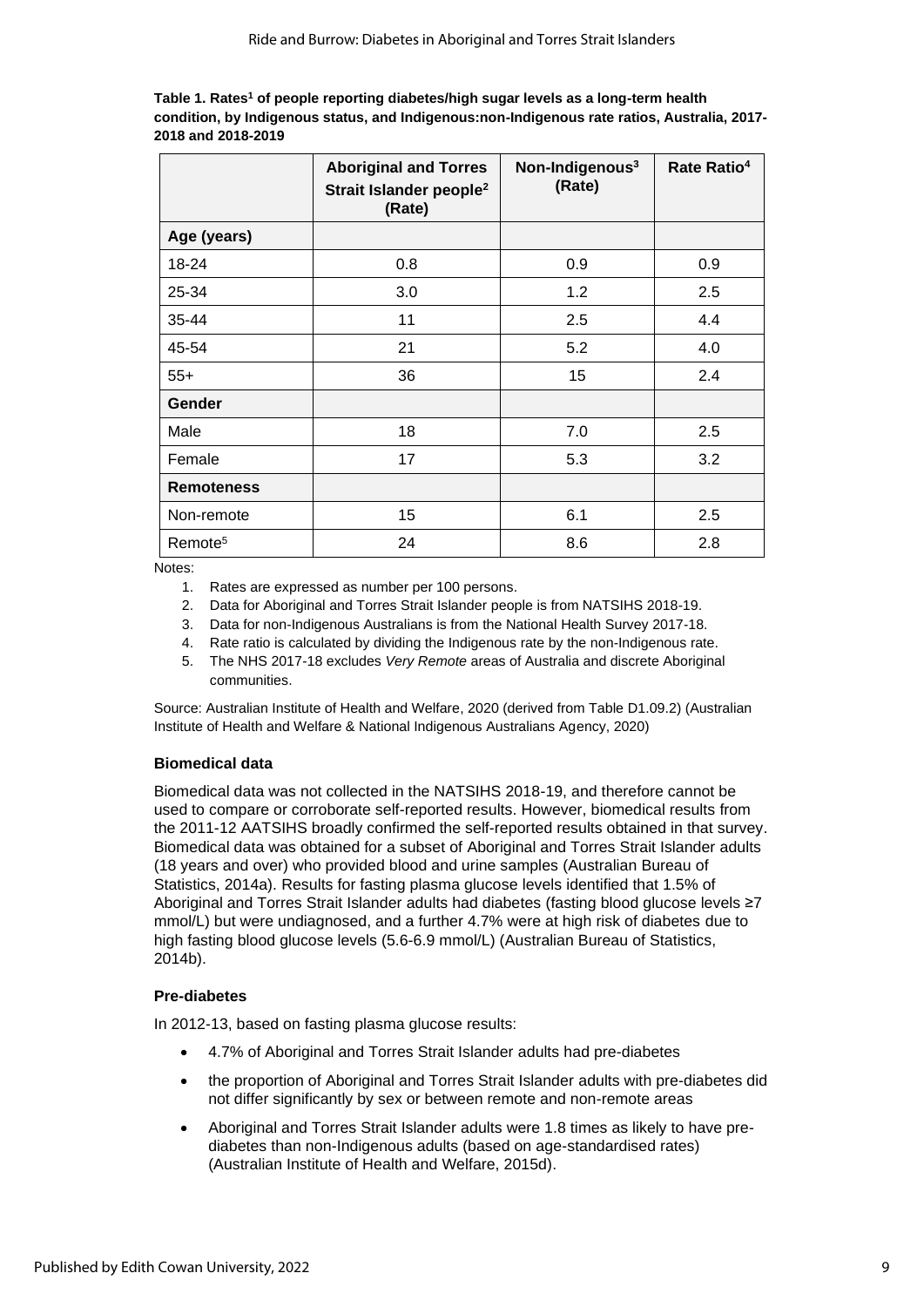# **Incidence**

# **Type 1 diabetes**

National incidence data for diabetes is based on estimates for insulin-treated diabetes and obtained from the *National (insulin-treated) diabetes register* (NDR). This data is limited to type 1 diabetes incidence for Aboriginal and Torres Strait Islander people (Australian Institute of Health and Welfare, 2020b).

In 2019, there were 130 new cases of type 1 diabetes among Aboriginal and Torres Strait Islander people, accounting for 4% of all new cases (Australian Institute of Health and Welfare, 2020b). Of these, the age-standardised rate per 100,000 population was 16 for males and 9.8 for females. The incidence rate for Aboriginal and Torres Strait Islander people was similar to that for non-Indigenous people (13 per 100,000 population compared with 12 per 100,000 population respectively).

A prospective population-based incidence study conducted in NSW between 2001- 2006 (Craig et al., 2007) found that incidence rates of type 1 diabetes were similar in the Aboriginal and Torres Strait Islander and non-Indigenous youth aged 19 years or younger (16 per 100,000 and 21 per 100 000 respectively).

### **Gestational diabetes**

In 2017-18, over 1,700 (13%) Aboriginal and Torres Strait Islander mothers who gave birth were diagnosed with GDM. After adjusting for differences in the age structure of the populations, the incidence rate among Aboriginal and Torres Strait Islander mothers was similar to the rate for non-Indigenous mothers (17% and 16% respectively) (Australian Institute of Health and Welfare, 2020c). By contrast, just over 2% of Aboriginal and Torres Strait Islander mothers and less than 1% of non-Indigenous mothers who had a baby in 2016-2018 reported that they had pre-existing diabetes (Australian Institute of Health and Welfare, 2021c).

In 2016-17 (Australian Institute of Health and Welfare, 2019c):

- there were over 1,600 new cases of GDM among Aboriginal and Torres Strait Islander women, equating to 12% of Aboriginal and Torres Strait Islander women aged 15–49 years who gave birth
- incidence of GDM increased with age, peaking in the 40 years and over age group at 32%. Aboriginal and Torres Strait Islander women in this age group were four times as likely to be diagnosed with GDM as Aboriginal and Torres Strait Islander women aged 15–19 years and 20–24 years (incidence of 6.6% and 8.8% respectively).

# **Morbidity**

#### **Health service utilisation**

Measures of health service utilisation cannot provide information about whether the health system is meeting the needs of Aboriginal and Torres Strait Islander people, but they give some indication of the demand for, and access to, health services (Australian Institute of Health and Welfare, 2014a). Included among these measures are figures for attendance at general practices and hospitals.

#### **General practice attendances**

General practitioners (GPs) are usually the initial point of contact for people with diabetes and often play a key role in coordinating the other specialised services and health professionals who are needed to manage the condition (Australian Institute of Health and Welfare, 2008). The *Bettering the evaluation and care of health* (BEACH) *survey* is a continuous, national, cross-sectional survey of the clinical activity of GPs (Britt & Miller, 2013). The survey provides some evidence of the frequency with which GPs manage diabetes for Aboriginal and Torres Strait Islander patients.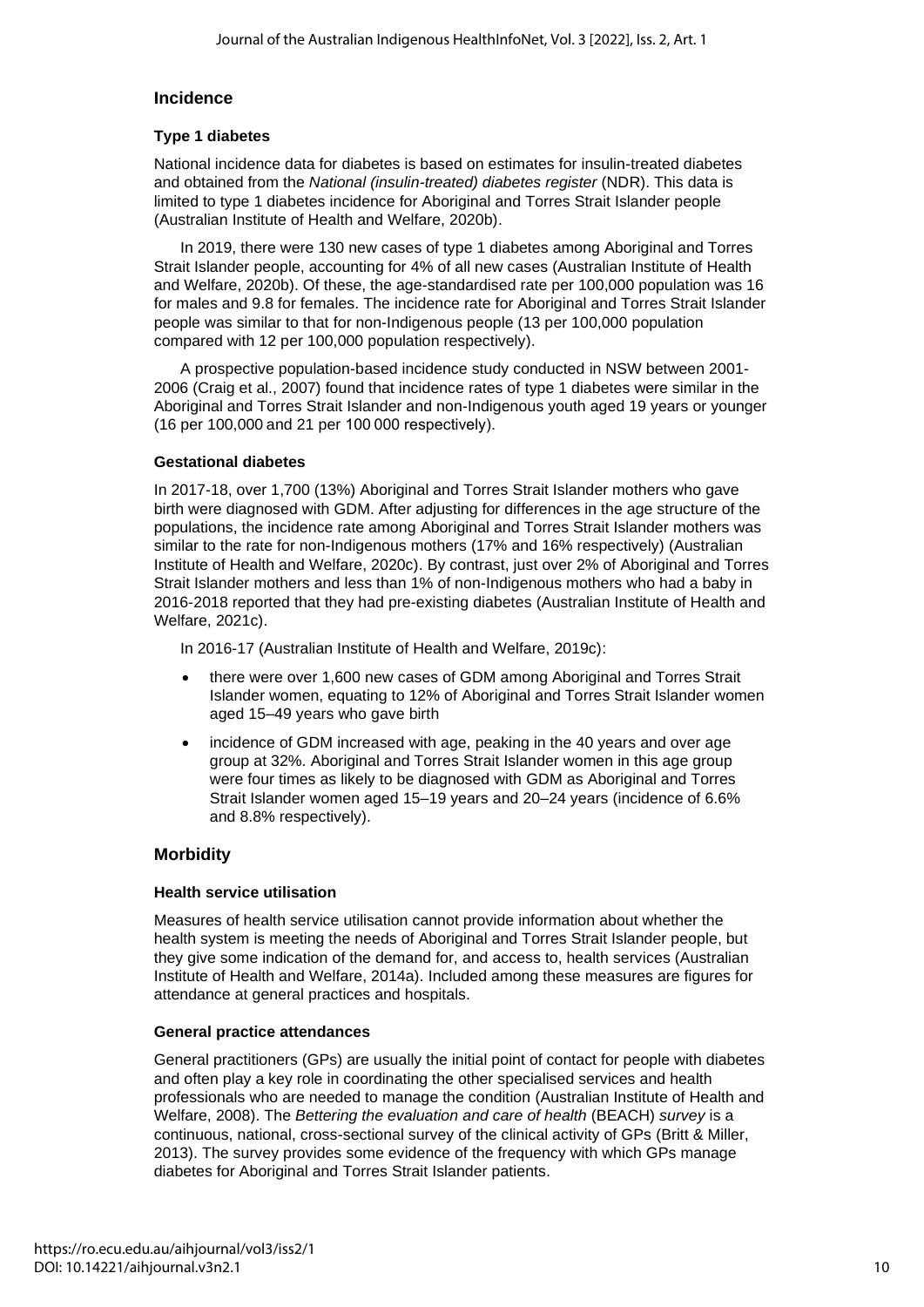Data from the Bettering the Evaluation and Care of Health (BEACH) study indicate that, in the period from April 2010 to March 2015, 5.5% of problems managed by GPs among Aboriginal and Torres Strait Islander people, were diabetes related. The majority of diabetes-related problems managed were for non-insulin dependent type 2 diabetes (92%). The rate of diabetes problems managed by GPs was three times as high among Aboriginal and Torres Strait Islander people as among other Australians. The disparity was greater for non-insulin dependent type 2 diabetes than insulin dependent type 1 diabetes (3 and 2.3 times respectively) (Australian Institute of Health and Welfare, 2020c).

As at June 2019, over half (56%) of Aboriginal and Torres Strait Islander regular clients with type 2 diabetes had claimed a GP Management Plan in the previous 2 years, while 53% had claimed a Team Care Arrangement (Australian Institute of Health and Welfare, 2020c). The proportion of Aboriginal and Torres Strait Islander regular clients claiming either a GP Management Plan or Team Care Arrangement in the previous 2 years increased slightly from June 2017 to June 2018 (54% to 56% for GP Management Plans and 51% to 53% for Team Care Arrangements) though remained unchanged from June 2018 to June 2019 .

# **Hospitalisation**

Hospital services are typically required to treat the advanced stages of complications of diabetes or acute episodes of hyper- or hypoglycaemia (Australian Institute of Health and Welfare, 2014b). The higher levels of diabetes observed among Aboriginal and Torres Strait Islander people are clearly reflected in hospitalisation figures.

#### **Type 1**

In 2017-18, national hospitalisation data showed (Australian Institute of Health and Welfare, 2020c):

- there were around 3,000 hospitalisations with a principal and/or additional diagnosis of type 1 diabetes among Aboriginal and Torres Strait Islander people, equating to 361 per 100,000 population
- the age-standardised rate of hospitalisations for type 1 diabetes in this cohort increased from 362 to 446 hospitalisations per 100,000 population between 2015- 16 and 2017-18
- after adjusting for age, the hospitalisation rate was almost twice as high among Aboriginal and Torres Strait Islander people compared with non-Indigenous people (446 per 100,000 and 233 per 100,000 respectively)
- the age-standardised hospitalisation rate was higher among Indigenous males than females (525 hospitalisations per 100,000 and 381 hospitalisations per 100,000 population respectively)
- age-specific hospitalisation rates peaked in those aged 55–64 years (905 hospitalisations per 100,000 population)
- hospitalisation rates for type 1 diabetes as a principal and/or additional diagnosis were around three times as high among Aboriginal and Torres Strait Islander people living in major cities and regional areas as those living in remote and very remote areas (482, 528 and 175 hospitalisations per 100,000 population respectively)
- among the states and territories, hospitalisation rates were highest in Vic (575 per 100,000 population) and lowest in the NT (147 per 100,000 population). Other states had rates ranging from 322 to 562 per 100,000 population.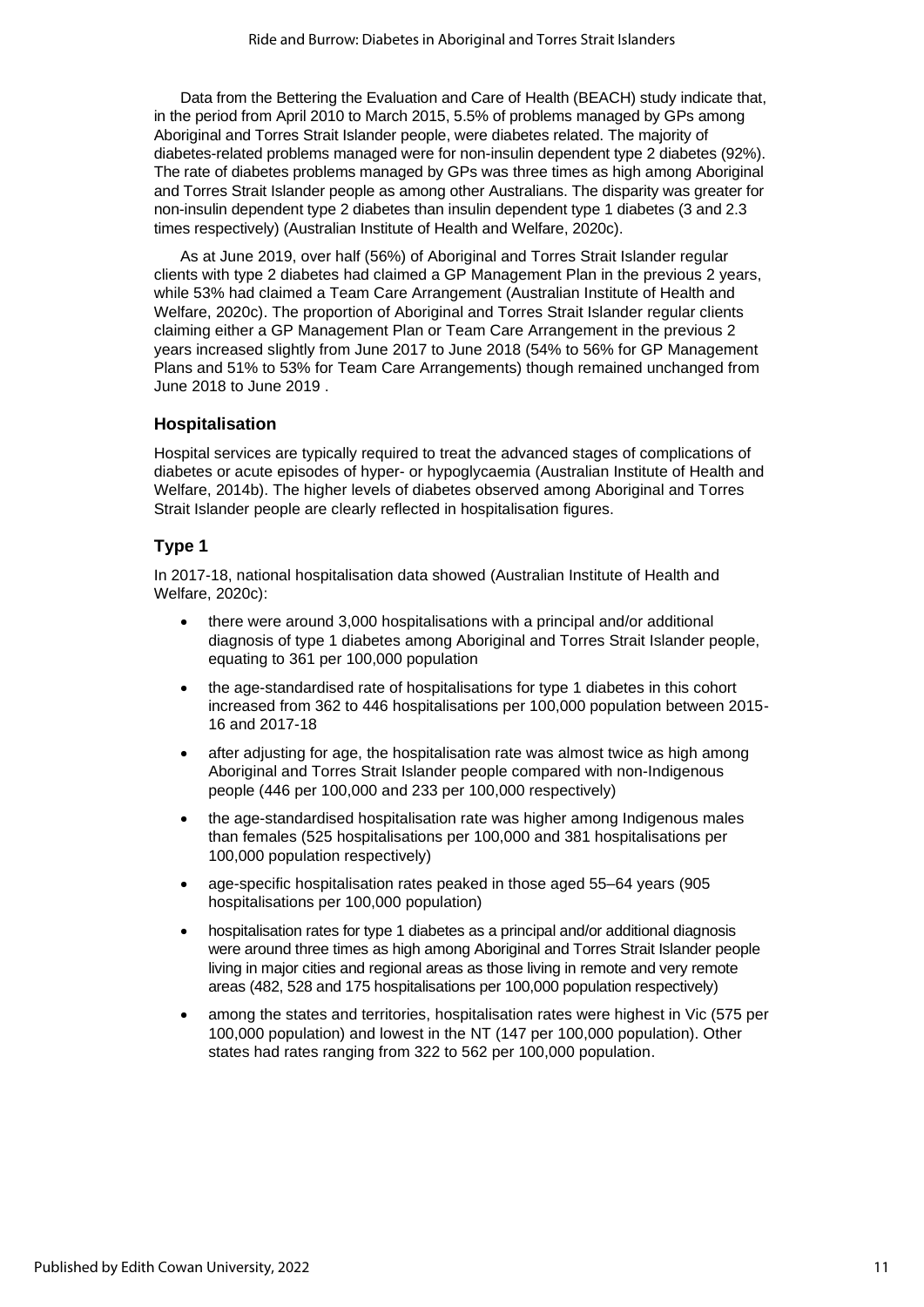# **Type 2**

In 2017-18, national hospitalisation data showed (Australian Institute of Health and Welfare, 2020c):

- there were around 69,000 hospitalisations with a principal and/or additional diagnosis of type 2 diabetes among Aboriginal and Torres Strait Islander adults
- the age-standardised hospitalisation rate was almost five times as high among Aboriginal and Torres Strait Islander adults as non-Indigenous adults (19,000 per 100,000 and 4,500 per 100,000 population respectively)
- the age-standardised rate of hospitalisations increased from 12,100 hospitalisations per 100,000 population to 14,300 hospitalisations per 100,000 population between 2015-16 and 2017-18
- after adjusting for age, the hospitalisation rate was higher among Aboriginal and Torres Strait Islander females (all ages) compared to Aboriginal and Torres Strait Islander males (15,500 per 100,000 and 13,100 per 100,000 population respectively) (Table 2)
- type 2 diabetes hospitalisation rates increased with age, peaking in those aged 65 years of age and over (45,800 hospitalisations per 100,000 population)
- hospitalisations for type 2 diabetes were 3.3 times as high among Aboriginal and Torres Strait Islander people living in remote and very remote areas as those living in major cities (30,800 compared with 9,200 per 100,000 population)
- hospitalisation rates were highest in WA (35,000 per 100,000 population) and lowest in Tas (4,100 per 100,000 population). Other states and territories had rates ranging from 6,200 to 21,800 per 100,000 population.

| Table 2: Rate ratio of hospital separations for diabetes <sup>1</sup> for Aboriginal and Torres Strait Islander |
|-----------------------------------------------------------------------------------------------------------------|
| people and non-Indigenous people (as a principal diagnosis), by age group and sex, 2017-18                      |

| Age group (years) | <b>Males</b> | <b>Females</b>            | <b>Persons</b> |
|-------------------|--------------|---------------------------|----------------|
|                   |              | Rate Ratio <sup>2,3</sup> |                |
| $0 - 4$           | 0.8          | 1.8                       | 1.3            |
| $5 - 14$          | 1.3          | 1.5                       | 1.4            |
| $15 - 24$         | 1.7          | 3.6                       | 2.9            |
| 25-34             | 3.5          | 5.1                       | 4.5            |
| 35-44             | 5.4          | 7.5                       | 6.6            |
| 45-54             | 4.6          | 6.5                       | 5.3            |
| 55-64             | 3.6          | 5.3                       | 4.2            |
| $65+$             | 2.6          | 4.0                       | 3.1            |
| Total             | 1.8          | 3.4                       | 2.5            |

Notes:

- 1. Based on the ICD-10-AM 10th edition codes E10, E11, E13, E14, O24.
- 2. Rates age standardised to the 2001 Australian population.
- 3. Rate ratio is the Indigenous rate (number per 100,000 population) divided by the non-Indignous rate.

Source: AIHW analysis of National Hospital Morbidity Database (Australian Institute of Health and Welfare, 2020c)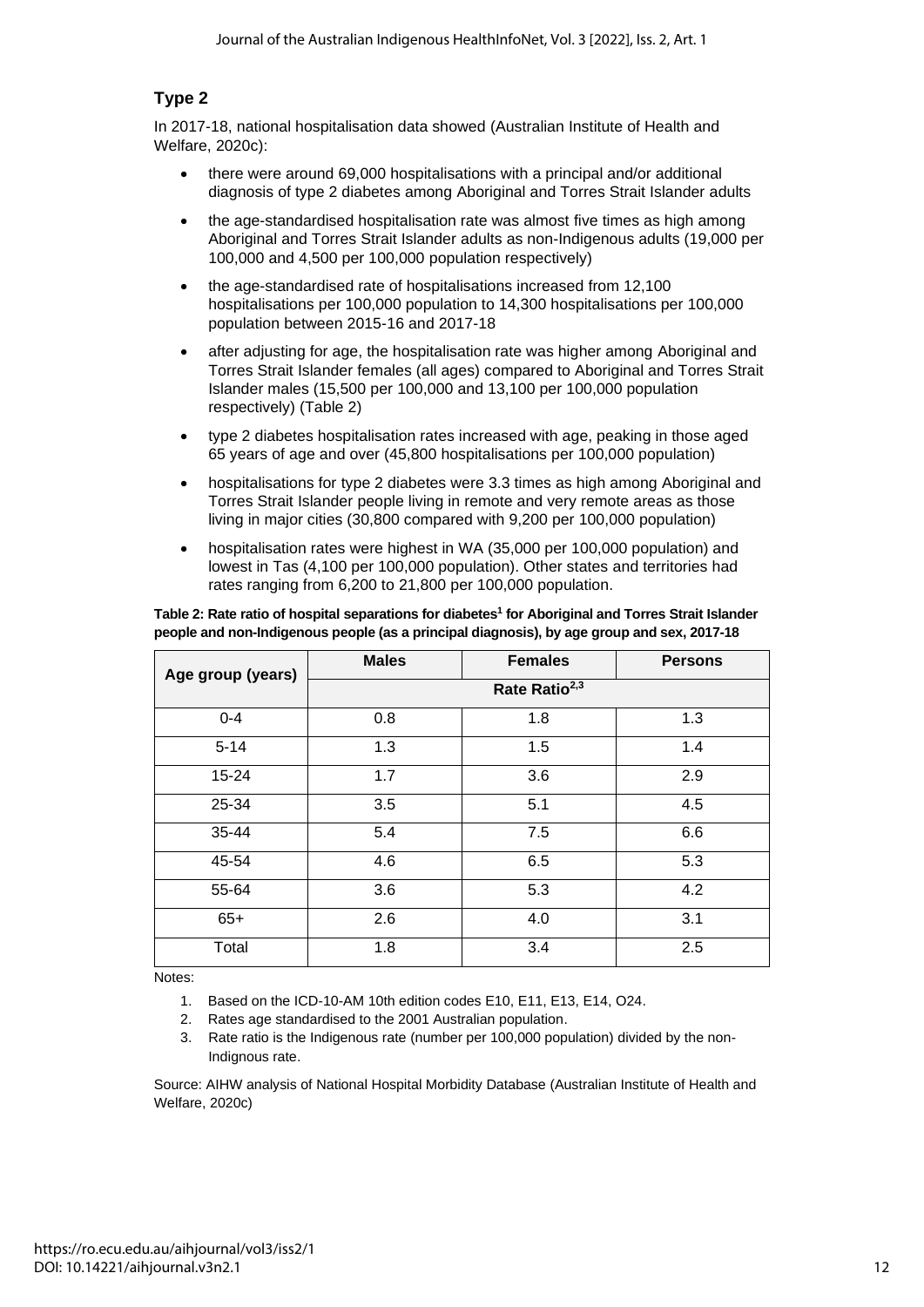### **Mortality**

In 2020, the rate of deaths from diabetes for Aboriginal and Torres Strait Islander people was 75 per 100,000 population. This rate was 4.9 times higher than for non-Indigenous people (Australian Bureau of Statistics, 2021). The death rate was higher for Aboriginal and Torres Strait Islander males than females (82 per 100,000 and 71 per 100,000 respectively). Diabetes was the fourth leading cause of death for Aboriginal and Torres Strait Islander males and the second leading cause of death for females.

Between 2011-2015 and 2016-2020, the number of Aboriginal and Torres Strait Islander people dying from diabetes decreased from 81 deaths per 100,000 population to 75 per 100,000 population (Australian Bureau of Statistics, 2021).

The greatest disparity in Aboriginal and Torres Strait Islander: non-Indigenous agespecific death rates in 2020 occurred in the 45-54 years age group (Australian Bureau of Statistics, 2021). In this age group Aboriginal and Torres Strait Islander people were 10.7 times more likely to die from diabetes than non-Indigenous people (rate ratios were 16.6 for females and 8.1 for males).

In the period 2014-2018, the age-standardised rate of avoidable and preventable deaths $3$ from diabetes was 44 per 100,000 population among Aboriginal and Torres Strait Islander people (Australian Institute of Health and Welfare, 2020c). After adjusting for age, the rate was similar among males and females (46 per 100,000 population and 42 per 100,000 population respectively). The rate of avoidable and preventable deaths from diabetes increased with age for both Aboriginal and Torres Strait Islander males and females (Table 3). There was variation in the rate of avoidable and preventable deaths from diabetes by state and territory. The NT had the highest rate (108 per 100,000 population), followed by WA (66 per 100,000 population), Qld and SA (43 per 100,000 population) and NSW (21 per 100,000 population).

<sup>3</sup> Avoidable and preventable mortality refers to deaths from conditions that are considered avoidable given timely and effective health care (including disease prevention and population health initiatives) Australian Institute of Health and Welfare, & National Indigenous Australians Agency. (2020, 9/12/2020). *Aboriginal and Torres Strait Islander Health Performance Framework report*. Australian Institute of Health and Welfare. https://www.indigenoushpf.gov.au/.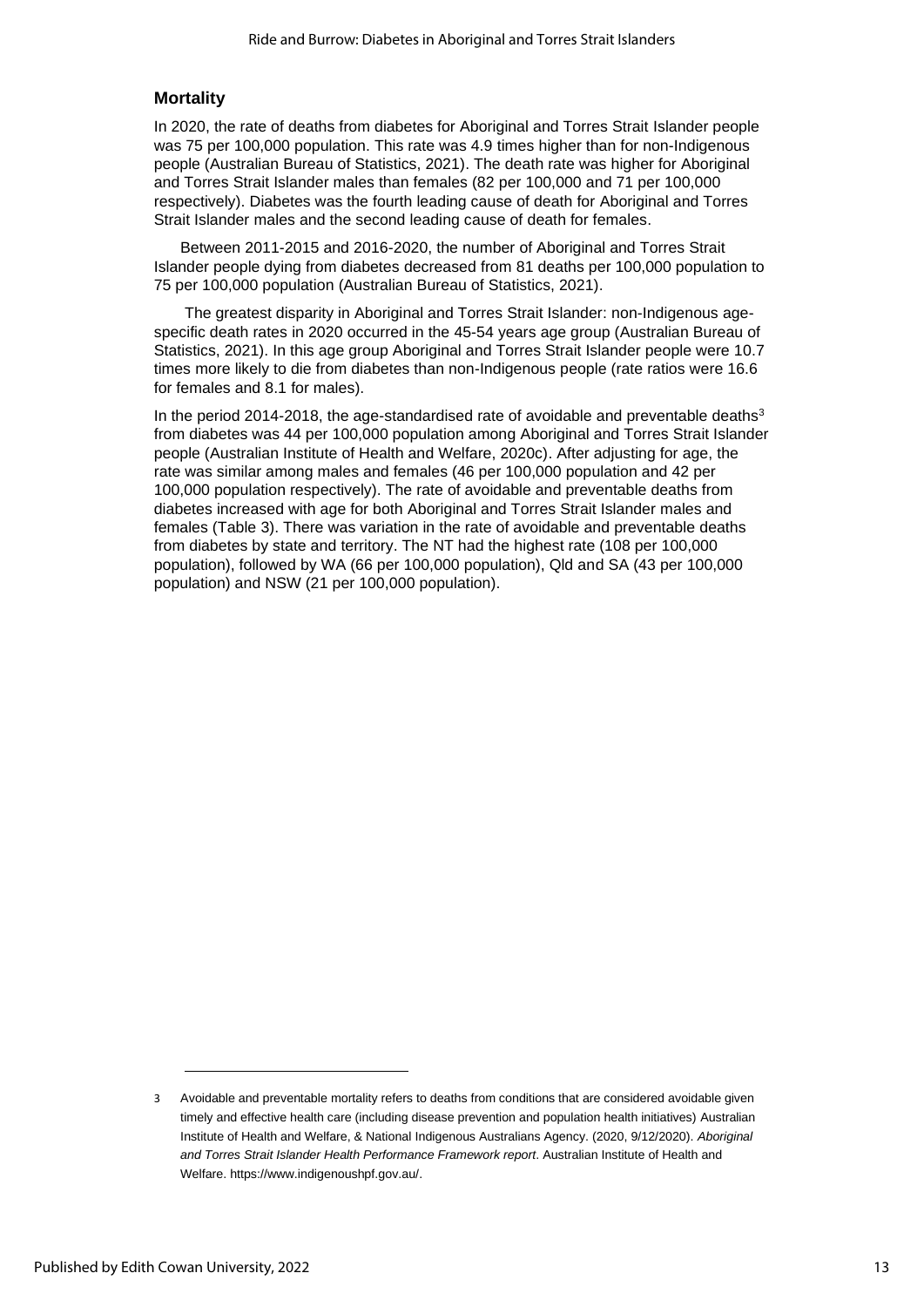| Age group (years)  | Number per 100,000 population |                |                |  |
|--------------------|-------------------------------|----------------|----------------|--|
|                    | <b>Males</b>                  | <b>Females</b> | <b>Persons</b> |  |
| $0 - 44$           | 3                             | 3              | 3              |  |
| 45-49              | 39                            | 27             | 33             |  |
| 50-54              | 71                            | 63             | 66             |  |
| 55-59              | 92                            | 105            | 99             |  |
| 60-64              | 155                           | 168            | 162            |  |
| 65-74              | 281                           | 253            | 266            |  |
| Total <sup>2</sup> | 46                            | 42             | 44             |  |

**Table 3. Avoidable and preventable deaths from diabetes<sup>1</sup> , Aboriginal and Torres Strait Islander Australians, 2014-2018**

Notes:

- 1. ICD Codes E10,E11,E13, E14.
- 2. Rates age-standardised to the 2001 Australian Standard Population.
- 3. Includes data from NSW, Qld, WA, SA and the NT only.
- 4. Rates were calculated using ABS 2016 Census-based population estimates and projections.

Source: AIHW analysis of National Mortality Database (Australian Institute of Health and Welfare, 2020c)

# **Burden of disease**

Every year in Australia, many years of healthy life are lost because of injury, illness or premature deaths in the population. This loss of healthy life is called the 'burden of disease' (Australian Institute of Health and Welfare, 2021b).

The *Australian burden of disease study* (ABDS) measures the impact of living with illness and injury and dying prematurely. The summary measure 'disability-adjusted life years' (or DALY) measures the years of healthy life lost from death and illness.

In 2018, type 2 diabetes was the fourth-leading specific cause of total burden of disease among Aboriginal and Torres Strait Islander people, with an age-standardised rate of 15 DALY per 1,000 people (Australian Institute of Health and Welfare, 2021b).

# **Special populations**

# **Children and adolescents**

There is growing concern regarding the emergence of type 2 diabetes in Aboriginal and Torres Strait Islander children and adolescents (Zimmet et al., 2014). Data are limited, but type 2 diabetes accounts for the majority of new cases of youth-onset diabetes<sup>4</sup> in this population; between 2006 and 2011, 55% of new cases in Aboriginal and Torres Strait Islander youth aged 10-19 years were type 2 and 43% were type 1 diabetes (Australian Institute of Health and Welfare, 2014d). Type 2 diabetes occurs more frequently among Aboriginal and Torres Strait Islander adolescents than among their non-Indigenous counterparts (Craig et al., 2007; Haynes et al., 2016; Stone et al., 2013; Titmuss et al., 2019), with studies from different Australian states, namely WA, NSW and the NT reporting similar findings.

A retrospective, cross-sectional study of Aboriginal and Torres Strait Islander youth in the Top End of Australia in 2016-2017 used primary health care data to estimate the prevalence of type 2 diabetes. The crude prevalence was 6.7 per 1000 population, with the youngest reported age at diagnosis being 4.4 years of age. Prevalence was higher for

<sup>4</sup> Youth-onset diabetes is defined as that diagnosed before the age of 25 years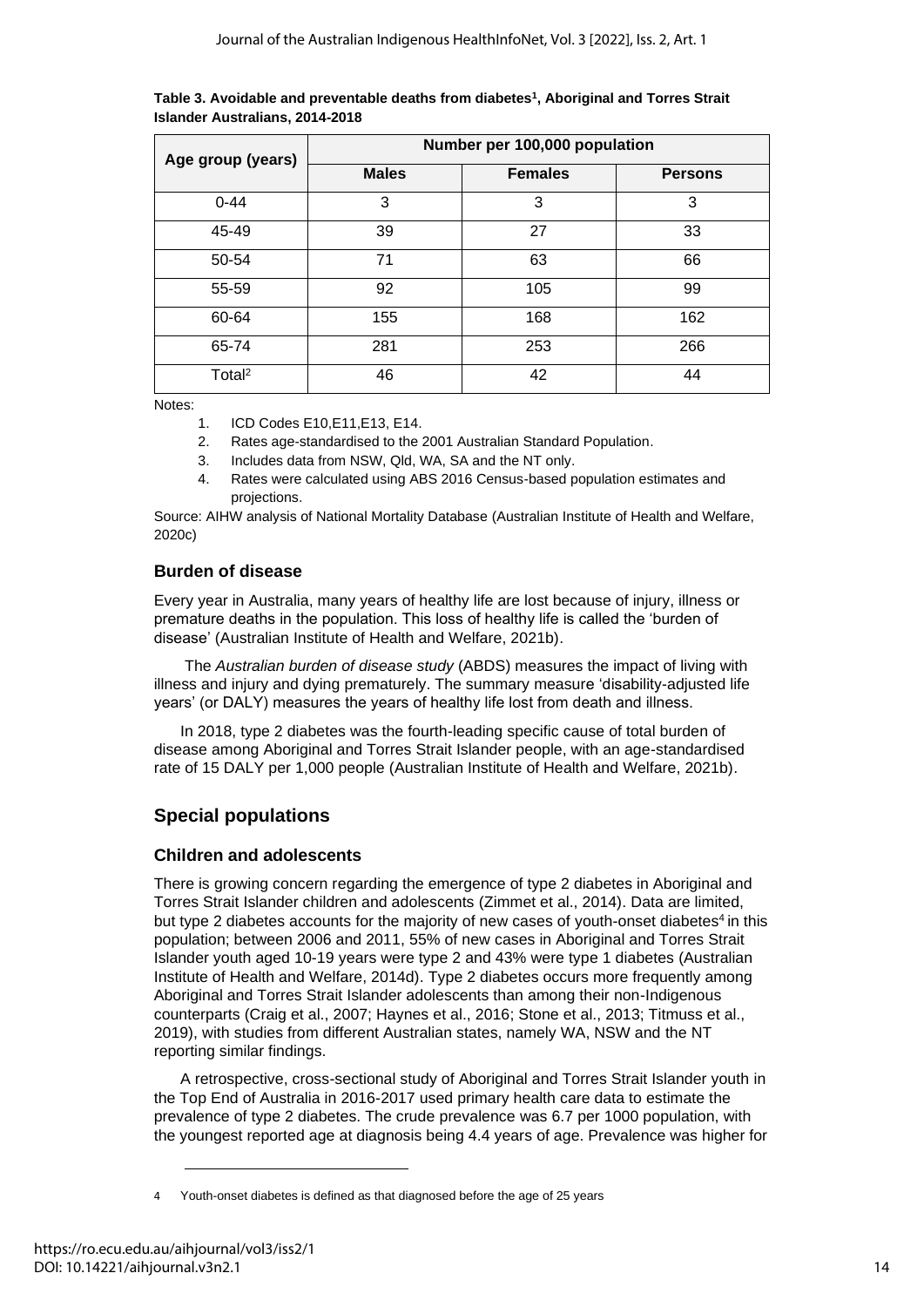those aged 15-24 years (14 per 1000 population) than those 15 years or younger (1.4 per 1000 population) and higher for females than males (9.4 per 1000 population and 4.2 per 1000 population respectively) (Titmuss et al., 2022).

A retrospective population-based cohort study was undertaken in children aged less than 17 years who were diagnosed with type 2 diabetes in WA between 1990 and 2012 (Haynes et al., 2016). A 20-fold higher mean incidence was observed in Aboriginal and Torres Strait Islander children compared with non-Indigenous children, (13 per 100,000 person-years compared with 0.6 per 100,000 person-years) although both groups had similarly high annual rates of increase. The mean age at diagnosis was 13.3 years, with 12% of children being classified as overweight and 61% obese.

Studies conducted in NSW found similar results (Craig et al., 2007; Tran et al., 2014). Incidence rates were over six times higher in the Aboriginal and Torres Strait Islander youth with a median age at diagnosis of 13.5 years (Tran et al., 2014) to 14.5 years (Craig et al., 2007). Ninety percent of the youth were classified as overweight or obese.

Early onset of type 2 diabetes places these children and adolescents at heightened risk of comorbidities, diabetes complications and associated premature mortality (Maple-Brown et al., 2010; Peña et al., 2020; Titmuss et al., 2019; Viner et al., 2017). Renal disease, hypertension, dyslipidaemia and depressive symptoms are among the most common comorbidities and complications (Viner, White & Christie 2017). Glycaemic control in type 2 diabetes during adolescence deteriorates faster than in adults due to greater insulin resistance and β-cell dysfunction (Peña et al., 2020).

In 2020, the Australian Paediatric Endocrine Group published guidelines on paediatric type 2 diabetes (Peña et al., 2020). It provides recommendations on screening, diagnosis, diabetes education, monitoring including targets, multicomponent healthy lifestyle, pharmacotherapy, assessment and management of complications and comorbidities, and transition. There is also a dedicated section on considerations of care for children and adolescents from indigenous backgrounds in Australia and New Zealand. Previous to this, health professionals had to refer to adult guidelines, or international guidelines that did not address care for people from indigenous backgounds.

# **Pregnant women (Diabetes in pregnancy)**

Data from the National Perinatal Data Collection (NPDC) relating to Aboriginal and Torres Strait Islander mothers who gave birth in Australia during 2019 showed that: 12,272 (86%) did not have diabetes, 1,657 (12%) had GDM, and 312 (2.2%) had pre-existing diabetes<sup>5</sup> (Australian Institute of Health and Welfare, 2021a).

# **Hospitalisations for diabetes in pregnancy**

In 2017-18, around 3,800 Aboriginal and Torres Strait Islander females were admitted to hospital with a principal and/or additional diagnosis of diabetes during pregnancy, a rate of 24,700 per 100,000 females aged 10-54 years with a pregnancy outcome. Agestandardised rates were 1.8 times as high among Aboriginal and Torres Strait Islander females in this cohort as non-Indigenous females (36,300 per 100,000 and 19,800 per 100,000 respectively) (Australian Institute of Health and Welfare, 2020c).

Between 2015-16 and 2016-17, hospitalisation rates increased substantially along with the level of remoteness. The rate was over two times as high among those living in remote and very remote areas (44,100 per 100,000 females) as those living in major cities (20,600 per 100,000 females). Rates were highest in the NT (42,300 per 100,000 population) and lowest in Tas (15,500 per 100,000 population). Other states had rates ranging from 16,100 to 31,300 per 100,000 population (Australian Institute of Health and Welfare, 2020c).

<sup>5</sup> The National Perinatal Data Collection (NPDC) does not distinguish between type 1 and type 2 diabetes.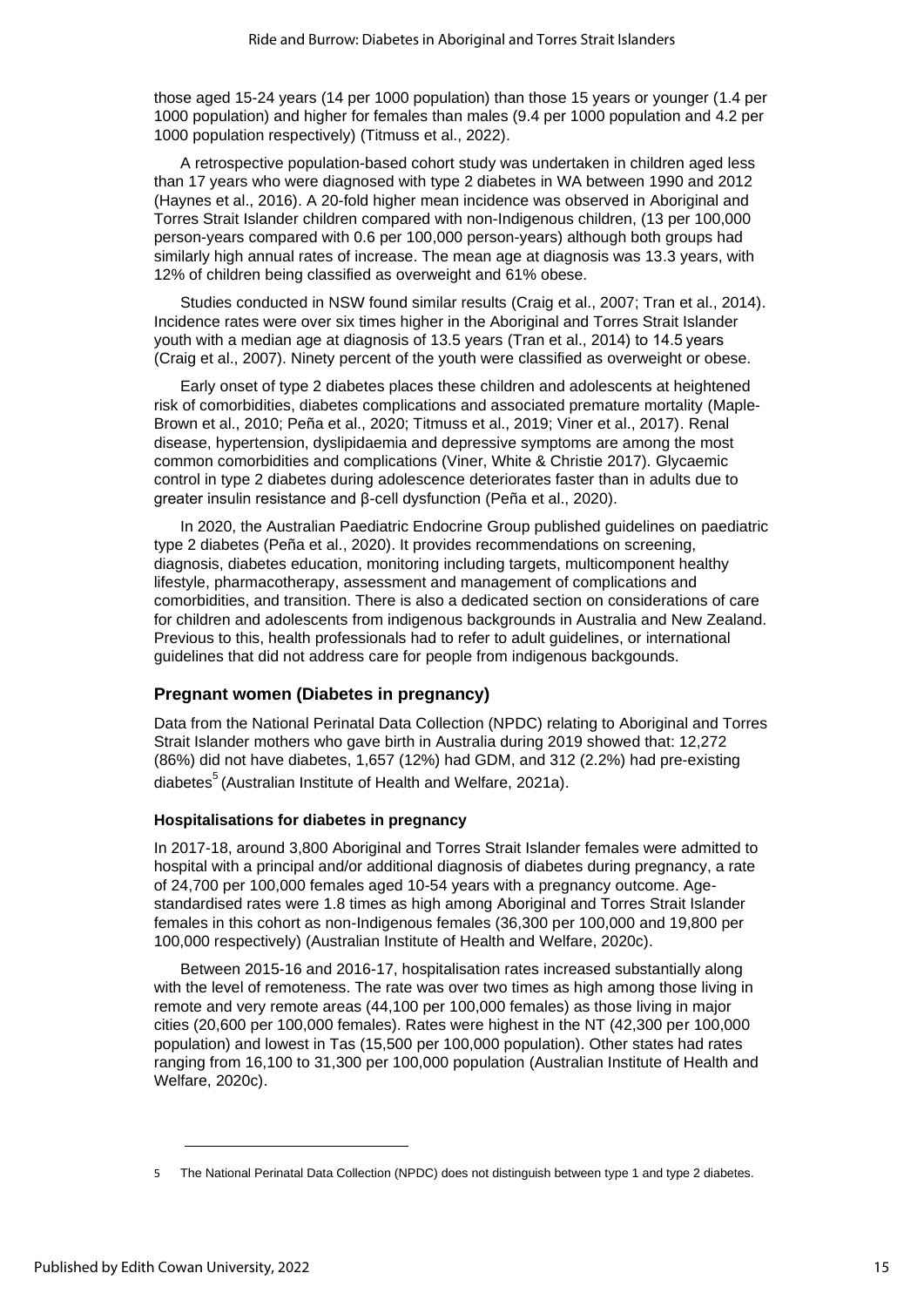Diabetes in pregnancy can lead to a range of complications for the mother and child (see Box 5) (Australian Institute of Health and Welfare, 2019b)

#### **Box 5: Risks associated with diabetes in pregnancy**

*Risks for the child include:* pre-term birth, stillbirth, low and high birthweight, longer stay in hospital, low Apgar score, admission to neonatal intensive care units and resuscitation (Australian Institute of Health and Welfare, 2010, 2019b). There is also increased risk of obesity, impaired glucose tolerance (IGT) and type 2 diabetes in early adulthood. Babies of mothers with pre-existing diabetes are at higher risk of complications than those with GDM.

*Risks for the mother include:* pre-existing and gestational hypertension, preeclampsia, induced labour, pre-term birth, caesarean section, and longer antenatal and postnatal stays in hospital; first appearance or progression of complications including those associated with kidney, eye and cardiovascular diseases. (Australian Institute of Health and Welfare, 2010, 2019b). Mothers with GDM experience complications at a lower rate than mothers with pre-existing diabetes. However, for mothers with GDM there is a risk of recurrent GDM in subsequent pregnancies and progression type 2 diabetes.

#### **Complications for diabetes in pregnancy**

Among Australian women who have diabetes during pregnancy, Aboriginal and Torres Strait Islander mothers and babies are more likely to experience adverse effects during pregnancy, labour and delivery than non-Indigenous mothers and babies (Australian Institute of Health and Welfare, 2019b; Duong et al., 2015). Living in a remote region appears to increase the risk of an adverse outcome (Duong et al., 2015).

Babies of Aboriginal and Torres Strait Islander mothers with pre-existing diabetes had higher rates of pre-term birth, stillbirth, low and high birthweight, low Apgar score, resuscitation, and special care nursery/ neonatal intensive care unit admission, and stayed longer in hospital, compared with mothers with no diabetes (Australian Institute of Health and Welfare, 2019b).

Mothers with pre-existing diabetes had higher rates of caesarean section, induced labour, pre-existing and gestational hypertension, and pre-eclampsia, compared with mothers with no diabetes. They also had longer antenatal and postnatal stays in hospital (5 or more days) (Australian Institute of Health and Welfare, 2019b).

In 2016-2018 (Australian Institute of Health and Welfare, 2021c):

- Aboriginal and Torres Strait Islander mothers who had pre-existing diabetes were 2.3 times more likely to have a stillborn baby, and 1.9 times more likely to experience a perinatal death than those without diabetes.
- Aboriginal and Torres Strait Islander women who had pre-existing diabetes prior to the onset of pregnancy were about 3.3 times as likely to have a pre-term birth as Aboriginal and Torres Strait Islander women who did not have pre-existing diabetes before the onset of pregnancy.
- Aboriginal and Torres Strait Islander women who had GDM were about 1.2 times as likely to have a pre-term birth as Aboriginal and Torres Strait Islander women who did not have GDM.
- Pre-existing diabetes and GDM both increased the risk of Aboriginal and Torres Strait Islander women having a low birthweight baby (0.8 and 0.5 respectively) compared with Aboriginal and Torres Strait Islander women who did not have diabetes.

National figures regarding complications of diabetes in pregnancy for Aboriginal and Torres Strait Islander mothers and babies for the period 2014-2015 are presented in Table 4.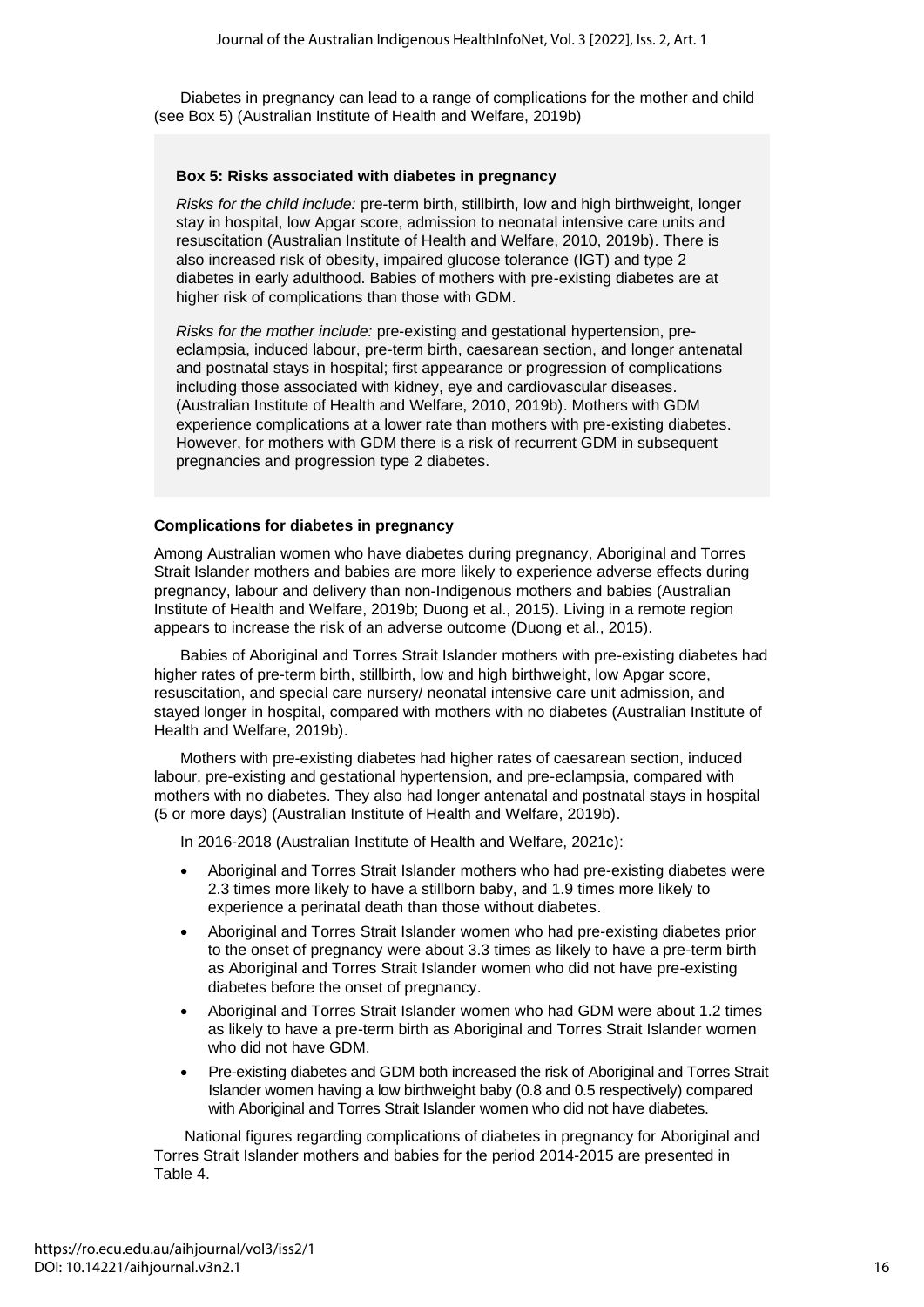**Table 4. Selected maternal and infant complications of diabetes among Aboriginal and Torres Strait Islander women who gave birth, by diabetes in pregnancy status, Australia, 2014-2015 (age-standardised percent and ratio)**

| <b>Complication</b>                                                         | <b>Pre-existing</b><br>diabetes |                    | <b>GDM</b>                 |                    | <b>No</b><br>diabetes |
|-----------------------------------------------------------------------------|---------------------------------|--------------------|----------------------------|--------------------|-----------------------|
| Maternal                                                                    | %1                              | Ratio <sup>2</sup> | $\frac{9}{6}$ <sup>1</sup> | Ratio <sup>2</sup> | %1                    |
| Pre-existing (chronic) hypertension <sup>3</sup>                            | 9.1                             | 7.1                | 2.9                        | 2.2                | 1.3                   |
| Gestational hypertension <sup>3</sup>                                       | 7.1                             | 1.9                | 5.7                        | 1.5                | 3.8                   |
| Pre-eclampsia <sup>3</sup>                                                  | 8.2                             | 3.4                | 4.1                        | 1.7                | 2.4                   |
| Pre-term induction <sup>4</sup>                                             | 40                              | 1.5                | 42                         | 1.6                | 27                    |
| Antenatal hospital stay 5 or more days <sup>5</sup>                         | 13                              | 7.8                | 4.7                        | 2.8                | $\overline{1.7}$      |
| Postnatal hospital stay 5 or more days <sup>6</sup>                         | 31                              | 3.0                | 13                         | 1.3                | 10                    |
|                                                                             |                                 |                    |                            |                    |                       |
| <b>Infant</b>                                                               | %1                              | Ratio <sup>2</sup> | $\frac{9}{6}$ <sup>1</sup> | Ratio <sup>2</sup> | %1                    |
| Pre-term birth <sup>7</sup>                                                 | 36                              | 2.5                | 16                         | 1.1                | 14                    |
| Caesarean section                                                           | 62                              | 2.2                | 43                         | 1.5                | 29                    |
| Low birthweight <sup>8</sup>                                                | 17                              | 1.3                | 9.5                        | 0.7                | 14                    |
| High birthweight <sup>9</sup>                                               | 5.1                             | 4.1                | 2.4                        | 2                  | 1.2                   |
| Low Apgar score <sup>10</sup>                                               | 5.6                             | 1.9                | 2.9                        | 1.0                | 2.9                   |
| Resuscitation <sup>11</sup>                                                 | 37                              | 1.8                | 22                         | 1.1                | 20                    |
| Special Care Nursery (SCN)/Neonatal<br>Intensive Care Unit (NICU) admission | 67                              | 3.0                | 33                         | 1.5                | 23                    |
| Hospital stay 7-13 days <sup>12</sup>                                       | 16                              | 2.9                | 7.8                        | 1.4                | 5.6                   |
| Hospital stay 14 days or more <sup>12</sup>                                 | 14                              | 2.8                | 4.6                        | 1.0                | 4.8                   |

Notes:

- 1. Data are directly age-standardised to the Australian female population aged 15–44 as at 30 June 2001.
- 2. Ratio is calculated by dividing the percent of women with pre-existing or gestational diabetes by the percent of women with no diabetes for each group.
- 3. Due to differences in definitions and methods used for data collections between jurisdictions, care should be taken when interpreting this data.
- 4. Labour induced at less than 37 weeks.
- 5. Women who gave birth in hospital only. Excludes women who gave birth in centres attached to hospitals.
- 6. Only includes women who were discharged home. Women who gave birth in hospital only. Excludes women who gave birth in centres attached to hospitals.
- 7. Gestational age of live born babies from 20-36 weeks (4 babies of less than 20 weeks gestational age were also included).
- 8. Less than 2,500 grams.
- 9. 4,500 grams and over.
- 10. Apgar score (at five minutes) of 0-6.
- 11. Only includes where active resuscitation was undertaken.
- 12. Only babies who were discharged home are included. Excludes babies who were born in birth centres attached to hospitals.

Source: Derived from (Australian Institute of Health and Welfare, 2019a)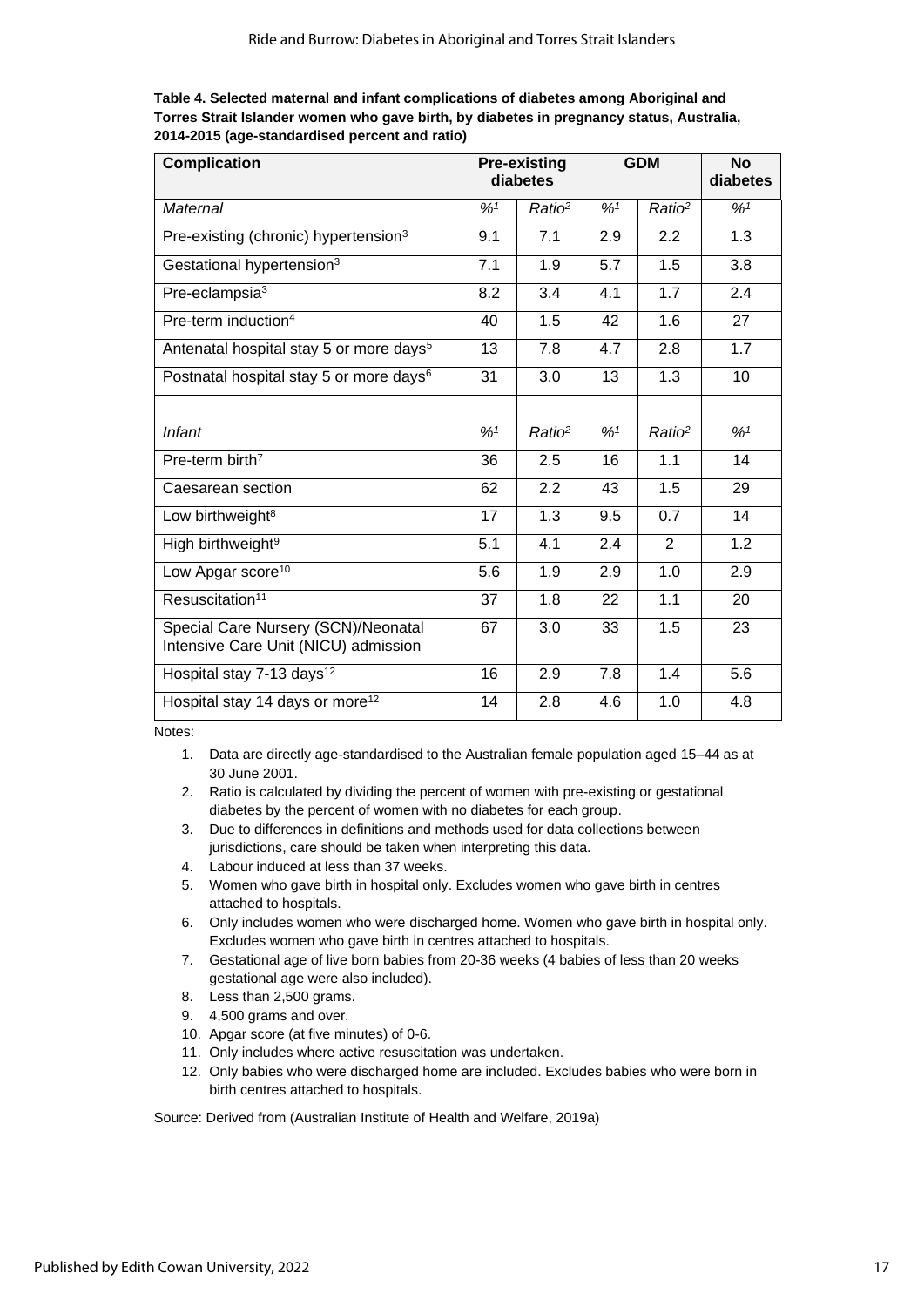# **COVID-19 and diabetes**

The emergence of the severe acute respiratory syndrome coronavirus 2 (SARS-CoV-2) virus and the resulting COVID-19 pandemic (Gujral et al., 2020) has highlighted the vulnerability of those people with diabetes and other non-communicable chronic diseases (Australian Government Department of Health, 2021b). Among those hospitalised with COVID-19, patients with diabetes are reportedly among the most severely affected. According to national data (COVID-19 National Incident Room Surveillance Team, 2020) people with diabetes experience higher rates of intensive care unit stays and deaths due to COVID-19. There is also emerging evidence that long-term health consequences and complications of diabetes are exacerbated by COVID-19, and that COVID-19 may induce the onset of diabetes (Khunti et al., 2021).

Aboriginal and Torres Strait Islander people and people living in remote communities are at greater risk of contracting COVID-19 than the general population for several reasons (Communicable Disease Network Australia, 2020):

- there are often higher rates of other health issues in these communities
- it can be harder to access health care
- people in the community may be very mobile and travel often
- people often rely more on outreach services in remote places.

Other risk factors for Aboriginal and Torres Strait Islander people include: living in large households, crowded or insecure housing and/or intergenerational families.

The Australian Government advises that Aboriginal and Torres Strait Islander people may be at a greater risk of severe illness from COVID-19 (Australian Government Department of Health, 2021c) than the general population. This is because, at a population level, Aboriginal and Torres Strait Islander people have a greater burden of chronic disease than non-Indigenous Australians (Communicable Disease Network Australia, 2020) and reduced access to the social determinants of health (Thurber et al., 2021). This places them at higher risk of severe outcomes from a COVID-19 infection as has been observed in indigenous populations in the USA (Guiral et al., 2020).

During the 'first wave' of the pandemic in early 2020, the Australian Government, following advice from the National Aboriginal Community Controlled Health Organisation (NACCHO), ordered the closure of remote communities to prevent visitors entering and bringing the virus to vulnerable community members (Power, 2020). Telehealth was utilised for checkups and to ensure the Aboriginal and Torres Strait Islander community members were adhering to their medical plans. In regional and urban areas, Aboriginal medical services continued to visit their Elders.

In July 2020, the Australian Government released an emergency response plan for COVID-19, specifically for Aboriginal and Torres Strait Islander people (Australian Government Department of Health, 2020). The aim was to reduce the likelihood of a case in an Aboriginal or Torres Strait Islander community and facilitate community preparedness. The proposed strategies included:

- maintaining health service provision in the local health facility
- monitoring vulnerable people with moderate to severe chronic disease and working with them to identify potential courses of action in the case of infection
- ensuring care plans are up to date to manage existing conditions such as hypertension, renal disease, diabetes and cancer
- ensuring where possible scripts are filled in advance
- consideration of maximal safe dispensing of medications to minimise traffic through clinics.

Particular challenges for primary health care services in remote and very remote communities in managing a COVID-19 outbreak include the risk of an increase in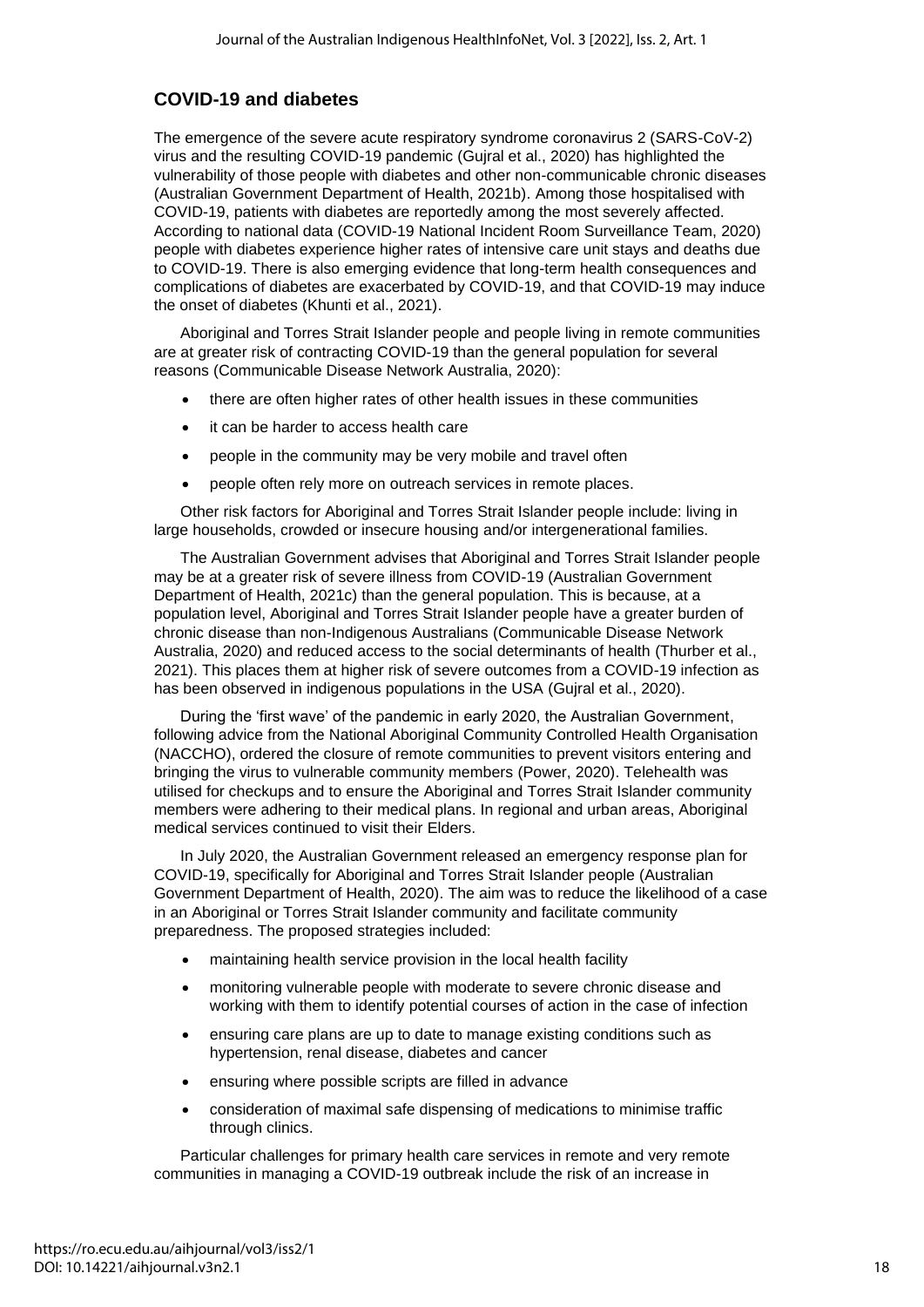mortality from existing chronic diseases, including diabetes, due to staffing reductions, and the difficulty in maintaining essential services such as chronic disease programs.

Continuation of health care to at‐risk individuals is crucial throughout the pandemic (Scott et al., 2020). Telehealth is the key for the delivery of care for patients in rural and remote areas, or during lockdowns. It is important that people with diabetes are educated regarding self-management of their condition during acute illness, including medication changes. It is also critical that there is no deterioration in the medical management of glycaemia and other complications of diabetes, which, if neglected, may result in increased morbidity and mortality independent of COVID‐19.

In the healthcare system in the United States of America (USA), the need to maintain glycemic control while reducing patient contact has led to urgent implementation of improvised protocols for treatment of people with diabetes (Gujral et al., 2020). A lack of personal protective equipment (PPE), lockdowns, supply disruptions and social distancing requirements have led to the development of risk-minimisation strategies that promote more self-management procedures.

### **Prevention and management of diabetes**

The prevention and management of type 2 diabetes is vital to the current and future health of Aboriginal and Torres Strait Islander people (O'Dea et al., 2007). It is generally accepted that for type 2 diabetes prevention and management programs to be effective they require evidence based health promotion measures, public health interventions and clinical services. It is important that programs for Aboriginal and Torres Strait Islander people are delivered sensitively, tailored to community needs, and not perceived as being forced upon communities (Diabetes Australia, 2013a). In addition, the involvement of Aboriginal and Torres Strait Islander community members and Aboriginal Health Practitioners in the design of any programs will help to ensure that the proposed intervention is culturally acceptable to the wider community (Nguyen et al., 2016). Furthermore, interventions that improve cultural safety for Indigenous people living with diabetes can also have positive effects on clinical outcomes (Tremblay et al., 2020).

Most primary health care services in Australia play a critical role in the early detection of diabetes (Stoneman et al., 2014). Improvements in the early detection of undiagnosed diabetes in the primary health care setting are recommended to facilitate early intervention and management for Aboriginal and Torres Strait Islander people (Diabetes Australia, 2013a).

Multifactorial interventions for diabetes management are more successful in achieving positive health outcomes for patients (Gibson & Segal, 2015). Interventions need to occur within and beyond the health system (including policy action, education, employment and nutrition), through government and non-government agencies, and need to commence as early as possible in the life course (Frier et al., 2021; Nguyen et al., 2016; O'Dea et al., 2007; Seear et al., 2020).

Formal evaluations of long-term diabetes prevention and management programs for Aboriginal and Torres Strait Islander communities are limited, but the Australian experience suggests that the current high levels of diabetes among Aboriginal and Torres Strait Islander people are potentially preventable (O'Dea, 2005).

#### **Prevention**

There is currently no known way to prevent type 1 diabetes (Diabetes Australia, 2015c) or GDM (Mayo Clinic, 2015), but the prevention of type 2 diabetes in high risk individuals is a critical component of diabetes care (Royal Australian College of General Practitioners, 2014). Type 2 diabetes and social disadvantage are related (Frier et al., 2021) which means that broader action that extends beyond the health service sector and addresses the social determinants of Aboriginal and Torres Strait Islander health such as poverty, culture, racism, employment and education is required (Diabetes Australia, 2013a; Frier et al., 2021; O'Dea et al., 2007).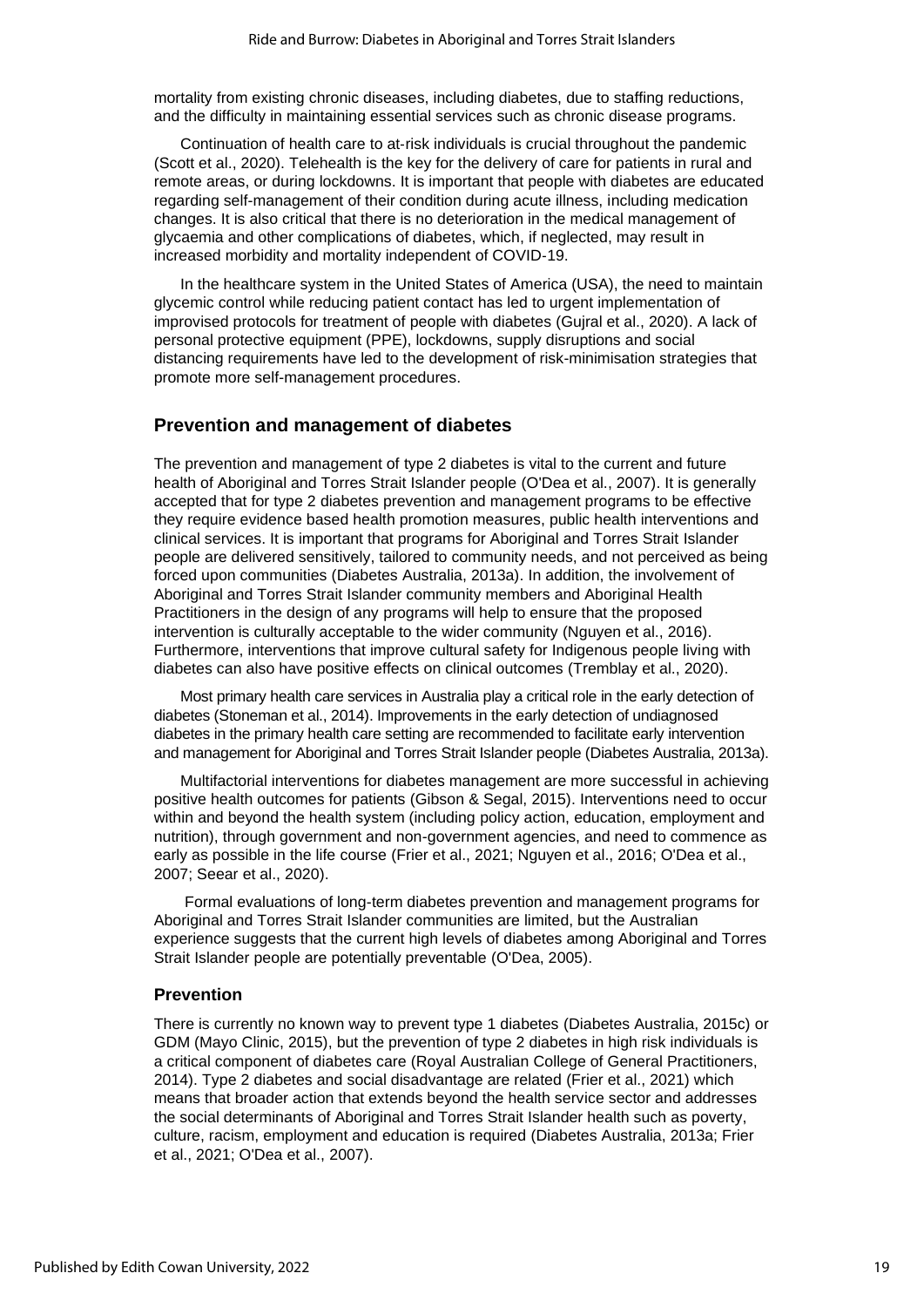Conventional best practice primary prevention can prevent or delay the onset of type 2 diabetes in high risk individuals by:

- identifying those at high risk through the use of risk assessment tools
- delivering education programs
- promoting lifestyle modifications that focus on increased physical activity, dietary change and weight loss.

(Australian Government Department of Health, 2021b).

Furthermore, Aboriginal and Torres Strait Islander people can benefit from diabetes support, education and services (e.g. Aboriginal and Torres Strait Islander Community Controlled Health Services, where they exist, or culturally competent mainstream services) as an integral part of their primary health care services (Australian Department of Health, 2015a). Food security, access to affordable healthier choices and approporiate facilities to exercise need to be encouraged and facilitated; and family and child health needs to be improved through pregnancy and early years programs.

### **Risk assessment and screening**

To deliver evidence based prevention programs to high risk Aboriginal and Torres Strait Islander people they must first be identified through culturally appropriate risk assessment (Diabetes Australia, 2013a).

The *Australian type 2 diabetes risk assessment tool* (AUSDRISK) is a non-invasive assessment that has been developed to facilitate identification of high risk individuals. However, with the high background prevalence of type 2 diabetes in Aboriginal and Torres Strait Islander adults, the Royal Australian College of General Practitioners (RACGP) recommend that blood testing for pre-diabetes or diabetes in conjunction with other opportunistic screening (such as a cardiovascular risk assessment) should be the preferred procedure (National Aboriginal Community Controlled Health Organisation & Royal Australian College of General Practitioners, 2018). Proceeding to direct screening for pre-diabetes or diabetes has the potential to identify diabetes earlier and reduce the risk of associated complications.

Marley and colleagues (Marley et al., 2015) suggest that a combination of point-ofcare (POC) and laboratory glycated haemoglobin A (HbA1C) testing is more effective than IGT and/or IFG testing for diabetes in everyday practice in remote Aboriginal primary health care. This method may simplify diabetes testing in remote areas, provide more timely diagnoses, and increase case detection. Screening for type 2 diabetes with an HbA1C or oral glucose tolerance test (OGTT) should be considered in Aboriginal and Torres Strait Islander children aged 10 or older according to the presence of risk factors (Peña et al., 2020).

A diabetes prediction model and tool published in 2015 (Adegbija et al., 2015) claims to predict the 10-year absolute risk of type 2 diabetes for Aboriginal people based on waist circumference (WC) and age. To date this work has not been replicated to assess whether the findings can be generalised to Aboriginal and Torres Strait Islander communities outside the Kimberley region of WA.

# **Education**

It is recommended that education in diabetes prevention is tailored for Aboriginal and Torres Strait Islander communities, families and individuals (Diabetes Australia, 2013a). It needs to be delivered in a culturally appropriate manner and in the patient's native language, with an interpreter where required (Nguyen et al., 2016). Awareness programs and education programs (including school education programs) need to be communitywide, and culturally relevant, and communicate the fact that the onset of type 2 diabetes can be delayed or possibly prevented (Australian Government Department of Health, 2021). Education should be provided in a culturally and linguistically appropriate manner, which includes translating materials and services. They should also challenge the perception that diabetes is 'normal' in Aboriginal and Torres Strait Islander communities (Nguyen et al., 2016).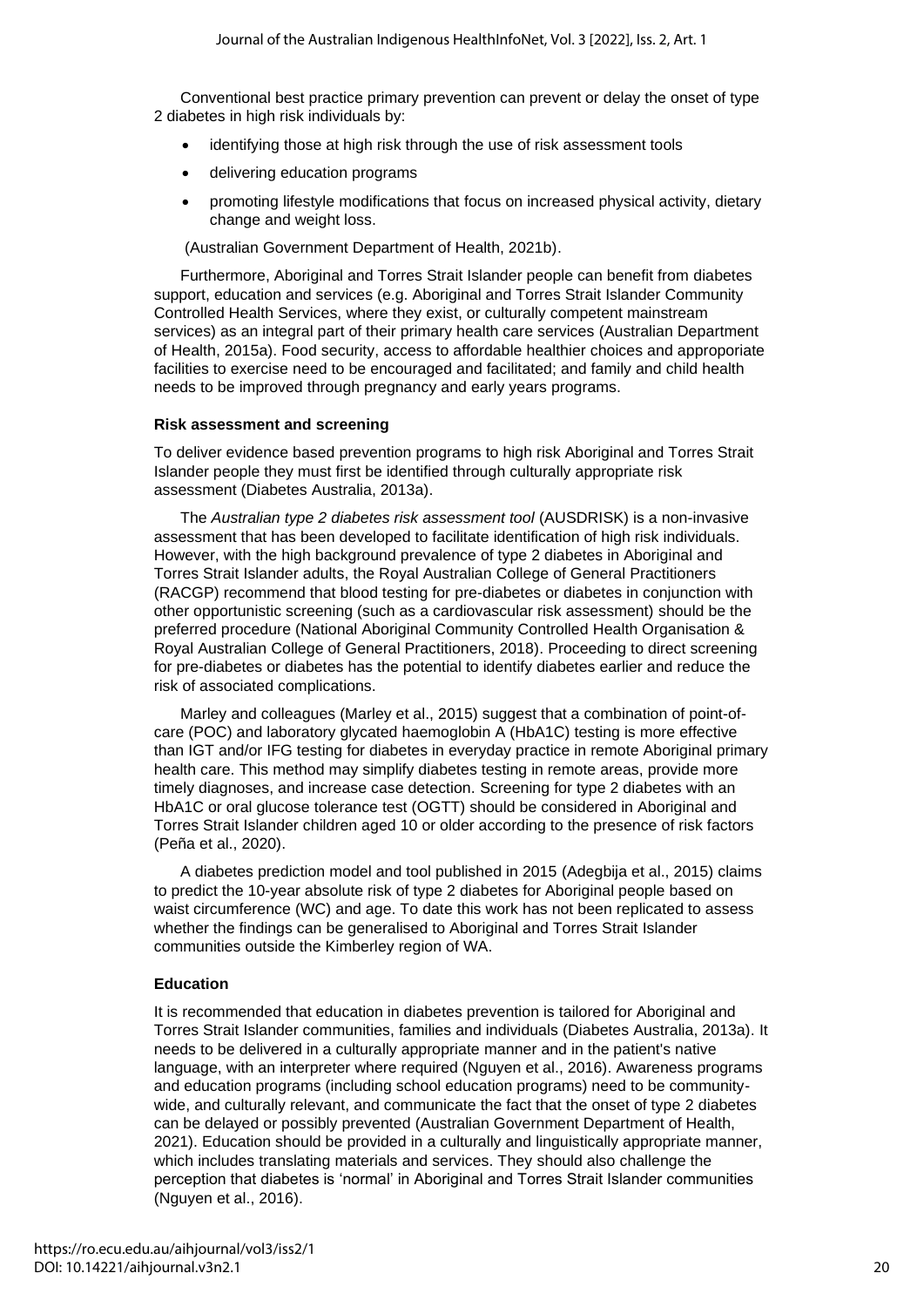Deadly Choices is a social marketing initiative that was started in 2010 in South East Qld by the Institute for Urban Indigenous Health (IUIH). The Deadly Choices program conducts school-based chronic disease education initiatives for young Aboriginal and Torres Strait Islander students (years 7 to 12) in Brisbane, Qld (Institute for Urban Indigenous Health, 2021; Malseed et al., 2014a).

It aims to empower Aboriginal and Torres Strait Islander peoples to make healthy choices for themselves and their families, such as quitting smoking, eating good food, and exercising daily. It also encourages people to access their local health service and complete a 715 Health Check every 9-12 months - normalising the idea of seeing a doctor not just when sick, but to remain healthy, access support, and prevent or better manage chronic disease. An evaluation of the program found that participants demonstrated significant improvements over time in knowledge, attitudes and selfefficacy associated with types of chronic disease, chronic disease risk factors, prevention and health checks (Malseed et al., 2014b). The students who took part in the program showed a significant improvement in their knowledge of chronic disease and associated risk factors, and a significant increase in their breakfast frequency compared with a control group.

#### **Lifestyle modifications**

Excess weight, suboptimal nutrition and physical inactivity are risk factors that contribute to the disproportionately high levels of type 2 diabetes seen in Aboriginal and Torres Strait Islander communities (Diabetes Australia, 2013a). Internationally, intensive lifestyle programs have reduced the incidence of diabetes among people who are overweight with pre-diabetes to an extent that is comparable to the use of medication (Closing the Gap Clearinghouse, 2012). Whether similar programs would be effective for Aboriginal and Torres Strait Islander people has yet to be established.

A review of healthy lifestyle programs addressing physical activity and nutrition among Aboriginal and Torres Strait Islander people found that programs can have positive health effects for up to two years, and are more likely to be effective if they are initiated by the community (Closing the Gap Clearinghouse, 2012). However, without adequate long-term funding, sustaining healthy lifestyle programs in communities where multiple social and economic problems exist is particularly challenging, and very few healthy lifestyle programs have to date continued to operate beyond five years (Closing the Gap Clearinghouse, 2012; Diabetes Australia, 2013a; Seear et al., 2019).

In 2015, a lifestyle modification program designed to help people reduce their risk of developing diabetes and cardiovascular disease, was funded by the Victorian Government. Managed by Diabetes Australia - Victoria (Diabetes Victoria, 2021; Life!, 2015), the Life! program offers a course specifically for Aboriginal people and their families called the Road to Good Health (The Life! Program, 2021). Run by Aboriginal Health Workers and other health professionals, this course supports participants to make long-term, sustainable lifestyle changes, such as adopting a healthier diet and becoming more physically active. Anecdotal evidence suggests the [course](https://lifeprogram.org.au/learn-about-life/for-aboriginal-communities/) is culturally relevant, valuable to users and popular, but published evaluations are not available.

Various programs have used sport to promote healthy lifestyles among Aboriginal and Torres Strait Islander children and adults, but further studies are required to establish their long-term impact (Closing the Gap Clearinghouse, 2012). Evaluation of short-term programs have demonstrated some positive results, such as those reported in 12-week exercise programs for Aboriginal and Torres Strait Islander males (Mendham et al., 2015) and females (Canuto et al., 2012). The 10-week Too Deadly for Diabetes program conducted in an urban Aboriginal community used diet and exercise to assist participants to achieve positive health outcomes (Power et al., 2021). Much of the value of the program was found in it being run by an Aboriginal person, for Aboriginal people and in an Aboriginal organisation.

In the regional location of Derby, WA, the Derby Aboriginal Health Service ran a lifestyle intervention program for young people aged 15-25 years with the aim of preventing type 2 diabetes in high risk community members (Seear et al., 2019). An education component was supported by gender-specific physical activity sessions. They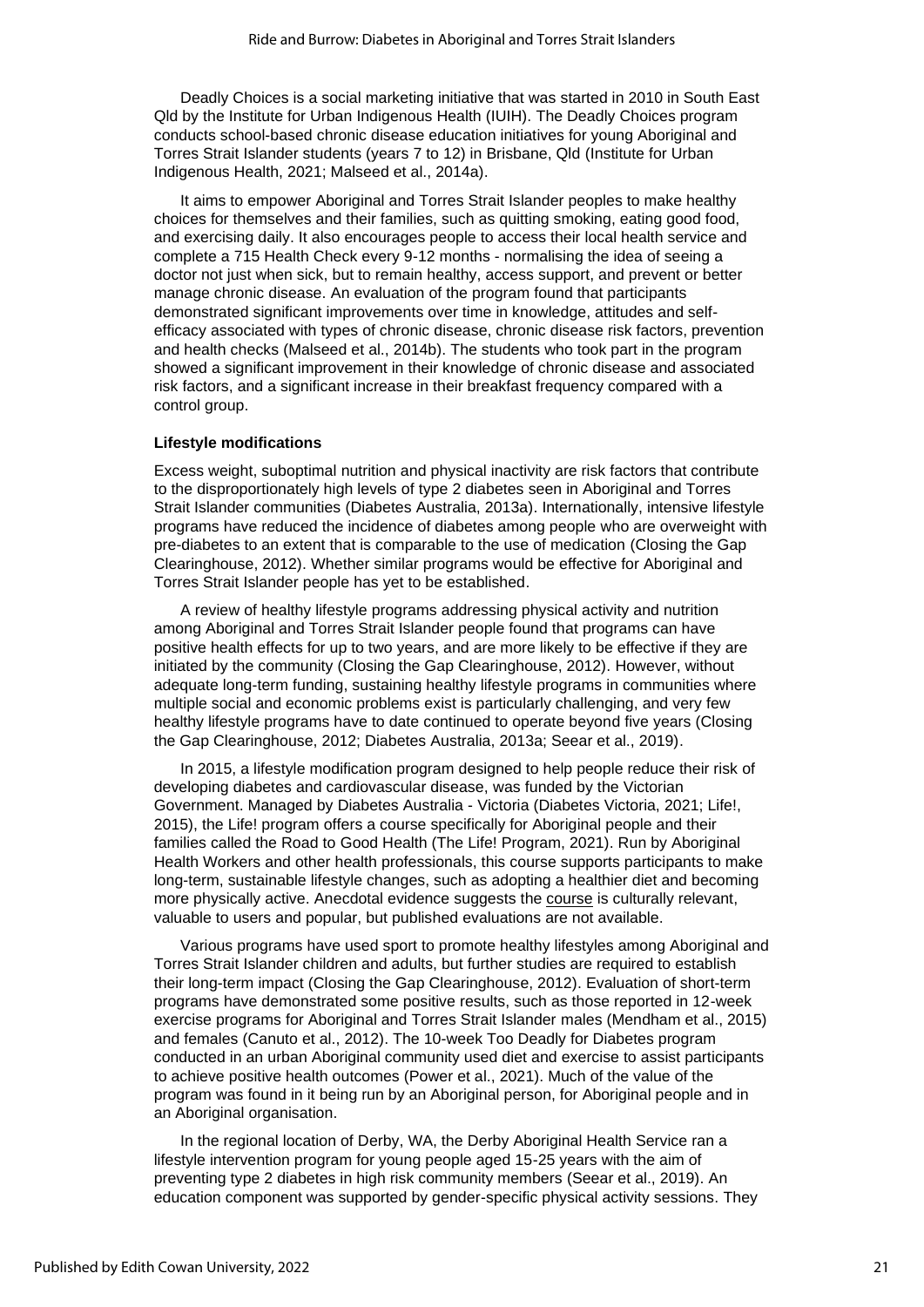concluded that programs involving community direction, a committed local person, supportive facilitators and relevant and enjoyable content are likely to be useful but that substantial, dedicated prevention funding over a long period of time is required.

Broader initiatives that extend beyond the immediate scope of the health sector have also been proposed to help reduce the incidence of type 2 diabetes in the Aboriginal and Torres Strait Islander population. They include (Diabetes Australia, 2013a; Pan et al., 2021):

- increasing availability, affordability and accessibility of healthy food and drinks (e.g. in stores and through community gardens and traditional food projects)
- limiting advertising of unhealthy food and drinks
- providing clearer food labelling and education regarding the nutritional value of foods
- the provision of clean community water supply and water bubblers
- use of taxation levers to reduce intake of sugary drinks (e.g. soft drinks)
- encouraging physical activity through partnerships with local councils
- improving housing.

### **Management**

Providing appropriate, effective type 2 diabetes management for Aboriginal and Torres Strait Islander people depends on: access to a broad range of health services in a broad range of settings (Diabetes Australia, 2013a); and coordinated interaction between people with diabetes and their families, communities, healthcare providers and the healthcare system (Royal Australian College of General Practitioners, 2014). Recommendations for improving type 2 diabetes management for Aboriginal and Torres Strait Islander people include:

- earlier detection of undiagnosed diabetes
- good quality primary health care
- access to medications
- self-management education
- tertiary specialist treatment when diabetes is complicated or complications develop.

The following sections refer mainly to the management of type 2 diabetes for Aboriginal and Torres Strait Islander people. Some information about managing diabetes in pregnancy is also provided.

# **Managing diabetes in the primary health care setting**

Improved diabetes management for Aboriginal and Torres Strait Islander people requires access to a range of different models of culturally appropriate care (Diabetes Australia, 2013a) and involvement of an Aboriginal and Torres Strait Islander Health Worker, liaison officer, outreach worker or care coordinator (Royal Australian College of General Practitioners, 2014). A culturally safe, community level health-worker led model of diabetes care for high risk patients can be effective in improving diabetes control in remote Indigenous Australian communities (McDermott et al., 2015). It is also important, however, to engage, educate and partner with patients to empower and enable them to take the lead in their chronic condition management (Nguyen et al., 2016).

Up-skilling GPs to help them manage more complex patients, and providing access to local services that offer specialised treatment (such as renal dialysis for those with diabetes-related complications) would also contribute to improved diabetes management (Diabetes Australia, 2013a). Timely diagnosis and an appropriate management plan, optimal clinical treatment, and motivated self-care have been identified as key steps to improved diabetes management and improved quality of life for the NT Aboriginal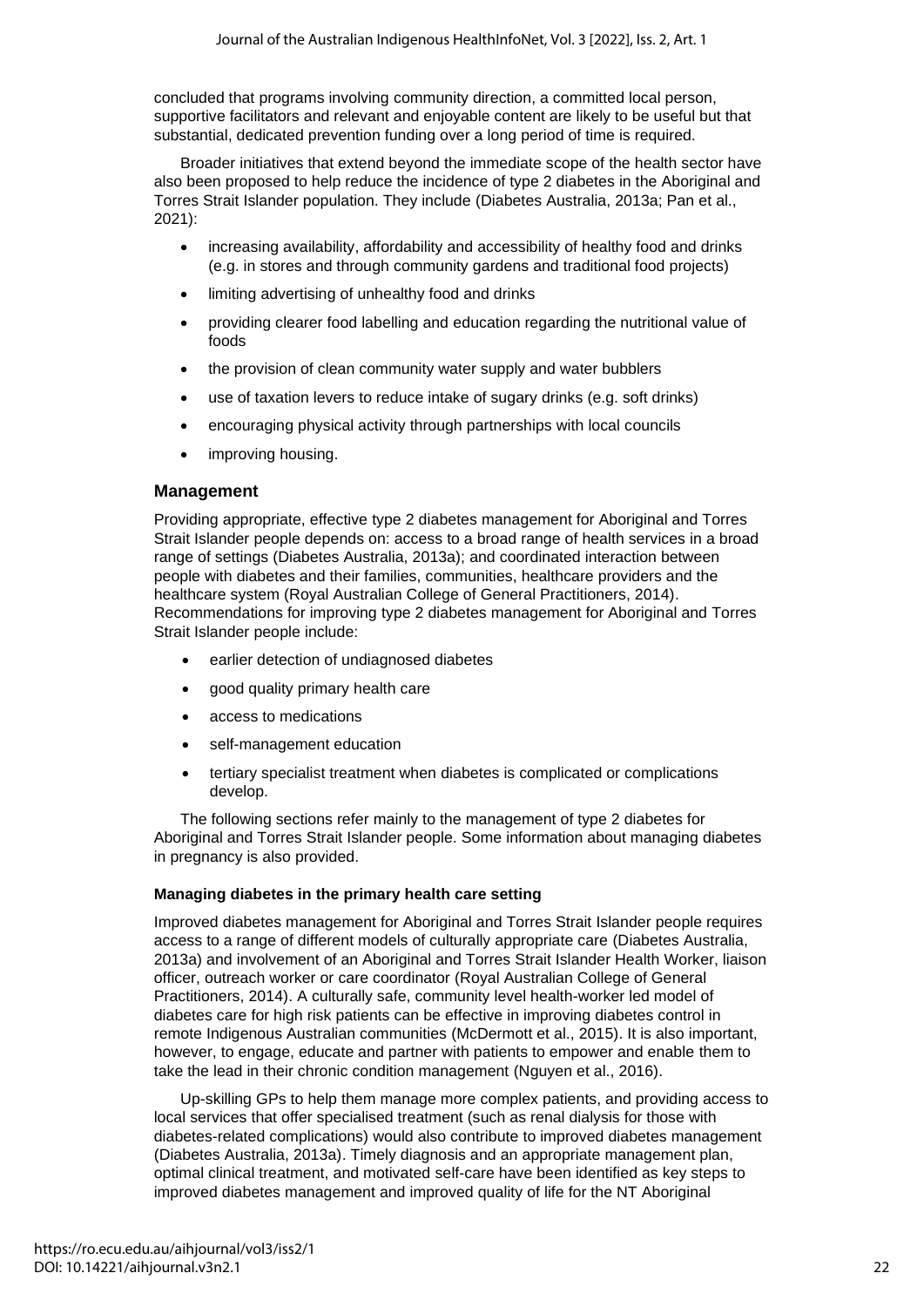population (Li et al., 2019). Whyatt and colleagues (2017) suggest that timely management in primary care for diabetes would improve preventive care, regular monitoring, crisis intervention, and continuity of care, and reduce emergency department presentations (Whyatt et al., 2017).

Previous research indicates that Aboriginal and Torres Strait Islander people with diabetes in remote communities in the NT were presenting to hospitals in greater numbers for diabetes care than at primary care establishments (Thomas et al., 2014). However, a recent study found that initiation of a timely diabetes care plan was associated with better short-term blood glucose control and fewer diabetes-related admissions (Li et al., 2019).

Newer technology-based strategies have been shown to help facilitate diabetes management in the primary care setting. For example:

- shared electronic health records can reduce the risk of hospital admission for diabetes because an Aboriginal patient's medical history including current medications and results of recent pathology are available at any health centre (Li et al., 2019)
- telemedicine addresses the distance barrier faced by remote Aboriginal and Torres Strait Islander people with diabetes and mitigates the difficulties and costs associated with coordinating a regular specialist visit to remote communities (Nguyen et al., 2016).

### **Access to medicines**

Australians living in areas of greater social disadvantage and in remote areas have reduced initial access to newer diabetes medications (Morton 2021). Differential prescribing of medications by remoteness and socioeconomic disadvantage has been observed in Australia and may contribute to socioeconomic disparities in disease outcomes (Hamrosi et al., 2006). Other potential barriers to access and use of medicines by Aboriginal and Torres Strait Islander people include:

- lack of transport and access to services
- inability to afford medication and services
- difficulty with storing medications, such as insulin, that require refrigeration
- difficulty interpreting labelling and consumer medicine information
- client beliefs and behaviour about filling scripts, taking medication, sharing medication and side effects
- lack of interpreters or culturally appropriate explanation of medications.

#### **Self-management**

Self-management and support for self-management is essential to managing diabetes (Australian Government Department of Health, 2021b; Royal Australian College of General Practitioners, 2014; Stoneman et al., 2014). The primary health system can support Aboriginal and Torres Strait Islander people with diabetes through improved selfmanagement education, but the success of such programs is dependent on long-term funding (Diabetes Australia, 2013a). There is evidence that culturally appropriate selfmanagement support for Aboriginal and Torres Strait Islander people is most effective when led by Aboriginal and Torres Strait Islander Health Workers (Parmenter et al., 2020; Stoneman et al., 2014). Other factors that contribute to the success of chronic disease self-management programs for Aboriginal and Torres Strait Islander people include (Parmenter et al., 2020):

- a flexible manner that prioritises relationships
- a social view of health that sees individual health as embedded in socio-cultural contexts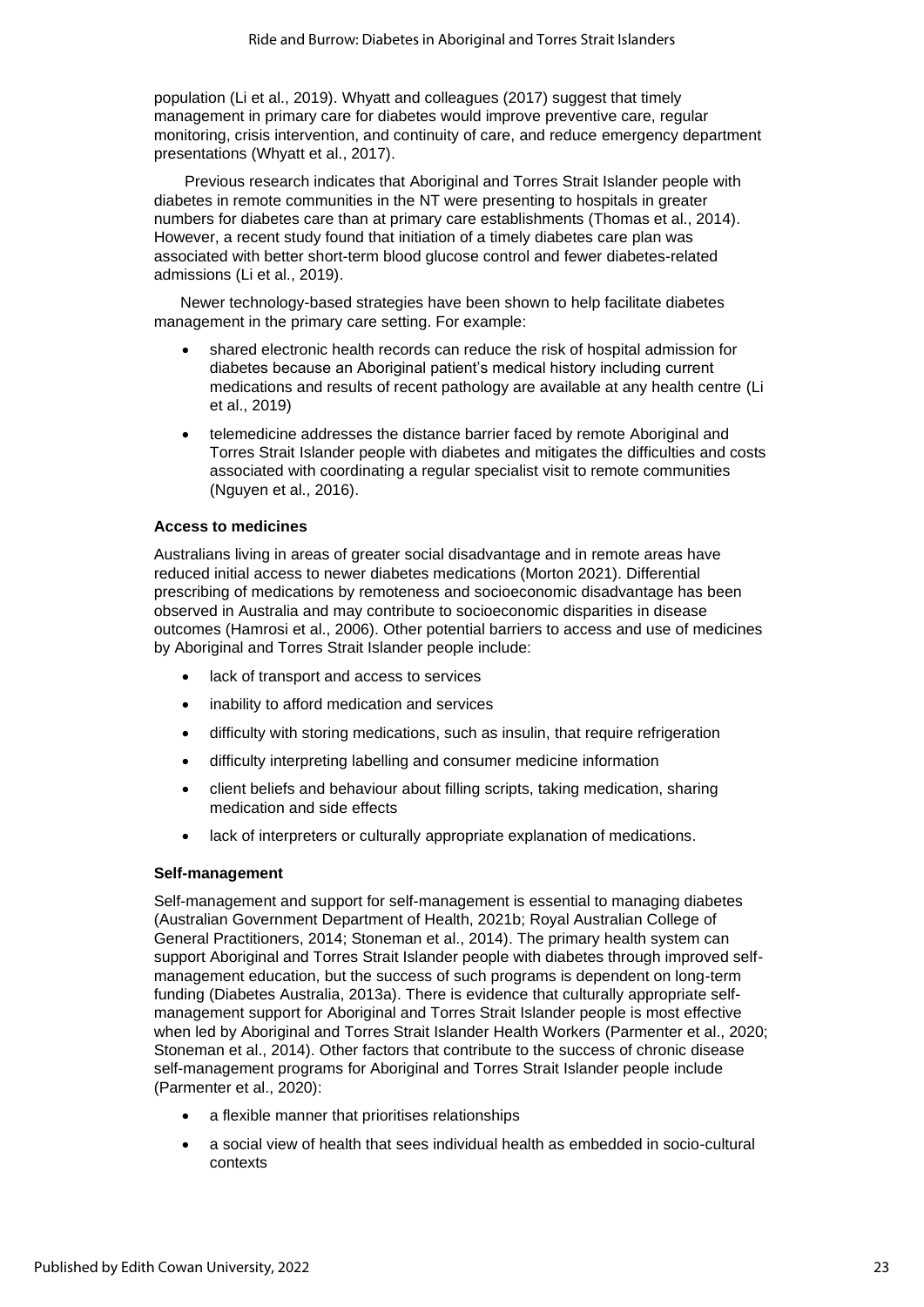- recognition of and a value for the cultural knowledge and connections of many participants
- provides empowerment and support for self-management and ownership of ones own health.

Examples of culturally appropriate self-management support programs include the Aunty Jean's Good Health Team program (Illawarra Health, 2004), the Wurli-Wurlinjang Diabetes Day program (Entwistle et al., 2011) and the Work It Out program (Parmenter et al., 2020).

# **Tertiary care**

Tertiary specialist services are required to treat complex type 2 diabetes and the complications of diabetes, but many Aboriginal and Torres Strait Islander people access generalised diabetes care in hospitals (Diabetes Australia, 2013a; Whyatt et al., 2017). Whyatt and colleagues observed that Aboriginal people with chronic disease use health services in a different manner to non-Aboriginal people. High hospital use may be related to primary care accessibility and poor continuity of care for chronic conditions. Admission avoidance schemes such as, chronic disease management teams, outreach to local primary health services and ambulatory telehealth services may help to re-direct or address these disparities (Whyatt et al., 2017).

Although effective diabetes management requires high quality primary and secondary care, affordable and timely access to tertiary specialist services is also required to treat and manage complex diabetes and complications (Diabetes Australia, 2013a; Whyatt et al., 2017). The Diabetes Australia *Aboriginal and Torres Strait Islanders and diabetes action plan* (Diabetes Australia, 2013a) suggests that appropriate access to tertiary and specialist services may be facilitated through investment in telehealth, and recommends models of care that promote integration between the primary and tertiary care settings.

# **Managing diabetes in pregnancy and postpartum**

The early detection and management of diabetes during pregnancy $6$  is important to reduce complications for both mothers and babies (Diabetes Australia, 2013a). The increasing number of women developing GDM is putting great pressure on health services, particularly the maternity hospitals where most women receive antenatal and pregnancy care (Diabetes Australia, 2020). The increasing demand is leading to delays in commencing management of GDM in some services, and care being delivered by clinicians who lack appropriate training and expertise in GDM.

GDM detection and management in pregnancy and the postpartum period are also important strategies for preventing or delaying the development of type 2 diabetes (Campbell et al., 2017). However, barriers to screening that have been identified by Aboriginal and Torres Strait Islander women include lack of awareness and forgetting about the need for a test, test inconvenience (a two-hour test that requires the subject to be in a fasted state), the unpleasant nature of the test and the fear of results, poor communication, time pressures and costs. Additional psychological and motivational barriers may also be present, such as denial, fear, tiredness, shame, stress, worry, feelings that diabetes is inevitable and that women lack control over choices, lack of belief in themselves and putting their own health last.

The Northern Territory Diabetes in Pregnancy Partnership Project*,* which commenced in 2012, (Diabetes Australia, 2013a; Maple-Brown et al., 2013; Menzies School of Health Research, 2015) has three key elements (Menzies School of Health Research, 2015):

- a review of current models of care in the NT to improve health service delivery for women with diabetes in pregnancy
- development of a NT clinical register of referred patients for use by health professionals

<sup>6</sup> Diabetes in pregnancy refers to pre-existing diabetes and GDM.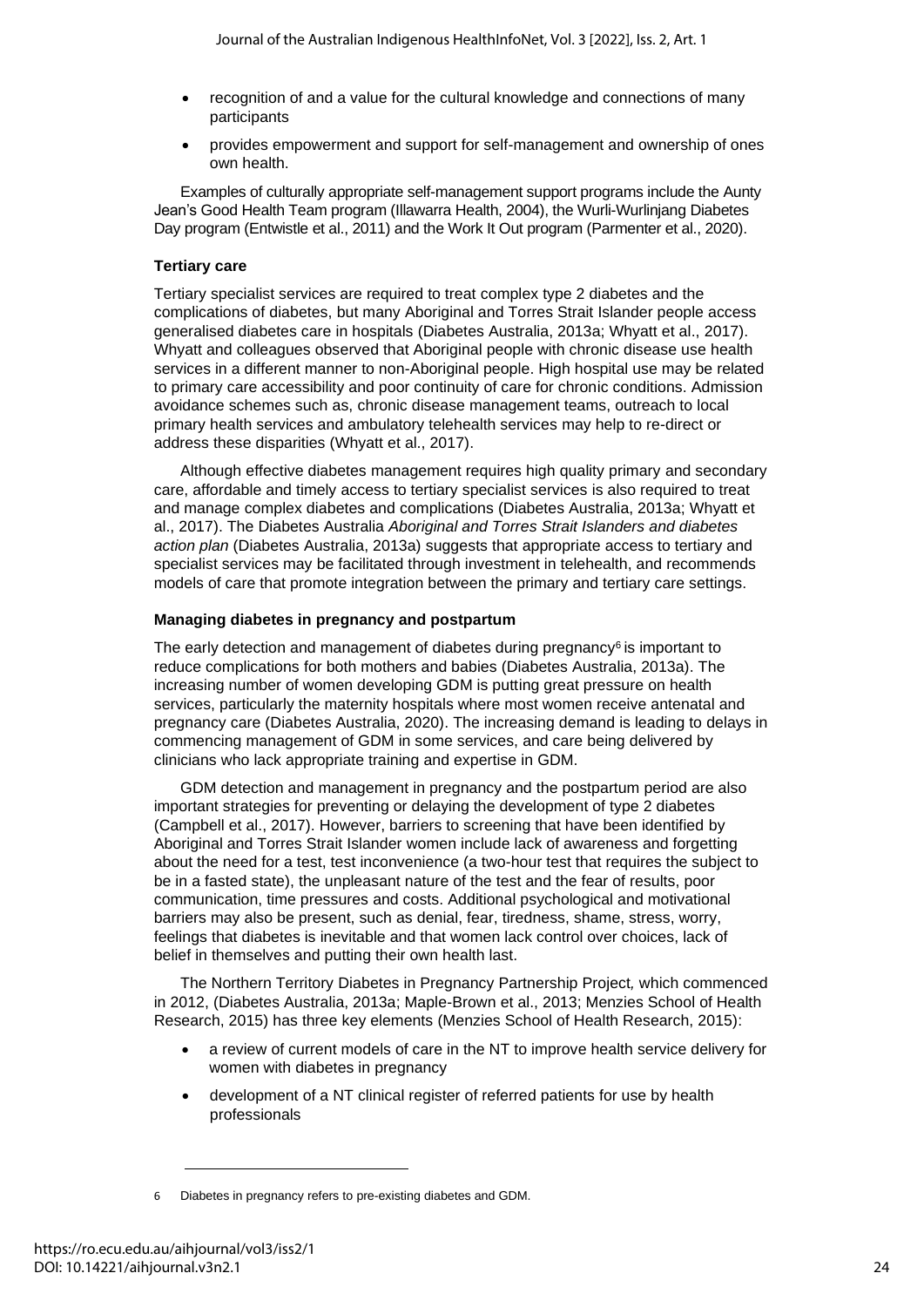• a detailed research project to assess rates and outcomes of diabetes in pregnancy in the NT (Pregnancy and Adverse Neonatal Outcomes in Remote Australia, PANDORA).

The project aims to contribute to the development of policy and planning for the management of diabetes in pregnancy, and the follow-up of mother and baby, in urban, rural and remote regions throughout Australia (Maple-Brown et al., 2013; Menzies School of Health Research, 2015).

# **Programs and services**

A range of mainstream and Aboriginal and Torres Strait Islander-specific Australian Government Department of Health programs contribute to the prevention and management of diabetes and other chronic conditions among Aboriginal and Torres Strait Islander people at a national level (Department of Health, 2015b, 2015d). These programs include:

- the Medicare Benefits Schedule (MBS) The Medicare health assessment for Aboriginal and Torres Strait Islander people (more commonly known as the health check) must be performed by a medical practitioner and includes risk assessments, diagnosis and intervention for common and treatable conditions such as diabetes (Australian Government Department of Health, 2021a)
- the Practice Incentives Program Indigenous Health Incentive (PIP IHI) was reviewed and updated as part of the 2021-22 Federal Budget. It provides incentive payments for general practices that register for the IHI and agree to undertake specified activities to improve the provision of care to their Aboriginal and/or Torres Strait Islander patients with a chronic disease (Services Australia, 2021)
- the Pharmaceutical Benefits Scheme (PBS) provides subsidies for medicines used in the treatment of diabetes (PBS medicine co-payments)
- the National Diabetes Services Scheme (NDSS) provides subsidised diabetes products and services to persons with diagnosed diabetes who are registered with the scheme
- healthy lifestyle promotion programs including those that tackle smoking
- GP, specialist and allied health outreach services including the Indigenous Australians' Health Programme and Medical Outreach Indigenous Chronic Disease Program
- funding for research into diabetes prevention among Aboriginal and Torres Strait Islander people including: \$3.87 million over three years from 2019-20 and 2021- 22 for the Indigenous Youth Diabetes Models of Care project, which will develop, pilot, evaluate and implement culturally appropriate models of care for Aboriginal and Torres Strait Islander youth with type 2 diabetes; and \$6 million over two years from 2019-20 and 2020-21 for the Aboriginal and Torres Strait Islander Diabetic Foot Complication Project, which aims to reduce diabetes foot-related complications and amputations for Indigenous people (Australian Institute of Health and Welfare, 2020c)
- the establishment of Primary Health Networks which work directly with GPs, other primary care providers (including Aboriginal Community Controlled Health Organisations), secondary care providers and hospitals to better coordinate care across the local health system (Australian Institute of Health and Welfare, 2020c)
- the Insulin Pump Program which provides fully subsidised insulin pumps to eligible, low income families who have children (up to 18 years of age) with type 1 diabetes and do not have access to other means of reimbursement, such as private health insurance (Diabetes Australia, 2021c)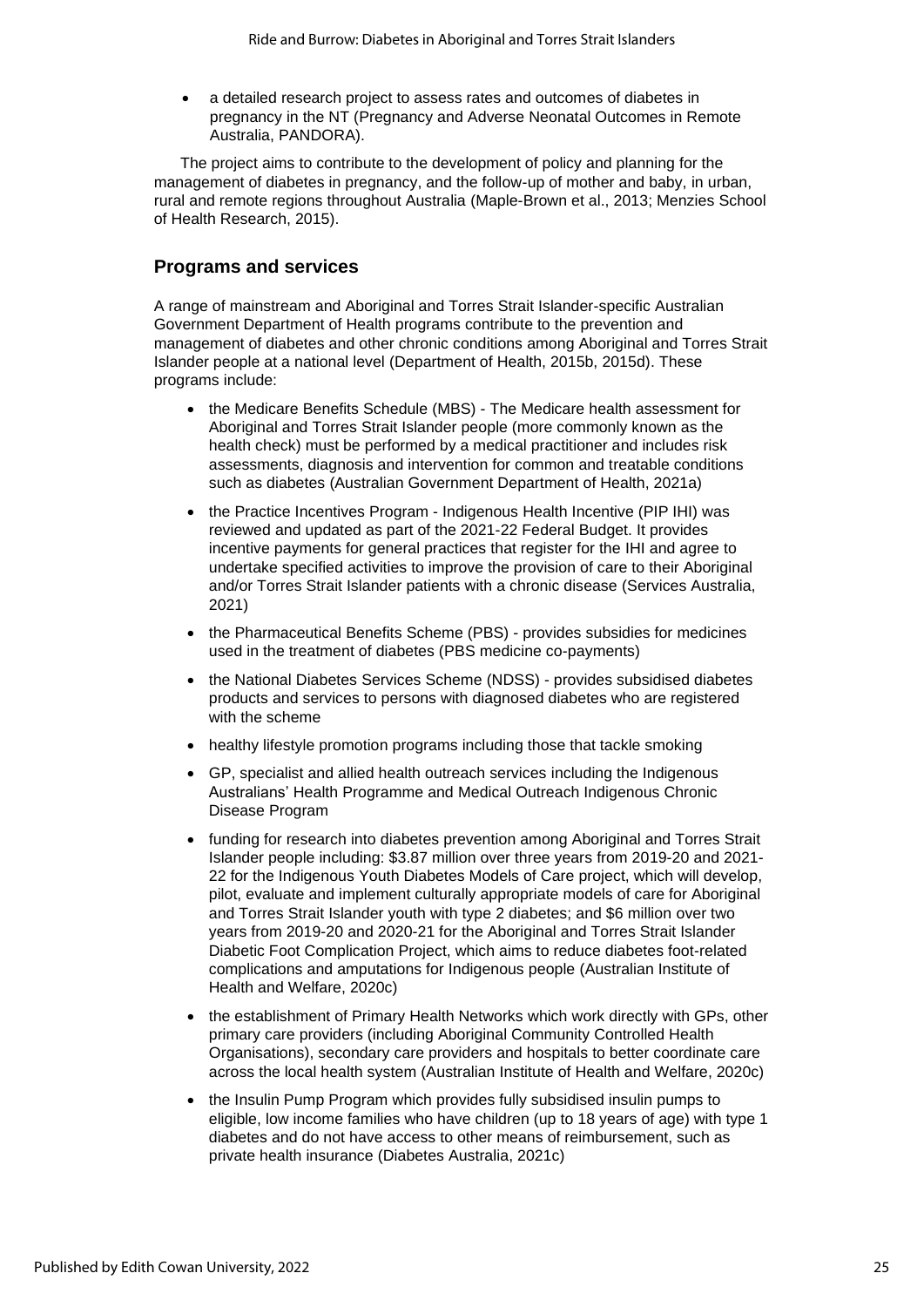• funding for the Australian Institute of Health and Welfare (AIHW) to support national surveillance and monitoring of vascular diseases including diabetes.

Back on Track is a collaboration between Diabetes Australia and the NDSS targeted to Aboriginal and Torres Strait Islander people to encourage them to get 'back on track' with their diabetes self-care (Diabetes Australia, 2021a). The campaign has been developed on the back of research which shows that during 2020, many Aboriginal and Torres Strait Islander people disengaged from their routine diabetes and health care management plans. The primary reasons for this were due to social distancing, fear of exposure to COVID-19, and a focus on other priorities. The campaign encourages patients to undergo routine, regular checkups with their doctor, health worker or nurse.

# **Primary health care services**

At a local level, most mainstream and community controlled primary health care services in Australia play a critical role in the delivery of diabetes care (Stoneman et al., 2014). To meet the needs of Aboriginal and Torres Strait Islander people, primary health care services need to deliver both competent and culturally appropriate chronic disease care (Liaw et al., 2011). The involvement of Aboriginal and Torres Strait Islander Health Workers has been identified by health professionals and patients as an important factor in the delivery of good diabetes care to Aboriginal and Torres Strait Islander people (McDermott et al., 2015; Stoneman et al., 2014). Aboriginal and Torres Strait Islander Health Workers have been shown to help patients feel comfortable, help break down communication and cultural barriers that may exist between patients and non-Indigenous health staff (Stoneman et al., 2014), and provide culturally appropriate self-management support (McDermott et al., 2015).

Aboriginal and Torres Strait Islander community controlled primary health care services play a major role in delivering essential primary health care services to Aboriginal and Torres Strait Islander people in a culturally secure manner (Australian Institute of Health and Welfare, 2013).

# **Box 6: Aboriginal and Torres Strait Islander community controlled primary health care services**

Aboriginal and Torres Strait Islander community controlled primary health care services are located in all jurisdictions and funded by the federal, state and territory governments and other sources (Steering Committee for the Review of Government Service Provision, 2014b). They are planned and governed by local Aboriginal and Torres Strait Islander communities and aim to deliver holistic and culturally appropriate health and healthrelated services.

Aboriginal and Torres Strait Islander community controlled primary health care services vary in the primary health care activities they offer. Possible activities include: diagnosis and treatment of illness or disease; management of chronic illness; transportation to medical appointments; outreach clinic services; immunisations; dental services; and dialysis services.

# **Policies and strategies**

The Australian Government has recently released the *Australian national diabetes strategy 2021-2030* (Australian Government Department of Health, 2021b). An update on the *National Diabetes Strategy 2016-2020*, the *Strategy* is based on contemporary evidence and emerging priorities such as public health issues including COVID-19, aged and disability care, mental health and Aboriginal and Torres Strait Islander health. Development of the *Strategy* has been guided by an Expert Advisory Group and a Jurisdictional Advisory Group and endorsed by Australian Health Ministers.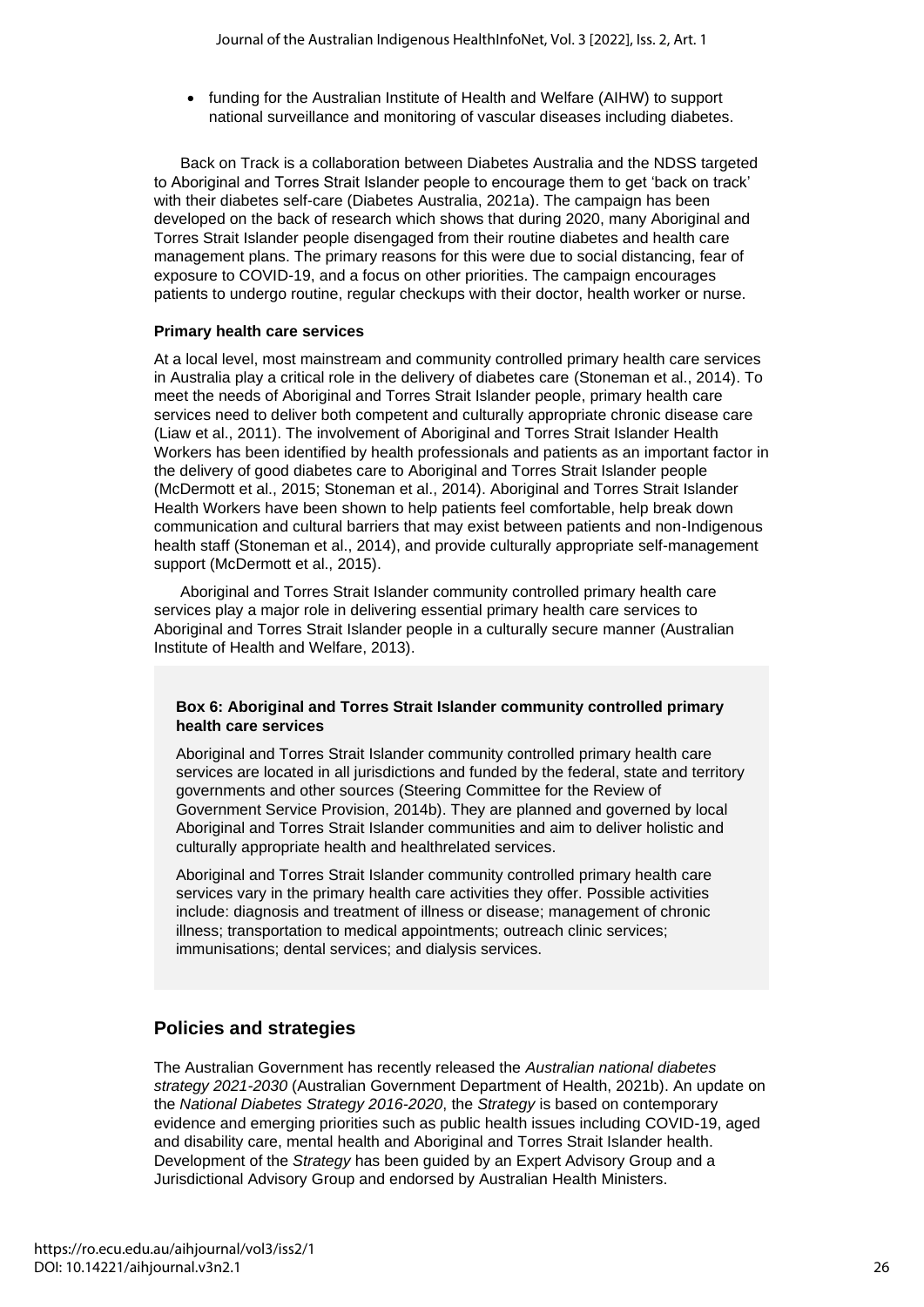As with the previous version, the *Strategy* includes seven high-level goals with areas for action and measures of progress. The goals cover the important issues of prevention, awareness, early detection and management of diabetes, as well as highlighting specific vulnerable populations and the research agenda. Goal 5 is specific for reducing the impact of diabetes among Aboriginal and Torres Strait Islander people, however actions relating to all the goals will impact positively on this population (see Table 5).

#### **Table 5. Components of the** *Australian national diabetes strategy 2021-2030*

#### **Vision**

Strengthen, integrate and coordinate all sectors to improve health outcomes and reduce the social and economic impact of diabetes in Australia

# **Principles**

1. Facilitation of person-centred care and self-management throughout life

2. Reduction in health inequities

3. Collaboration and cooperation to improve health outcomes

4. Coordination and integration of diabetes care across services, settings, technology and sectors

5. Measurement of health behaviours and outcomes

#### **Goals**

1. Prevent people developing type 2 diabetes

2. Promote awareness and earlier detection of type 1 and type 2 diabetes

3. Reduce the burden of diabetes and its complications and improve quality of life

4. Reduce the impact of pre-existing diabetes and gestational diabetes in pregnancy

5. Reduce the impact of diabetes among Aboriginal and Torres Strait Islander peoples

6. Reduce the impact of diabetes among other priority groups

7. Strengthen prevention and care through research, evidence and data

#### **Selected national policy developments relevant to addressing diabetes among Aboriginal and Torres Strait Islander people**

| 1987 | $\bullet$                           | National Diabetes Service Scheme (NDSS) is established                                                                                                                |
|------|-------------------------------------|-----------------------------------------------------------------------------------------------------------------------------------------------------------------------|
| 1996 | $\bullet$<br>$\bullet$              | Diabetes becomes a National Health Priority Area (NHPA)<br>Ministerial Advisory Committee on Diabetes is established                                                  |
| 1998 | $\bullet$                           | National diabetes strategy and implementation plan report is published                                                                                                |
| 1999 | $\bullet$                           | National (insulin-treated) Diabetes Register (NDR) is established                                                                                                     |
| 2000 | $\bullet$                           | National diabetes strategy 2000-2004 is signed                                                                                                                        |
| 2002 | $\bullet$                           | Australian Health Ministers' Advisory Council (AHMAC) agreed to the<br>development of a national policy approach to chronic disease prevention and care               |
| 2006 | $\bullet$<br>$\bullet$<br>$\bullet$ | National Service Improvement Framework for Diabetes is released<br>National chronic disease strategy is released<br>Australian Better Health Initiative is announced  |
| 2007 | $\bullet$<br>$\bullet$              | Diabetes is included in the National reform agenda<br>A national package to prevent type 2 diabetes is announced                                                      |
| 2008 | $\bullet$<br>$\bullet$              | Australian type 2 diabetes risk assessment tool (AUSDRISK) is introduced<br>New Medicare item introduced to develop a Diabetes risk plan for high risk<br>individuals |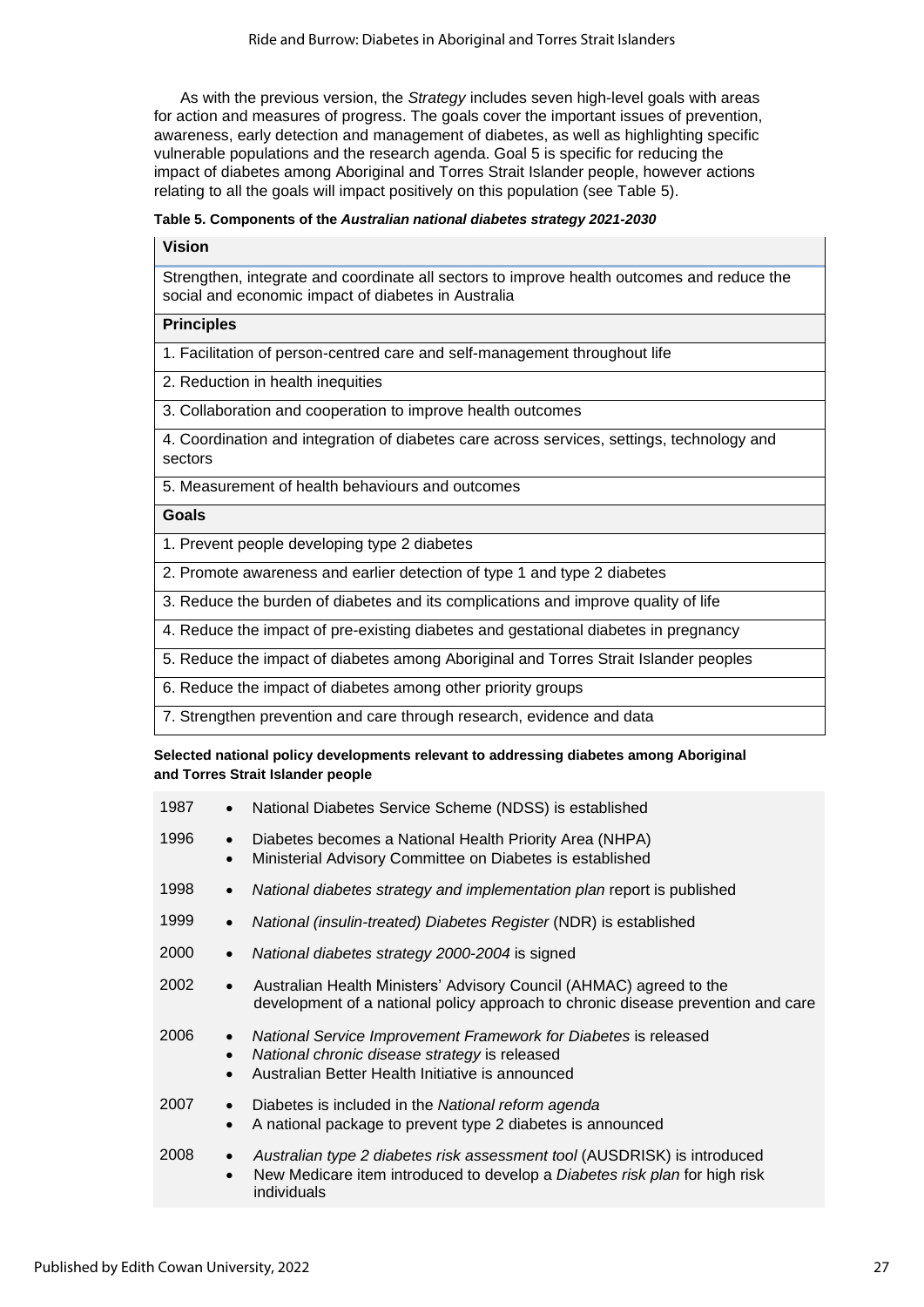- *Close the gap statement of intent* is signed
- *National partnership agreement on closing the gap in Indigenous health outcomes* is established
- Indigenous Chronic Disease Package is announced
- 2010 Practice Incentives Program-Indigenous Health Incentive (PIP-IHI) receives funding
- 2011 NDSS introduces National Development Programs that include initiatives for Aboriginal and Torres Strait Islander people
- 2013 *Aboriginal and Torres Strait Islanders and diabetes action plan* is released
	- *National Aboriginal and Torres Strait Islander Health Plan 2013-2023* is released
		- Medical Outreach Indigenous Chronic Disease Program is established
- 2014 Indigenous Australians' Health Programme is established
- 2015 *National Diabetes Strategy 2016-2020* is released
- 2017 *Diabetes in Australia: focus on the future* is published
- 2019 *National Agreement on Closing the Gap* is developed
- 2021 *National diabetes strategy 2021-2030* is released

Selected national policy developments relevant to addressing diabetes among Aboriginal and Torres Strait Islander people are described briefly below:

- The NDSS was established in 1987 (National Diabetes Services Scheme, 2022). The NDSS is an initiative of the Federal Government administered by Diabetes Australia. It provides diabetes-related products at subsidised prices and offers information and support services to people with diabetes.
- Diabetes first became a National Health Priority Area (NHPA) in 1996 (Australian Institute of Health and Welfare & Commonwealth Department of Health and Family Services, 1997) in recognition of the impact that diabetes has on the Australian community, and in order to give it a higher profile in the health system.
- In the same year the Federal Minister for Health and Family Services announced the establishment of the Ministerial Advisory Committee on Diabetes to provide the Government with independent advice on the management of diabetes in Australia (Colagiuri et al., 1998). The *National diabetes strategy and implementation plan*, published in 1998, included recognition that Aboriginal and Torres Strait Islander people would require special consideration in the planning, delivery and coordination of diabetes prevention and care services.
- In 1999, the NDR was established. The NDR is a database that aims to monitor the incidence of Australians who use insulin to treat diabetes. It includes people with type 1, insulin-treated type 2, gestational and other types of diabetes. Data for the NDR are sourced from the NDSS Registrant data, the NDSS Sales data, the Australasian Paediatric Endocrine Group's (APEG) state-based registers and the National Death Index (NDI) (Australian Institute of Health and Welfare, 2020d).
- In the year 2000, all Australian health ministers signed the *National diabetes strategy 2000-2004* (Diabetes Australia, 2013c). It aimed to help reduce the personal and public burden of diabetes in Australia (Commonwealth Department of Health and Aged Care, 1999). The *Strategy* identified five goals and a framework for action. Aboriginal and Torres Strait Islander people were identified as a high-risk population who would require specific attention.
- In 2002, AHMAC agreed to the development of a national policy approach to chronic disease prevention and care (National Health Priority Action Council, 2006). This led to the development of the *National Service Improvement Frameworks* (one of which is for diabetes) (National Health Priority Action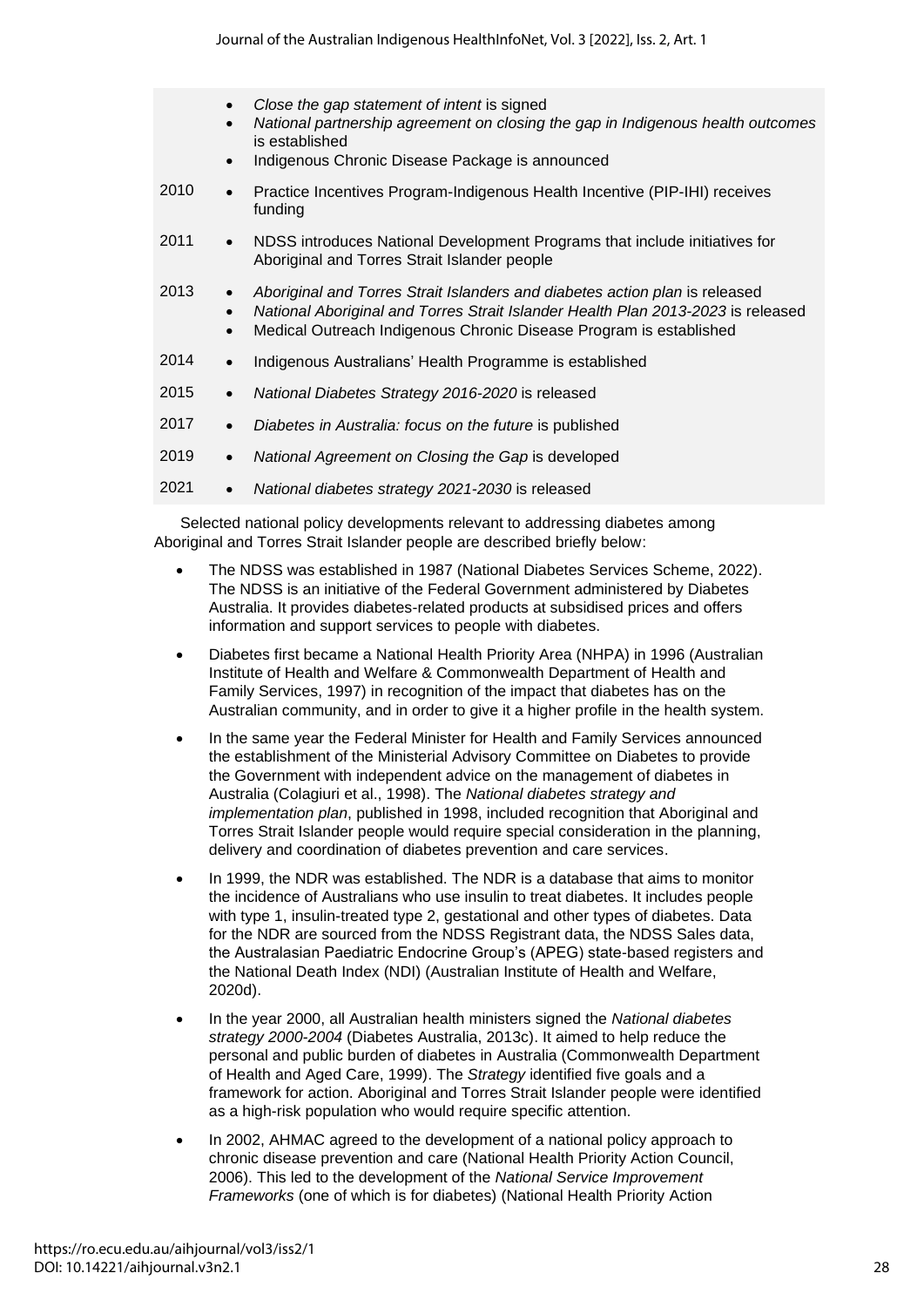Council, 2005), followed by the *National chronic disease strategy* in 2006 (National Health Priority Action Council, 2006) and a blueprint for a national surveillance system (Department of Health, 2015c). There was an emphasis on improving access to services for Aboriginal and Torres Strait Islander people in each of these initiatives.

- In 2007, diabetes was included in the 'human capital' stream of the *National reform agenda.* The Federal Government provided funding over four years for a national package to prevent type 2 diabetes (National Partnership Agreement on Preventive Health Implementation Working Group, 2009).
- A diabetes risk assessment tool (the AUSDRISK tool) was developed in 2008, that predicts the five year risk of type 2 diabetes (Department of Health, 2015a). The AUSDRISK is suitable for use in high risk populations, including Aboriginal and Torres Strait Islander populations (Department of Health, 2015a).
- In 2008, the Government and Opposition signed the *Close the gap statement of intent* (Human Rights and Equal Opportunity Commission, 2008), committing to closing the health and life expectancy gap between Aboriginal and Torres Strait Islander people and other Australians by 2030. By the end of 2010, most state and territory governments and oppositions had also signed the *Statement* (Holland, 2015).
- In 2009:
	- all Australian governments committed to achieving the Closing The Gap targets in the *National Indigenous reform agreement (Closing the gap)* (Council of Australian Governments, 2009a)
	- COAG also agreed to the *National partnership agreement on closing the gap in Indigenous health outcomes* (Council of Australian Governments, 2009b)
	- the Federal Government committed funding to the Indigenous Chronic Disease Package (ICDP) (Department of Health, 2012)
	- the Federal Government's *Implementation plan* (Commonwealth of Australia, 2009) was endorsed by the Australian Health Ministers' Conference (Macklin, 2010).
- The Practice Incentives Program-Indigenous Health Incentive (PIP-IHI) commenced in 2010 (Couzos & Thiele, 2010). Funding was allocated over four years to support primary health care services to provide better health care for Aboriginal and Torres Strait Islander people, including best practice management of chronic disease (Couzos & Thiele, 2010; Department of Health and Ageing, 2013).
- In 2013, Diabetes Australia released the *Aboriginal and Torres Strait Islanders and diabetes action plan* (Diabetes Australia, 2013a) - the first national policy document specific to diabetes in the Aboriginal and Torres Strait Islander population.
- The *National Aboriginal and Torres Strait Islander Health Plan 2013-2023* (the *Health plan*) was also released in 2013 (Holland, 2015). This evidence-based policy framework was developed to guide policies and programs to improve Aboriginal and Torres Strait Islander health (Australian Department of Health, 2015b). The *Health plan* (Australian Department of Health and Ageing, 2013) makes specific reference to the impact of chronic diseases, including diabetes, on the health of Aboriginal and Torres Strait Islander adults.
- In 2013, the [Medical Outreach Indigenous Chronic Disease Program](https://www.health.gov.au/initiatives-and-programs/medical-outreach-indigenous-chronic-diseases-program) was established by the Australian Government through the [consolidation](https://www.ruralhealthwest.com.au/docs/outreach-in-the-outback-docs/fly-moicdp-outline-201396095CDD82A5.pdf?sfvrsn=2)%20%20%20(Australian) of two existing Indigenous chronic disease outreach programs.
- The Indigenous Australians' Health Programme (IAHP) was established in 2014, consolidating four existing Aboriginal and Torres Strait Islander health funding streams including the Aboriginal and Torres Strait Islander chronic disease fund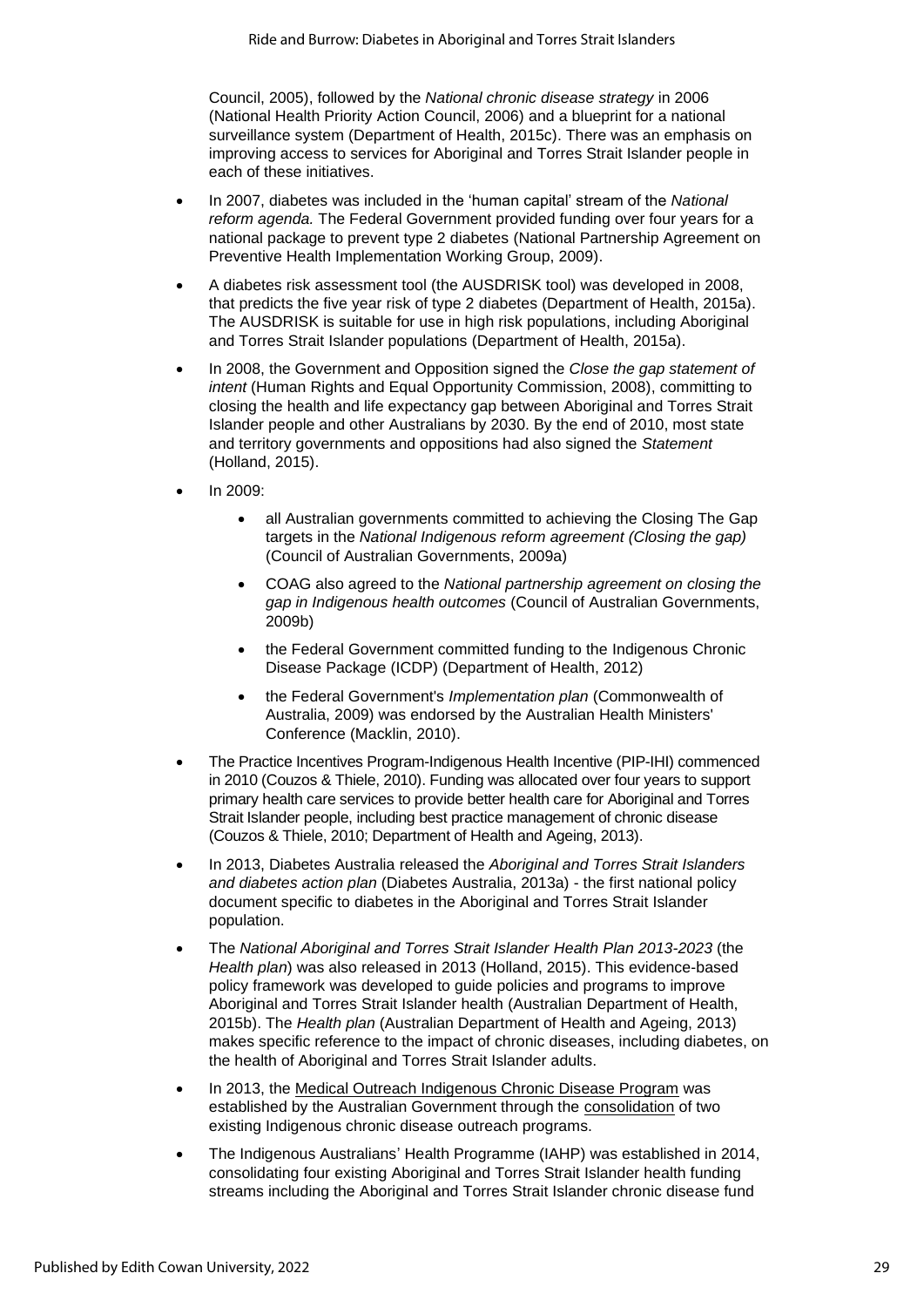(which replaced the ICDP) (Australian Government Department of Health, 2021d). The IAHP provides some funding for chronic disease management, including the Medical Outreach Indigenous Chronic Disease Program.

- The *Australian National Diabetes Strategy 2016-2020* was released at the end of 2015 (Australian Department of Health, 2015a). It outlined a national response to diabetes, incorporating seven high-level goals with potential areas for action and measures of progress. Goal 5 aimed to reduce the impact of diabetes among Aboriginal and Torres Strait Islander people (Australian Health Ministers' Advisory Council, 2017).
- *Diabetes in Australia: focus on the future* is the implementation plan (the Plan) developed to operationalise each of the Strategy's seven goals. Developed in partnership between the Australian Government and all state and territory governments, the Plan was published in 2017 (Australian Health Ministers' Advisory Council, 2017). The Plan identified nine areas where national priority action is required. Updated data was published in 2020 (Australian Institute of Health and Welfare, 2020c).
- The *National Agreement on Closing the Gap* was developed in 2019-2020 in partnership between Australian Governments and Aboriginal and Torres Strait Islander peak organisations. It sets out new targets and Priority Reforms to improve life outcomes experienced by Indigenous Australians (Coalition of Peaks, 2020).
- The *Australian national diabetes strategy 2021-2030* was released at the end of 2021 (Australian Government Department of Health, 2021b). It supercedes the 2016-2020 Strategy and will be followed by an Implementation Plan. It is anticpated that a mid-term review will be undertaken in 2025.

# **Future directions**

The health care needs of Aboriginal and Torres Strait Islander people with chronic conditions are often complex and managed in a cross-cultural context (Schmidt et al., 2016). Aboriginal and Torres Strait Islander Health Workers and Practitioners are important members of multidisciplinary primary health care teams in Aboriginal and Torres Strait Islander communities in Australia, due to their knowledge of community and culture and, when trained in diabetes care and management, are able to provide regular health checks and education about health risks and self-management. Increased support and training opportunities for Indigenous Health Workers, and the workforce working with and within Aboriginal and Torres Strait Islander primary care settings is essential. But placing skilled and dedicated IHWs to improve care coordination is insufficient to improve chronic disease outcomes without a supportive and systematic service delivery system.

The *Australian national diabetes strategy 2021-2030* highlights key issues that require special attention including diabetes in aged care, prevention of type 2 diabetes, and diabetes in vulnerable communities including Aboriginal and Torres Strait Islander communities. However, the gap between Aboriginal and Torres Strait Islander people and non-Indigenous people is not closing. Experts are calling for a National Type 2 Diabetes Prevention Program with collaboration from all levels of government (Diabetes Australia, 2021b).

# **Concluding comments**

The high levels of type 2 diabetes in many Aboriginal and Torres Strait Islander communities reflect a broad range of historical, social and cultural determinants, and the contribution of lifestyle and other health risk factors (Closing the Gap Clearinghouse, 2012; Diabetes Australia, 2013a; O'Dea et al., 2007). Emerging evidence suggests that epigenetic factors, the intrauterine environment and other early life factors may also influence the development of diabetes (McEwen et al., 2019; Zimmet et al., 2014).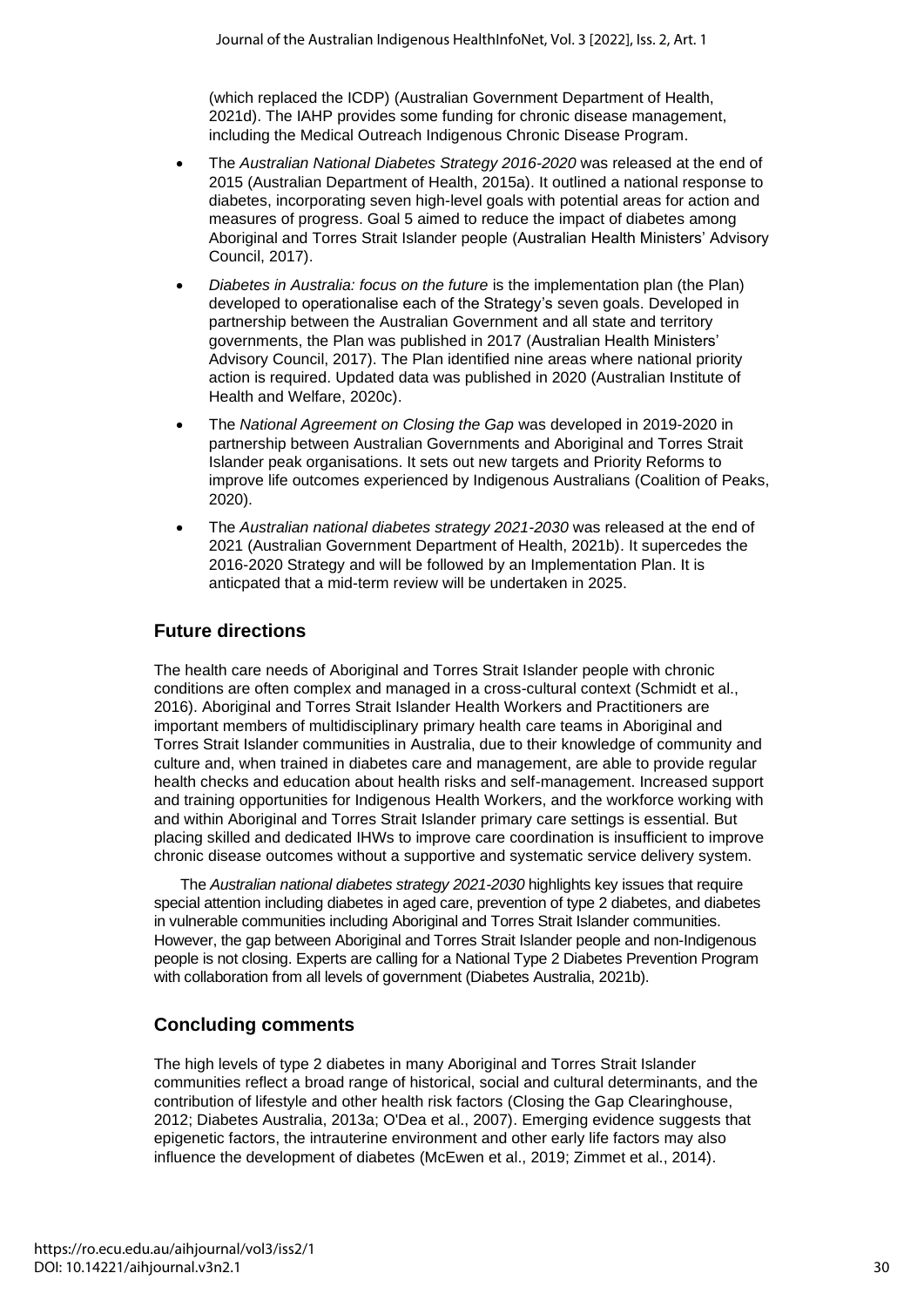There is growing concern regarding the emergence of type 2 diabetes in Aboriginal and Torres Strait Islander children and adolescents (Zimmet et al., 2014). Early onset of type 2 diabetes places these adolescents at heightened risk of comorbidities, diabetes complications and associated premature mortality (Maple-Brown et al., 2010; Peña et al., 2020; Titmuss et al., 2019; Viner et al., 2017).

The emergence of the severe acute respiratory syndrome coronavirus 2 (SARS-CoV-2) virus and the resulting COVID-19 pandemic (Gujral et al., 2020) has highlighted the vulnerability of people with diabetes and other non-communicable chronic diseases (Australian Government Department of Health, 2021b). The Australian Government advises that Aboriginal and Torres Strait Islander people may be at a greater risk of severe illness from COVID-19 (Australian Government Department of Health, 2021c) than the general population.

The Australian Government has recently released the *Australian national diabetes strategy 2021-2030* (Australian Government Department of Health, 2021b). The Strategy is based on contemporary evidence and emerging priorities such as public health issues including COVID-19, aged and disability care, mental health and Aboriginal and Torres Strait Islander health. It is hoped that the Strategy will provide a bi-partisan long-term commitment to culturally appropriate prevention and management of type 2 diabetes across the lifespan for Aboriginal and Torres Strait Islander people.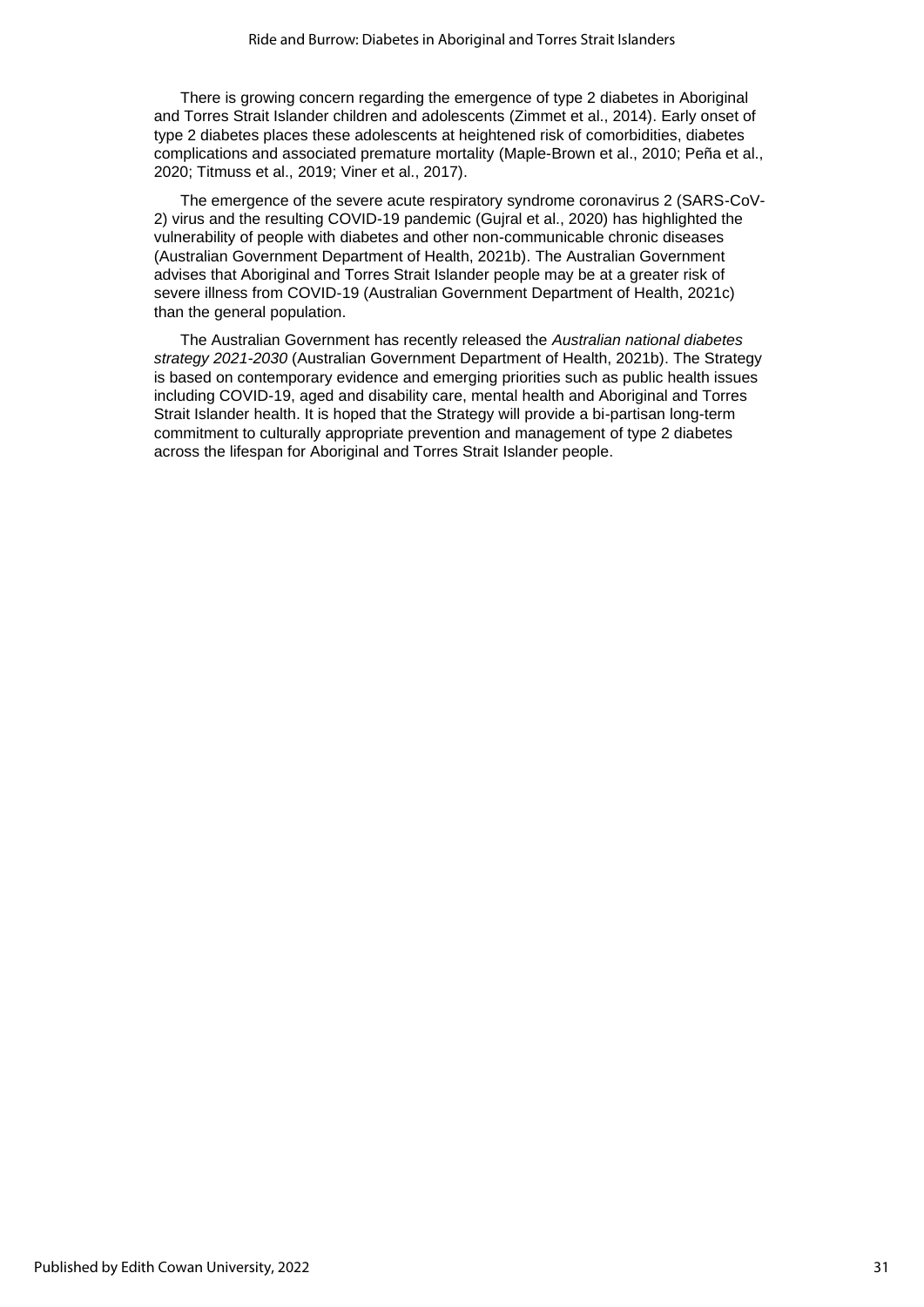# **Appendix 1: data sources, limitations and methods**

The statistical information provided in this review draws on data from a number of sources. The various limitations associated with the data are discussed briefly below:

### *Defining diabetes*

Reported statistics on diabetes prevalence, incidence, health service utilisation, mortality and burden of disease may not clearly define which type (or combination of types) of diabetes is being analysed. Care should be taken to avoid assumptions and generalisations.

### *Prevalence*

People who develop diabetes are often unaware they have the condition, and surveys that do not medically verify self-reported data may underestimate the true prevalence of diabetes (Australian Institute of Health and Welfare, 2011).

### *Incidence*

The *National (insulin-treated) diabetes register* (NDR) collects information on new cases of insulin-treated diabetes. The NDR may underestimate the number of Aboriginal and Torres Strait Islander people with insulin-treated diabetes resulting from non-identification of people of Aboriginal or Torres Strait Islander origin. Underestimates may also be due to low levels of registration with the NDSS, as Aboriginal and Torres Strait Islander people can access diabetes services and products through other programs (this is particularly true in rural and remote areas) (Australian Institute of Health and Welfare, 2014c).

The incidence of type 2 diabetes not requiring insulin treatment cannot be estimated with accuracy due to gaps in currently available data (Australian Institute of Health and Welfare, 2015e).

# *Hospitalisations*

Hospitalisation figures are for 'separations', and as there can be multiple separations for the same individual, hospital records do not necessarily reflect the prevalence of a disease in the population (Steering Committee for the Review of Government Service Provision, 2014a).

# *Mortality*

Indigenous status may be under-identified in death data. Death data for Aboriginal and Torres Strait Islander people is typically only available for NSW, Qld, WA, SA and the NT, as these jurisdictions have sufficient levels of identification and sufficient numbers of deaths to support analysis (Australian Bureau of Statistics, 2015; Steering Committee for the Review of Government Service Provision, 2014a).

Death data probably underestimates deaths due to diabetes as the condition is frequently under-reported on death certificates or not recorded as the underlying cause of death (International Diabetes Federation, 2013).

# *Burden of disease*

The *Australian burden of disease study* uses the underlying cause of death to calculate estimates of fatal burden (Australian Institute of Health and Welfare, 2015a). Use of the underlying cause of death alone (without consideration of associated causes) cannot reflect more complex situations where more than one disease contributes to death. Diabetes is often associated with other diseases and listed as an associated cause of death; therefore burden of disease estimates may not reflect the total fatal burden of diabetes.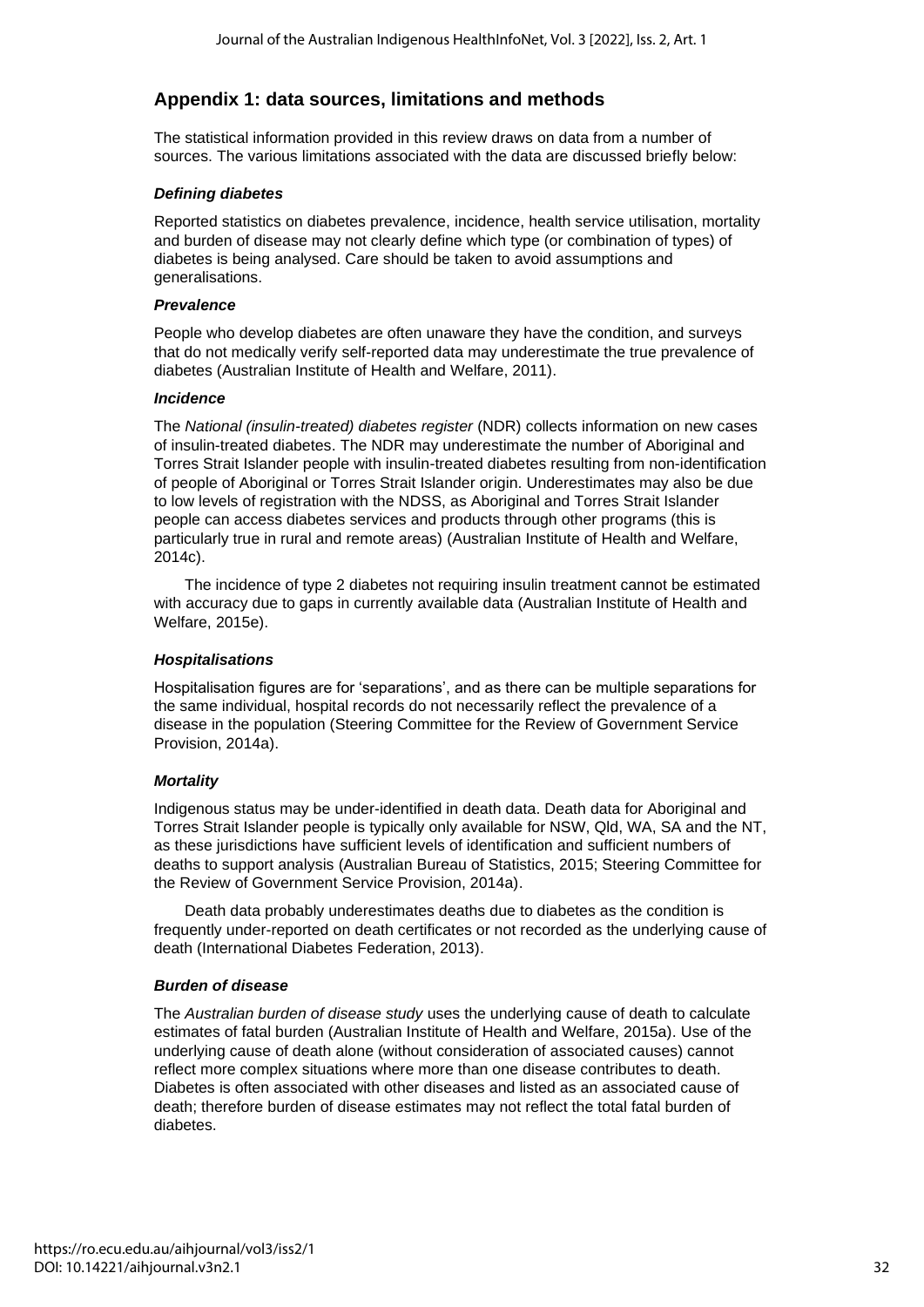# **References**

- Adegbija, O., Hoy, W., & Wang, Z. (2015). Predicting absolute risk of type 2 diabetes using age and waist circumference values in an Aboriginal Australian community. *PLOS ONE*, *10*(4), 1-10.
- Australian Bureau of Statistics. (2014a). *Australian Aboriginal and Torres Strait Islander health survey: biomedical results, 2012-13* (ABS Catalogue no 4727.0.55.003).

Australian Bureau of Statistics. (2014b, 10 September 2014). *Australian Aboriginal and Torres Strait Islander health survey: biomedical results, 2012-13 - Australia: table 1.3 [data cube]*. Australian Bureau of Statistics.

[http://www.abs.gov.au/AUSSTATS/subscriber.nsf/log?openagent&4727.0.55.00](http://www.abs.gov.au/AUSSTATS/subscriber.nsf/log?openagent&4727.0.55.003_1.xls&4727.0.55.003&Data%20Cubes&92FBF63F35F71948CA257D4E001700FC&0&2012-13&10.09.2014&Latest) [3\\_1.xls&4727.0.55.003&Data%20Cubes&92FBF63F35F71948CA257D4E001700F](http://www.abs.gov.au/AUSSTATS/subscriber.nsf/log?openagent&4727.0.55.003_1.xls&4727.0.55.003&Data%20Cubes&92FBF63F35F71948CA257D4E001700FC&0&2012-13&10.09.2014&Latest) [C&0&2012-13&10.09.2014&Latest](http://www.abs.gov.au/AUSSTATS/subscriber.nsf/log?openagent&4727.0.55.003_1.xls&4727.0.55.003&Data%20Cubes&92FBF63F35F71948CA257D4E001700FC&0&2012-13&10.09.2014&Latest)

Australian Bureau of Statistics. (2014c, 10 September 2014). *Australian Aboriginal and Torres Strait Islander health survey: biomedical results, 2012-13 - Australia: table 5.3 [data cube]*. Australian Bureau of Statistics. [http://www.abs.gov.au/AUSSTATS/subscriber.nsf/log?openagent&4727.0.55.00](http://www.abs.gov.au/AUSSTATS/subscriber.nsf/log?openagent&4727.0.55.003_5.xls&4727.0.55.003&Data%20Cubes&76FB2FC429853BA3CA257D4E001702E1&0&2012-13&10.09.2014&Latest) [3\\_5.xls&4727.0.55.003&Data%20Cubes&76FB2FC429853BA3CA257D4E001702E](http://www.abs.gov.au/AUSSTATS/subscriber.nsf/log?openagent&4727.0.55.003_5.xls&4727.0.55.003&Data%20Cubes&76FB2FC429853BA3CA257D4E001702E1&0&2012-13&10.09.2014&Latest)

[1&0&2012-13&10.09.2014&Latest](http://www.abs.gov.au/AUSSTATS/subscriber.nsf/log?openagent&4727.0.55.003_5.xls&4727.0.55.003&Data%20Cubes&76FB2FC429853BA3CA257D4E001702E1&0&2012-13&10.09.2014&Latest)

Australian Bureau of Statistics. (2014d, 10 September 2014). *Australian Aboriginal and Torres Strait Islander health survey: biomedical results, 2012-13 - Australia: table 6.3 [data cube]*. Australian Bureau of Statistics. [http://www.abs.gov.au/AUSSTATS/subscriber.nsf/log?openagent&4727.0.55.00](http://www.abs.gov.au/AUSSTATS/subscriber.nsf/log?openagent&4727.0.55.003_6.xls&4727.0.55.003&Data%20Cubes&F653985C855EA253CA257D4E00170316&0&2012-13&10.09.2014&Latest)

[3\\_6.xls&4727.0.55.003&Data%20Cubes&F653985C855EA253CA257D4E0017031](http://www.abs.gov.au/AUSSTATS/subscriber.nsf/log?openagent&4727.0.55.003_6.xls&4727.0.55.003&Data%20Cubes&F653985C855EA253CA257D4E00170316&0&2012-13&10.09.2014&Latest) [6&0&2012-13&10.09.2014&Latest](http://www.abs.gov.au/AUSSTATS/subscriber.nsf/log?openagent&4727.0.55.003_6.xls&4727.0.55.003&Data%20Cubes&F653985C855EA253CA257D4E00170316&0&2012-13&10.09.2014&Latest)

Australian Bureau of Statistics. (2014e). *Australian Aboriginal and Torres Strait Islander health survey: updated results, 2012–13* (ABS Catalogue no. 4727.0.55.006).

Australian Bureau of Statistics. (2015, 31 March 2015). *Causes of Death, Australia, 2013: explanatory notes*. Australian Bureau of Statistics. [http://www.abs.gov.au/AUSSTATS/abs@.nsf/Lookup/3303.0Explanatory+Notes](http://www.abs.gov.au/AUSSTATS/abs@.nsf/Lookup/3303.0Explanatory+Notes12013) [12013](http://www.abs.gov.au/AUSSTATS/abs@.nsf/Lookup/3303.0Explanatory+Notes12013)

- Australian Bureau of Statistics. (2019). *National Aboriginal and Torres Strait Islander Health Survey, 2018-19*.
- Australian Bureau of Statistics. (2021). *Causes of death, Australia 2020*. Australian Bureau of Statistics[. https://www.abs.gov.au/statistics/health/causes](https://www.abs.gov.au/statistics/health/causes-death/causes-death-australia/2020)[death/causes-death-australia/2020](https://www.abs.gov.au/statistics/health/causes-death/causes-death-australia/2020)
- Australian Department of Health. (2015a). *Australian National Diabetes Strategy 2016- 2020*.
- Australian Department of Health. (2015b, 2015). *National Aboriginal and Torres Strait Islander Health Plan 2013-2023 [webpage]*. Australian Department of Health. <http://www.health.gov.au/natsihp>
- Australian Department of Health and Ageing. (2013). *National Aboriginal and Torres Strait Islander Health Plan 2013-2023*.
- Australian Government Department of Health. (2020). *Australian health sector emergency response plan for Novel Coronavirus (COVID-19): Management plan for Aboriginal and Torres Strait Islander populations*.
- Australian Government Department of Health. (2021a, 24 June 2021). *Annual health assessment for Aboriginal and Torres Strait Islander people*. Australian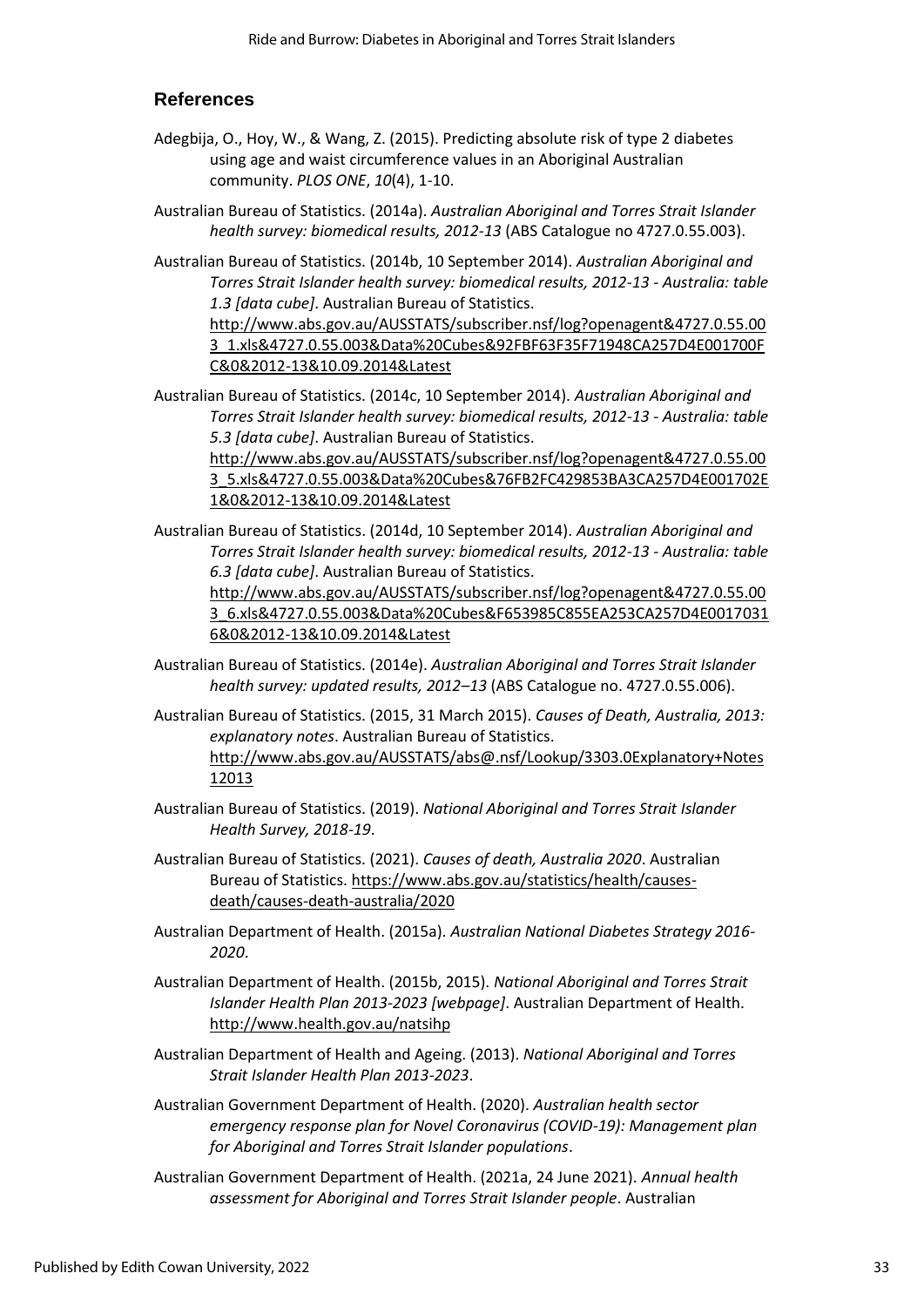Government Department of Health.

[https://www1.health.gov.au/internet/main/publishing.nsf/Content/mbsprimary](https://www1.health.gov.au/internet/main/publishing.nsf/Content/mbsprimarycare_ATSI_MBSitem715) [care\\_ATSI\\_MBSitem715](https://www1.health.gov.au/internet/main/publishing.nsf/Content/mbsprimarycare_ATSI_MBSitem715)

Australian Government Department of Health. (2021b). *Australian national diabetes strategy 2021-2030*.

Australian Government Department of Health. (2021c, 23 December 2021). *Coronavirus (COVID-19) advice for Aboriginal and Torres Strait Islander peoples and remote communities*. Australian Government Department of Health. [https://www.health.gov.au/health-alerts/covid-19/advice-for-groups-at](https://www.health.gov.au/health-alerts/covid-19/advice-for-groups-at-risk/aboriginal-and-torres-strait-islander-people-and-remote-communities)[risk/aboriginal-and-torres-strait-islander-people-and-remote-communities](https://www.health.gov.au/health-alerts/covid-19/advice-for-groups-at-risk/aboriginal-and-torres-strait-islander-people-and-remote-communities)

- Australian Government Department of Health. (2021d, 30 June 2021). *Medical Outreach Indigenous Chronic Diseases Program*. Australian Government Department of Health. [https://www.health.gov.au/initiatives-and-programs/medical-outreach](https://www.health.gov.au/initiatives-and-programs/medical-outreach-indigenous-chronic-diseases-program)[indigenous-chronic-diseases-program](https://www.health.gov.au/initiatives-and-programs/medical-outreach-indigenous-chronic-diseases-program)
- Australian Health Ministers' Advisory Council. (2017). *Diabetes in Australia: focus on the future: the Australian National Diabetes Strategy 2016-2020 implementation plan, developed in partnership with the Australian Government and all state and territory governments*.
- Australian Institute of Health and Welfare. (2008). *Diabetes: Australian facts 2008* (Diabetes series no. 8. Cat. no. CVD 40).
- Australian Institute of Health and Welfare. (2010). *Diabetes in pregnancy: its impact on Australian women and their babies* (AIHW Catalogue no CVD 52, diabetes series no. 14).
- Australian Institute of Health and Welfare. (2011). *Key indicators of progress for chronic disease and associated determinants: data report* (AIHW Catalogue no PHE 142).
- Australian Institute of Health and Welfare. (2012). *Risk factors contributing to chronic disease* (AIHW Catalogue no PHE 157).
- Australian Institute of Health and Welfare. (2013). *Healthy for Life: Aboriginal Community Controlled Health Services: report card* (AIHW Catalogue no IHW 97).
- Australian Institute of Health and Welfare. (2014a). *Australia's health 2014: the 14th biennial health report of the Australian Institute of Health and Welfare* (AIHW Catalogue no AUS 181).
- Australian Institute of Health and Welfare. (2014b). *Cardiovascular disease, diabetes and chronic kidney disease: Australian facts: morbidity - hospital care* (AIHW Catalogue no CDK 003, cardiovascular, diabetes and chronic kidney disease series no 3).
- Australian Institute of Health and Welfare. (2014c). *Incidence of insulin-treated diabetes in Australia 2000-2011* (AIHW Catalogue no CVD 66, diabetes series no 22).
- Australian Institute of Health and Welfare. (2014d). *Type 2 diabetes in Australia's children and young people: a working paper* (AIHW Catalogue no CVD 64, diabetes series no 21).
- Australian Institute of Health and Welfare. (2015a). *Australian Burden of Disease Study: fatal burden of disease in Aboriginal and Torres Strait Islander people 2010* (Australian Burden of Disease Study series 2. Cat. no. BOD 02).
- Australian Institute of Health and Welfare. (2015b). *Cardiovascular disease, diabetes and chronic kidney disease - Australian facts: Aboriginal and Torres Strait Islander people*.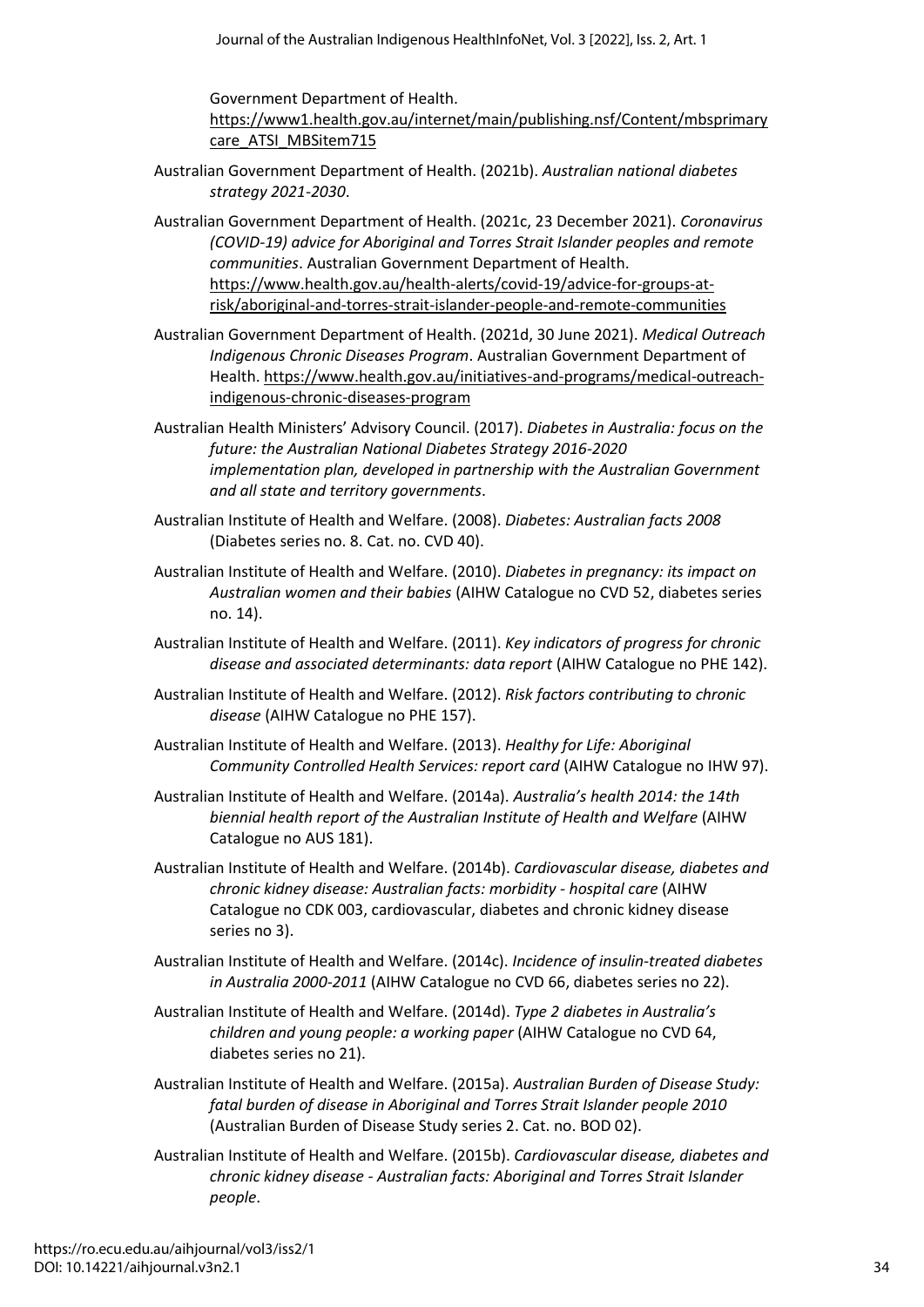- Australian Institute of Health and Welfare. (2015c). *Cardiovascular disease, diabetes and chronic kidney disease - Australian facts: risk factors* (AIHW Catalogue no CDK 004, cardiovascular, diabetes and chronic kidney disease series no 4).
- Australian Institute of Health and Welfare. (2015d). *The health and welfare of Australia's Aboriginal and Torres Strait Islander peoples 2015* (AIHW Catalogue no IHW 147).
- Australian Institute of Health and Welfare. (2015e, 2015). *Incidence of diabetes*. Australian Institute of Health and Welfare. [https://webarchive.nla.gov.au/awa/20141215160117/http://www.aihw.gov.au/](https://webarchive.nla.gov.au/awa/20141215160117/http:/www.aihw.gov.au/diabetes-indicators/incidence/) [diabetes-indicators/incidence/](https://webarchive.nla.gov.au/awa/20141215160117/http:/www.aihw.gov.au/diabetes-indicators/incidence/)
- Australian Institute of Health and Welfare. (2019a, 18 November 2021). *Australia's mothers and babies: Data tables: National Perinatal Data Collection annual update 2019*. Australian Institute of Health and Welfare. [https://www.aihw.gov.au/reports/mothers-babies/australias-mothers](https://www.aihw.gov.au/reports/mothers-babies/australias-mothers-babies/data)[babies/data](https://www.aihw.gov.au/reports/mothers-babies/australias-mothers-babies/data)
- Australian Institute of Health and Welfare. (2019b). *Diabetes in Pregnancy 2014-2015*.
- Australian Institute of Health and Welfare. (2019c, 4 September 2019). *Incidence of gestational diabetes in Australia [web report]*. Australian Institute of Health and Welfare. [https://www.aihw.gov.au/reports/diabetes/incidence-of-gestational](https://www.aihw.gov.au/reports/diabetes/incidence-of-gestational-diabetes-in-australia/data)[diabetes-in-australia/data](https://www.aihw.gov.au/reports/diabetes/incidence-of-gestational-diabetes-in-australia/data)
- Australian Institute of Health and Welfare. (2020a, 15 July 2020). *Diabetes*. Australian Institute of Health and Welfare. <https://www.aihw.gov.au/reports/diabetes/diabetes/contents/what-is-diabetes>
- Australian Institute of Health and Welfare. (2020b, 9 December 2020). *Incidence of insulin-treated diabetes in Australia*. Australian Institute of Health and Welfare. [https://www.aihw.gov.au/reports/diabetes/incidence-of-insulin-treated](https://www.aihw.gov.au/reports/diabetes/incidence-of-insulin-treated-diabetes/contents/incidence-of-insulin-treated-diabetes-in-australia)[diabetes/contents/incidence-of-insulin-treated-diabetes-in-australia](https://www.aihw.gov.au/reports/diabetes/incidence-of-insulin-treated-diabetes/contents/incidence-of-insulin-treated-diabetes-in-australia)
- Australian Institute of Health and Welfare. (2020c, 9 December 2020). *Indicators for the Australian National Diabetes Strategy 2016-2020: data update*. Australian Institute of Health and Welfare. [https://www.aihw.gov.au/reports/diabetes/diabetes-indicators-strategy-2016-](https://www.aihw.gov.au/reports/diabetes/diabetes-indicators-strategy-2016-2020/contents/summary) [2020/contents/summary](https://www.aihw.gov.au/reports/diabetes/diabetes-indicators-strategy-2016-2020/contents/summary)
- Australian Institute of Health and Welfare. (2020d, 25 March 2020). *The National (insulin-treated) Diabetes Register 2018; quality statement*. Metadata Online Registry.
- Australian Institute of Health and Welfare. (2021a, 18 November 2021). *Australia's mothers and babies [web report]*. Australian Institute of Health and Welfare. [https://www.aihw.gov.au/reports/mothers-babies/australias-mothers](https://www.aihw.gov.au/reports/mothers-babies/australias-mothers-babies/contents/summary)[babies/contents/summary](https://www.aihw.gov.au/reports/mothers-babies/australias-mothers-babies/contents/summary)
- Australian Institute of Health and Welfare. (2021b). *Australian Burden of Disease Study 2018: key findings for Aboriginal and Torres Strait Islander people* (Cat. no: BOD 28).
- Australian Institute of Health and Welfare. (2021c). *Pregnancy and birth outcomes for Aboriginal and Torres Strait Islander women: 2016–2018*.
- Australian Institute of Health and Welfare, & Commonwealth Department of Health and Family Services. (1997). *First report on national health priority areas 1996:*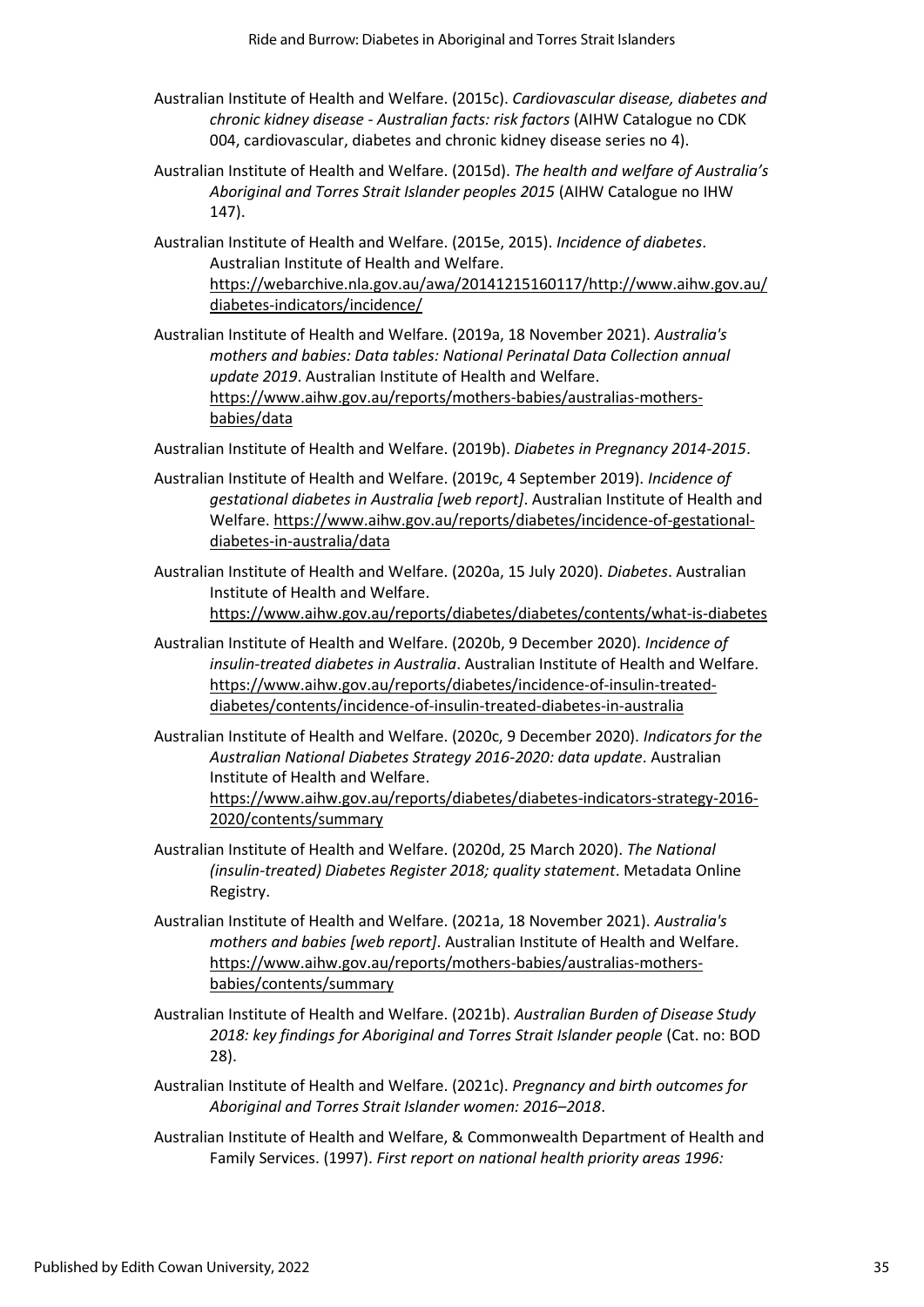*cardiovascular health, cancer control, injury prevention and control, mental health, diabetes mellitus*.

- Australian Institute of Health and Welfare, & National Indigenous Australians Agency. (2020, 9/12/2020). *Aboriginal and Torres Strait Islander Health Performance Framework report*. Australian Institute of Health and Welfare. <https://www.indigenoushpf.gov.au/>
- Britt, H. C., & Miller, G. C. (2013). The Bettering the Evaluation and Care of Health (BEACH) program: where to from here? *Medical Journal of Australia*, *198*(3), 125-126.
- Campbell, S., Roux, N., Preece, C., Rafter, E., Davis, B., Mein, J., Boyle, J., Fredericks, B., & Chamberlain, C. (2017). Paths to improving care of Australian Aboriginal and Torres Strait Islander women following gestational diabetes. *Primary Health Care Research & Development*, *18*(6), 549-562.
- Canuto, K., Cargo, M., Li, M., D'Onise, K., Esterman, A., & McDermott, R. (2012). Pragmatic randomised trial of a 12-week exercise and nutrition program for Aboriginal and Torres Strait Islander women: clinical results immediate post and 3 months follow-up. *BMC Public Health*, *12*. Retrieved 31 October 2012, from <https://doi.org/10.1186/1471-2458-12-933>
- Carson, B., Dunbar, T., Chenhall, R. D., & Bailie, R. (Eds.). (2007). *Social determinants of Indigenous health*. Allen and Unwin.
- Chamberlain, C. R., Oldenburg, B., Wilson, A. N., Eades, S., O'Dea, K., Oats, J., & Wolfe, R. (2016). Type 2 diabetes after gestational diabetes: greater than fourfold risk among Indigenous compared to non-Indigenous Australian women. *Diabetes/Metabolism Research and Reviews*, *32*(2), 217-227.
- Closing the Gap Clearinghouse. (2012). *Healthy lifestyle programs for physical activity and nutrition* (Closing the Gap Clearinghouse resource sheet no. 9).
- Coalition of Peaks. (2020). *National Agreement on Closing the Gap*.
- Colagiuri, S., Colagiuri, R., & Ward, J. (1998). *National diabetes strategy and implementation plan*.
- Commonwealth Department of Health and Aged Care. (1999). *National diabetes strategy 2000-2004*.
- Commonwealth of Australia. (2009). *National partnership agreement on closing the gap in Indigenous health outcomes: implementation plan. Jurisdiction: Commonwealth*. Canberra: Ministerial Council for Federal Financial Relations
- Communicable Disease Network Australia. (2020). *CDNA national guidance for urban and regional Aboriginal and Torres Strait Islander communities for COVID-19*.
- Council of Australian Governments. (2009a). *National integrated strategy for closing the gap in Indigenous disadvantage*.
- Council of Australian Governments. (2009b). *National partnership agreement on closing the gap in Indigenous health outcomes*. Canberra: Council of Australian Governments
- Couzos, S., & Thiele, D. D. (2010). The new "Indigenous health" incentive payment: issues and challenges. *Medical Journal of Australia*, *192*(3), 154-157.
- COVID-19 National Incident Room Surveillance Team. (2020). COVID-19 Australia: epidemiology report 28 - fortnightly reporting period ending 25 October 2020.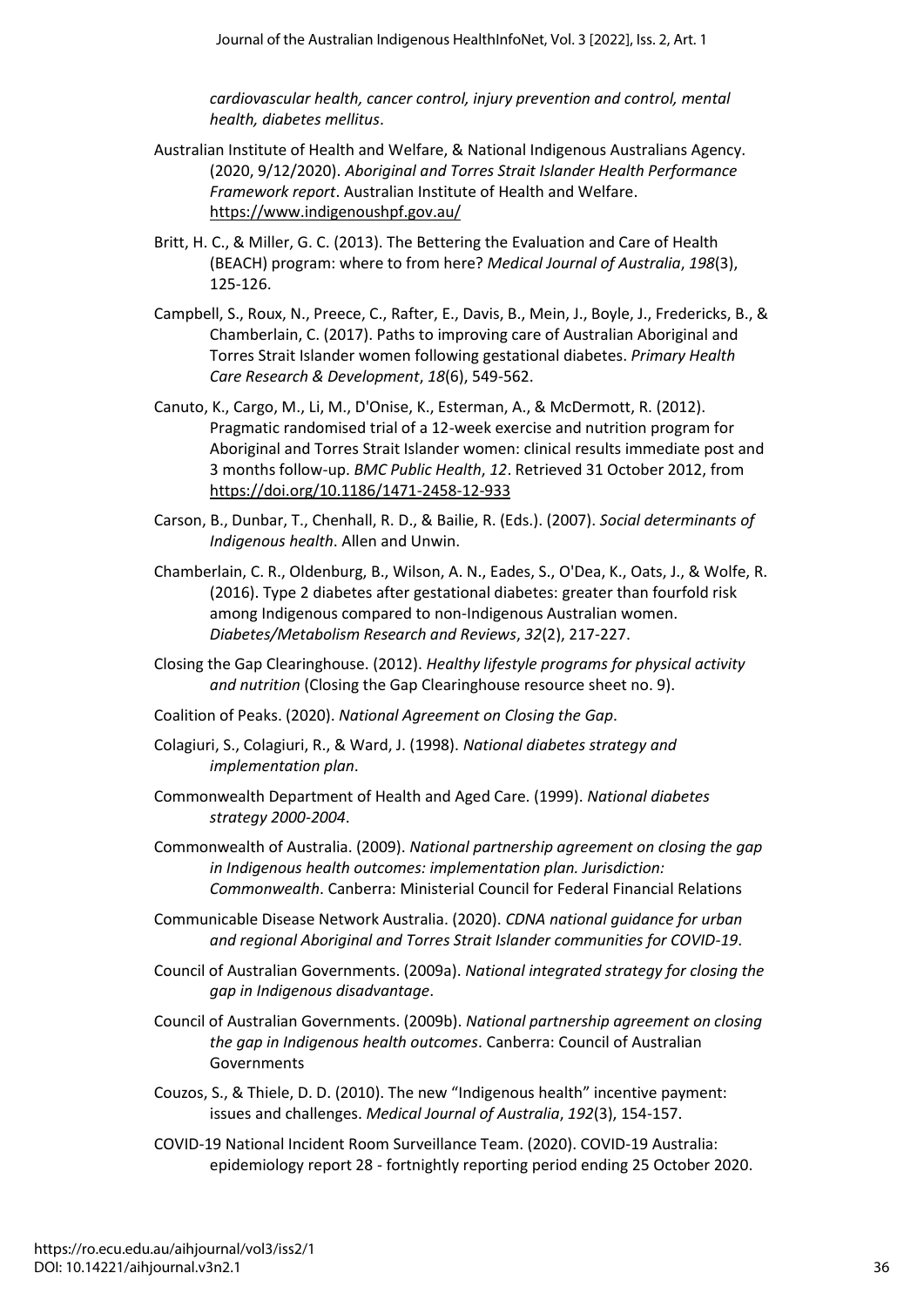*Communicable Diseases Intelligence*, *44*. Retrieved 4 November 2020, from <https://doi.org/10.33321/cdi.2020.44.84>

- Craig, M. E., Femia, G., Broyda, V., Lloyd, M., & Howards, N. J. (2007). Type 2 diabetes in Indigenous and non-Indigenous children and adolescents in New South Wales. *Medical Journal of Australia*, *186*(10), 497-499.
- Department of Health. (2012, 3 February 2015). *National health policies and strategies*. Australian Government. [https://web.archive.org/web/20140213113748/http://www.health.gov.au/inter](https://web.archive.org/web/20140213113748/http:/www.health.gov.au/internet/publications/publishing.nsf/Content/oatsih-hpf-2012-toc~nhps)

[net/publications/publishing.nsf/Content/oatsih-hpf-2012-toc~nhps](https://web.archive.org/web/20140213113748/http:/www.health.gov.au/internet/publications/publishing.nsf/Content/oatsih-hpf-2012-toc~nhps)

- Department of Health. (2015a, 12 February 2015). *Background to the Australian type 2 diabetes risk assessment tool (AUSDRISK)*. Australian Government. [http://www.health.gov.au/internet/main/publishing.nsf/Content/chronic-diab](http://www.health.gov.au/internet/main/publishing.nsf/Content/chronic-diab-prev-aus-exp)[prev-aus-exp](http://www.health.gov.au/internet/main/publishing.nsf/Content/chronic-diab-prev-aus-exp)
- Department of Health. (2015b, 3 February 2015). *Chronic disease health programmes*. Australian Government. [http://www.health.gov.au/internet/main/publishing.nsf/Content/irhd-chronic](http://www.health.gov.au/internet/main/publishing.nsf/Content/irhd-chronic-disease)[disease](http://www.health.gov.au/internet/main/publishing.nsf/Content/irhd-chronic-disease)
- Department of Health. (2015c, 3 February 2015). *Chronic disease historical documents*. Australian Government. <http://www.health.gov.au/internet/main/publishing.nsf/Content/pq-ncds>
- Department of Health. (2015d, 11 February 2015). *Diabetes*. Australian Government. [http://www.health.gov.au/internet/main/publishing.nsf/content/chronic](http://www.health.gov.au/internet/main/publishing.nsf/content/chronic-diabetes)[diabetes](http://www.health.gov.au/internet/main/publishing.nsf/content/chronic-diabetes)
- Department of Health and Ageing. (2013). *National Aboriginal and Torres Strait Islander health plan: companion document on Commonwealth Government strategies and reforms - July 2013*.
- Diabetes Australia. (2011, September 2011). *What is diabetes?* Diabetes Australia. [http://www.diabetesaustralia.com.au/Understanding-Diabetes/What-is-](http://www.diabetesaustralia.com.au/Understanding-Diabetes/What-is-Diabetes/)[Diabetes/](http://www.diabetesaustralia.com.au/Understanding-Diabetes/What-is-Diabetes/)
- Diabetes Australia. (2013a). *Aboriginal and Torres Strait Islanders and diabetes action plan*.
- Diabetes Australia. (2013b, 2013). *Diabetes in Australia*. Diabetes Australia. [http://www.diabetesaustralia.com.au/Understanding-Diabetes/Diabetes-in-](http://www.diabetesaustralia.com.au/Understanding-Diabetes/Diabetes-in-Australia/)[Australia/](http://www.diabetesaustralia.com.au/Understanding-Diabetes/Diabetes-in-Australia/)
- Diabetes Australia. (2013c). *A national diabetes strategy and action plan*.
- Diabetes Australia. (2015a, 23 September 2015). *About diabetes*. Diabetes Australia. <https://www.diabetesaustralia.com.au/about-diabetes>
- Diabetes Australia. (2015b, 15 September 2015). *About diabetes: complications of diabetes*. Diabetes Australia. [http://www.who.int/diabetes/action\\_online/basics/en/index3.html](http://www.who.int/diabetes/action_online/basics/en/index3.html)
- Diabetes Australia. (2015c, 2015). *Type 1 Diabetes*. Diabetes Australia. <http://www.diabetesaustralia.com.au/Living-with-Diabetes/Type-1-Diabetes/>
- Diabetes Australia. (2016). Understanding pre-diabetes. In (pp. 2). Canberra: Diabetes Australia.
- Diabetes Australia. (2020). *Position statement: Gestational diabetes in Australia*.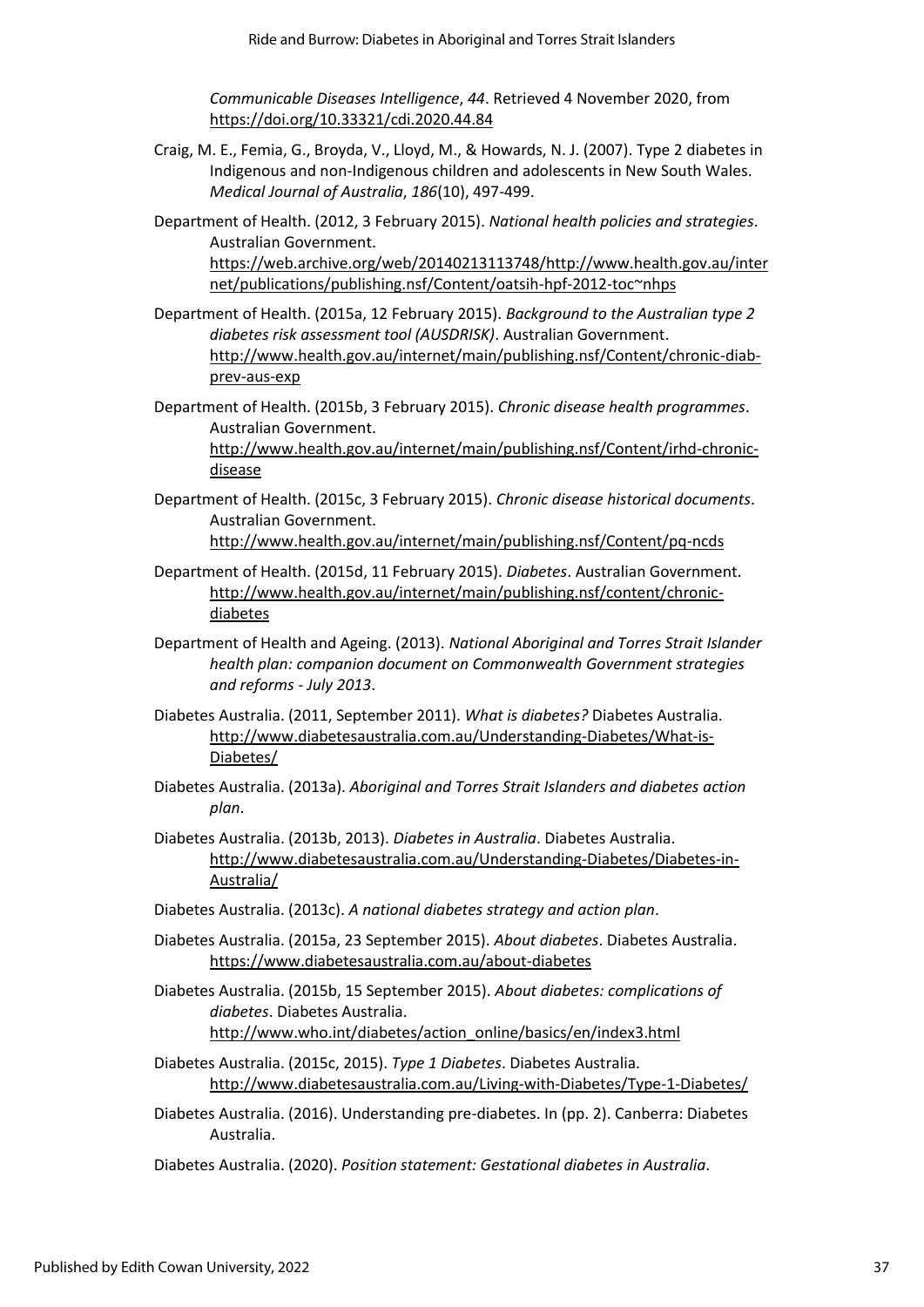- Diabetes Australia. (2021a, 28 October 2021). *Aboriginal and Torres Strait Islander people*. Diabetes Australia. [https://www.diabetesaustralia.com.au/living-with](https://www.diabetesaustralia.com.au/living-with-diabetes/aboriginal-and-torres-strait-islanders/)[diabetes/aboriginal-and-torres-strait-islanders/](https://www.diabetesaustralia.com.au/living-with-diabetes/aboriginal-and-torres-strait-islanders/)
- Diabetes Australia. (2021b, 14 November 2021). *Australian diabetes sector welcomes the release of new National Diabetes Strategy*. Diabetes Australia. [https://www.diabetesaustralia.com.au/mediarelease/australian-diabetes](https://www.diabetesaustralia.com.au/mediarelease/australian-diabetes-sector-welcomes-the-release-of-new-national-diabetes-strategy/)[sector-welcomes-the-release-of-new-national-diabetes-strategy/](https://www.diabetesaustralia.com.au/mediarelease/australian-diabetes-sector-welcomes-the-release-of-new-national-diabetes-strategy/)
- Diabetes Australia. (2021c, 2021). *Insulin pumps*. Diabetes Australia. [https://www.diabetesaustralia.com.au/living-with-diabetes/managing-your](https://www.diabetesaustralia.com.au/living-with-diabetes/managing-your-diabetes/diabetes-technology/insulin-pumps/)[diabetes/diabetes-technology/insulin-pumps/](https://www.diabetesaustralia.com.au/living-with-diabetes/managing-your-diabetes/diabetes-technology/insulin-pumps/)
- Diabetes Australia. (2021d). *Position statement: type 2 diabetes remission*.
- Diabetes UK. (2021). *Remission in adults with type 2 diabetes: position statement*.
- Diabetes Victoria. (2021, 2021). *About the Life! program*. Diabetes Victoria. <https://lifeprogram.org.au/learn-about-life/>
- Duong, V., Davis, B., & Falhammar, H. (2015). Pregnancy and neonatal outcomes in Indigenous Australians with diabetes in pregnancy. *World Journal of Diabetes*, *6*(6), 880-888.
- Entwistle, P., Entwistle, D., & Stothers, K. (2011). *Wurli-Wurlinjang Diabetes Day Program: evaluation report*.
- Frier, A., Devine, S., McBain-Rigg, K. E., Barnett, F., Cassady, Z. A., Dunning, T., & Reese, R. L. (2021). Indigenous Australian perspectives on incorporating the social determinants of health into the clinical management of type 2 diabetes. *Rural and Remote Health*, *21*(2). Retrieved 18 June 2021, from
- Gibson, O. R., & Segal, L. (2015). Limited evidence to assess the impact of primary health care system or service level attributes on health outcomes of Indigenous people with type 2 diabetes: a systematic review. *BMC Health Services Research*, *15*. Retrieved 11 April 2015, from<https://doi.org/10.1186/s12913-015-0803-6>
- Gujral, U. P., Johnson, L., Nielsen, J., Vellanki, P., Haw, J. S., Davis, G. M., Weber, M. B., & Pasquel, F. J. (2020). Preparedness cycle to address transitions in diabetes care during the COVID-19 pandemic and future outbreaks. *BMJ Open Diabetes Research & Care*, *8*. Retrieved 20 July 2020, from <https://doi.org/10.1136/bmjdrc-2020-001520>
- Hamrosi, K., Taylor, S. J., & Aslani, P. (2006). Issues with prescribed medications in Aboriginal communities: Aboriginal Health Workers' perspectives. *Rural and Remote Health*, *6*. [http://www.rrh.org.au/publishedarticles/article\\_print\\_557.pdf](http://www.rrh.org.au/publishedarticles/article_print_557.pdf)
- Hare, M. J. L., Barzi, F., Boyle, J. A., Guthridge, S., Dyck, R. F., Barr, E. L. M., Singh, G., Falhammar, H., Webster, V., Shaw, J. E., & Maple-Brown, L. J. (2020). Diabetes during pregnancy and birthweight trends among Aboriginal and non-Aboriginal people in the Northern Territory of Australia over 30 years. *The Lancet Regional Health*, *1*.<https://doi.org/10.1016/j.lanwpc.2020.100005>
- Haynes, A., Kalic, R., Cooper, M., Hewitt, J. K., & Davis, E. A. (2016). Increasing incidence of type 2 diabetes in Indigenous and non-Indigenous children in Western Australia, 1990-2012. *Medical Journal of Australia*, *204*(8), 303.
- Holland, C. (2015). *Close the gap: progress and priorities report 2015*.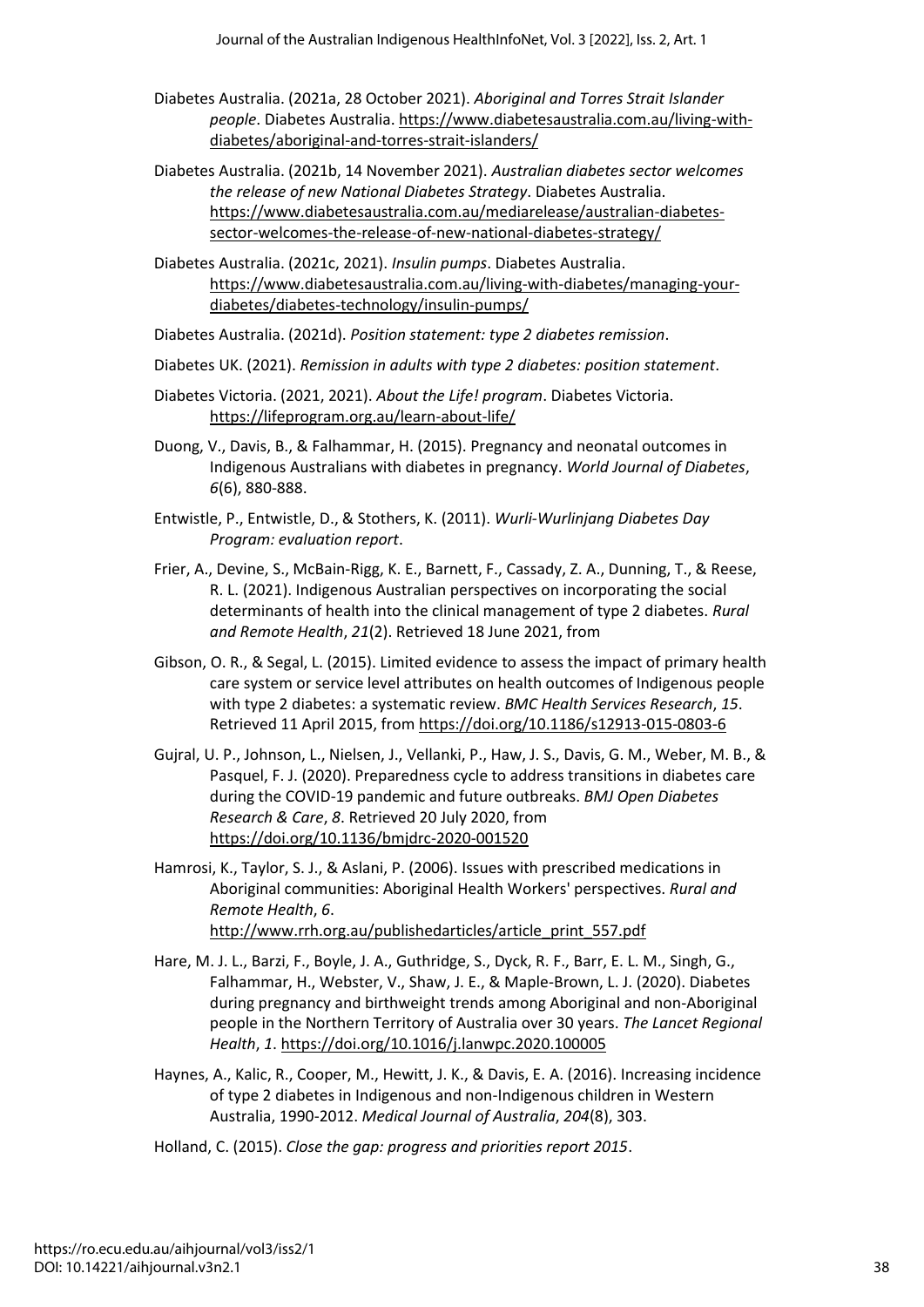- Horta, B. L., & de Lima, N. P. (2019). Breastfeeding and type 2 diabetes: systematic review and meta-analysis. *Current Diabetes Reports*, *19*. Retrieved 14 January 2019, from<https://doi.org/10.1007/s11892-019-1121-x>
- Human Rights and Equal Opportunity Commission. (2008). *Close the gap: Indigenous health equality summit, statement of intent*.
- Illawarra Health. (2004). *Aunty Jean's Good Health Team: listening to the voices of the Elders to create an Aboriginal chronic and complex care program*.
- Institute for Urban Indigenous Health. (2021, 2021). *What is Deadly Choices?* Institute for Urban Indigenous Health[. https://deadlychoices.com.au/about/what-is](https://deadlychoices.com.au/about/what-is-deadly-choices/)[deadly-choices/](https://deadlychoices.com.au/about/what-is-deadly-choices/)
- International Association of Diabetes and Pregnancy Study Groups Consensus Panel. (2010). International Association of Diabetes and Pregnancy Study Groups recommendations on the diagnosis and classification of hyperglycemia in pregnancy. *Diabetes Care*, *33*(3), 676-682.
- International Diabetes Federation. (2013). *IDF diabetes atlas* (6th ed.). International Diabetes Federation.
- International Diabetes Federation. (2019). *IDF diabetes atlas: Ninth edition* (9th ed.). International Diabetes Federation.
- Kao, K., & Sabin, M. A. (2016). Type 2 diabetes mellitus in children and adolescents. *Australian Family Physician*, *45*(6), 401-406.
- Khunti, K., Del Prato, S., Mathieu, C., Kahn, S. E., Gabbay, R. A., & Buse, J. B. (2021). COVID-19, hyperglycemia, and new-onset diabetes. *Diabetes Care*, *44*(12), 2645.
- Lalor, E., Cass, A., Chew, D., Craig, M., Davis, W., Grenfell, R., Hoy, W., McGlynn, L., Mathew, T., Parker, D., Shaw, J., Tonkin, A., & Towler, B. (2014). *Cardiovascular disease, diabetes and chronic kidney disease: Australian facts - mortality* (AIHW Catalogue no CDK 1, cardiovascular, diabetes and chronic kidney disease series no 1).
- Lee-Koo, C., Henry, E., & Mathur, S. (2014). *Cardiovascular disease, diabetes and chronic kidney disease: Australian facts: prevalence and incidence* (AIHW Catalogue no CDK 2, cardiovascular, diabetes and chronic kidney disease series no 2).
- Li, S. Q., Guthridge, S., Lawton, P., & Burgess, P. (2019). Does delay in planned diabetes care influence outcomes for aboriginal Australians? A study of quality in health care. *BMC Health Services Research*, *19*. Retrieved 19 August 2019, from <https://doi.org/10.1186/s12913-019-4404-7>
- Liaw, S. T., Lau, P., Pyett, P., Furler, J., Burchill, M., Rowley, K., & Kelaher, M. (2011). Successful chronic disease care for Aboriginal Australians requires cultural competence. *Australian and New Zealand Journal of Public Health*, *35*(3), 238- 248.
- Life! (2015, 2015). *About the Life! program*. Life[! http://www.lifeprogram.org.au/about](http://www.lifeprogram.org.au/about-the-life-program/about-the-program)[the-life-program/about-the-program](http://www.lifeprogram.org.au/about-the-life-program/about-the-program)
- Ling, C., & Rönn, T. (2019). Epigenetics in human obesity and Type 2 Diabetes. *Cell Metabolism*, *29*(5), 1028-1044.
- Macklin, J. (2010). *Closing the Gap - building momentum*.
- Malseed, C., Nelson, A., & Ware, R. (2014a). Evaluation of a school-based health education program for urban Indigenous young people in Australia. *Scientific Research*, *6*(7), 587 - 597.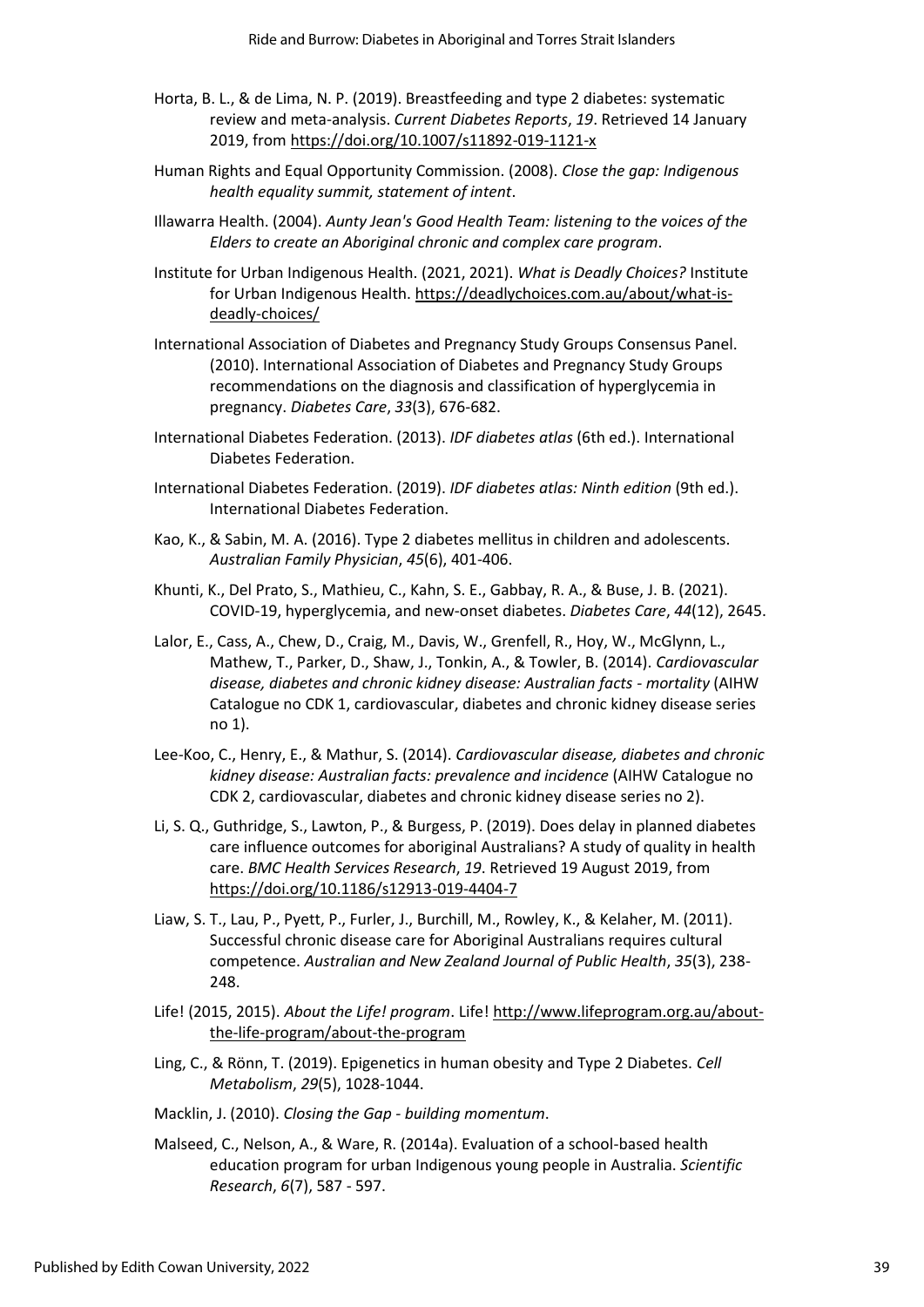- Malseed, C., Nelson, A., & Ware, R. (2014b). Evaluation of a school-based health education program for urban Indigenous young people in Australia. *Scientific Research*, *6*(7), 587-597.
- Maple-Brown, L. J., Brown, A., Lee, I. L., Connors, C., Oats, J., McIntyre, H. D., Whitbread, C., Moore, E., Longmore, D., Dent, G., Corpus, S., Kirkwood, M., Svenson, S., van Dokkum, P., Chitturi, S., Thomas, S., Eades, S., Stone, M., Harris, M., Inglis, C., Dempsey, K., Dowden, M., Lynch, M., Boyle, J., Sayers, S., Shaw, J., Zimmet, P., & O'Dea, K. (2013). Pregnancy and neonatal diabetes outcomes in remote Australia (PANDORA) study. *BMC Pregnancy and Childbirth*, *13*. Retrieved 1 December 2013, from<https://doi.org/10.1186/1471-2393-13-221>
- Maple-Brown, L. J., Sinha, A. K., & Davis, E. A. (2010). Type 2 diabetes in Indigenous Australian children and adolescents. *Journal of Paediatrics and Child Health*, *46*(9), 487-490.
- Marley, J. V., Oh, M. S., Hadgraft, N. T., Singleton, S. L., Isaacs, K., & Atkinson, D. N. (2015). Using glycated haemoglobin testing to simplify diabetes screening in remote Aboriginal Australian health care settings. *Medical Journal of Australia*, *203*(1), 28-32.
- Marmot, M. (2004). *The status syndrome: how social standing affects our health and longevity*. Holt Paperbacks.
- Mayo Clinic. (2015, 2015). *Diseases and conditions: gestational diabetes*. Mayo Clinic. [https://www.mayoclinic.org/diseases-conditions/gestational](https://www.mayoclinic.org/diseases-conditions/gestational-diabetes/symptoms-causes/syc-20355339)[diabetes/symptoms-causes/syc-20355339](https://www.mayoclinic.org/diseases-conditions/gestational-diabetes/symptoms-causes/syc-20355339)
- McDermott, R. A., Schmidt, B., Preece, C., Owens, V., Taylor, S., Li, M., & Esterman, A. (2015). Community health workers improve diabetes care in remote Australian Indigenous communities: results of a pragmatic cluster randomized controlled trial. *BMC Health Services Research*, *15*. Retrieved 19 February 2015, from <https://doi.org/10.1186/s12913-015-0695-5>
- McEwen, E. C., Boulton, T. J., & Smith, R. (2019). Can the gap in Aboriginal outcomes be explained by DOHaD. *Journal of Developmental Origins of Health and Disease*, *10*(1), 5-16.
- Mendham, A. E., Duffield, R., Marino, F., & Coutts, A. J. (2015). A 12-week sports-based exercise programme for inactive Indigenous Australian men improved clinical risk factors associated with type 2 diabetes mellitus. *Journal of Science and Medicine in Sport*, *18*(4), 438–443.
- Menzies School of Health Research. (2015, 2015). *NT Diabetes in Pregnancy Partnership Project*. Menzies School of Health Research. [http://www.menzies.edu.au/page/Research/Projects/Diabetes/The\\_Northern\\_T](http://www.menzies.edu.au/page/Research/Projects/Diabetes/The_Northern_Territory_Diabetes_in_Pregnancy_Partnership_Project/) erritory Diabetes in Pregnancy Partnership Project/
- National Aboriginal Community Controlled Health Organisation, & Royal Australian College of General Practitioners. (2018). *National guide to a preventive health assessment for Aboriginal and Torres Strait Islander people: 3rd edition*.
- National Diabetes Services Scheme. (2022, 2022). *About the NDSS*. Diabetes Australia. <https://www.ndss.com.au/about-the-ndss/>
- National Health Priority Action Council. (2005). *National Service Improvement Framework for Diabetes*.
- National Health Priority Action Council. (2006). *National chronic disease strategy*.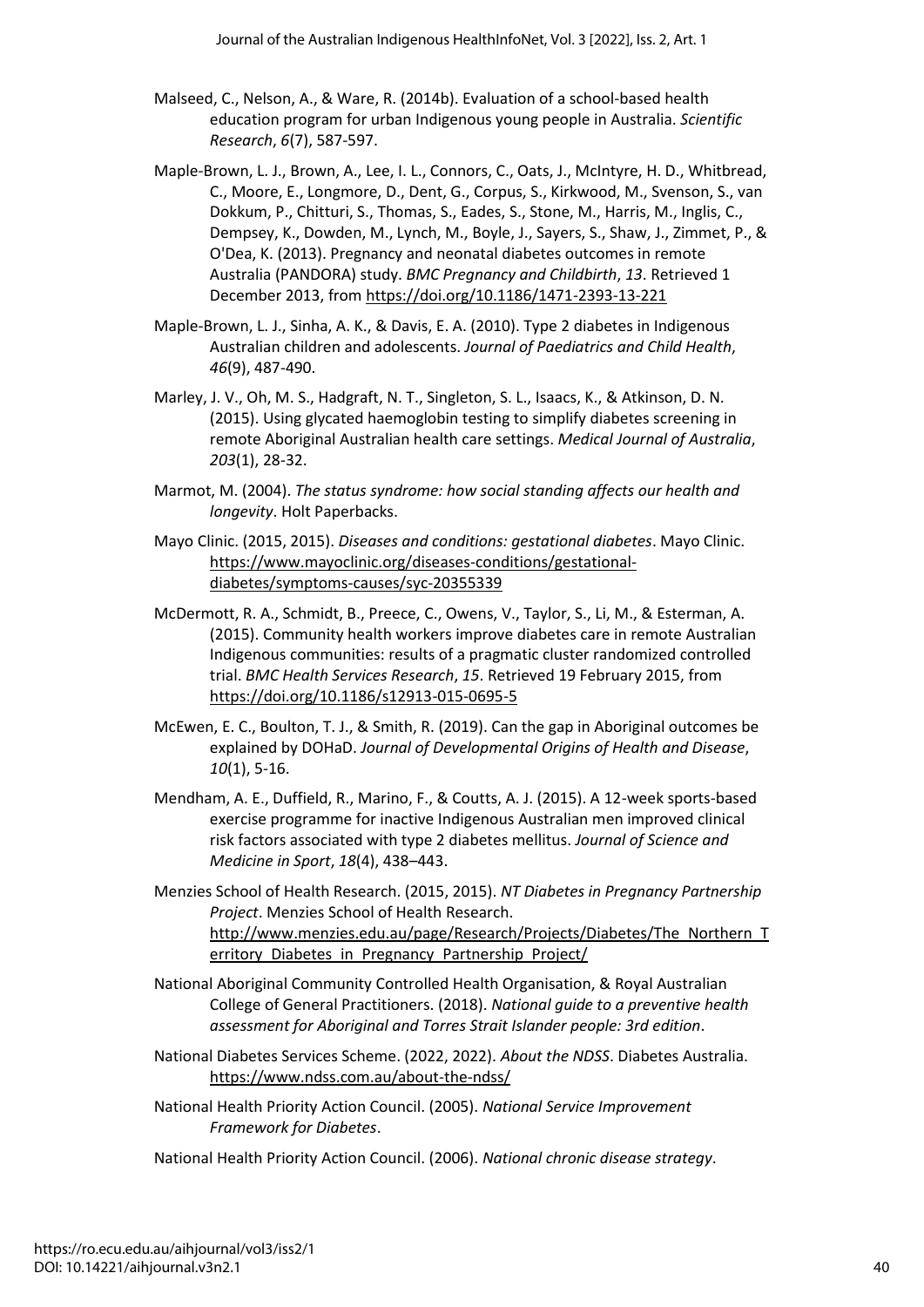- National Partnership Agreement on Preventive Health Implementation Working Group. (2009). *National Partnership Agreement on Preventive Health national implementation plan 2009-2015*.
- Nguyen, H. D., Chitturi, S., & Maple-Brown, L. J. (2016). Management of diabetes in Indigenous communities: lessons from the Australian Aboriginal population. *Internal Medicine Journal*, *46*(11), 1252-1259.
- O'Dea, K. (2005). Preventable chronic diseases among Indigenous Australians: the need for a comprehensive national approach. Darwin.
- O'Dea, K., Rowley, K. G., & Brown, A. (2007). Diabetes in Indigenous Australians: possible ways forward. *Medical Journal of Australia*, *186*(10), 494-495.
- Pan, F., Owen, N., & Oddy, W. H. (2021). Sugar sweetened beverages and increasing prevalence of type 2 diabetes in the Indigenous community of Australia. *Nutrition, Metabolism and Cardiovascular Diseases*, *31*(10), 2825-2830.
- Parmenter, J., Basit, T., Nelson, A., Crawford, E., & Kitter, B. (2020). Chronic disease self‐ management programs for Aboriginal and Torres Strait Islanders: factors influencing participation in an urban setting. *Health Promotion Journal of Australia*, *31*(1), 104-111.
- Peña, A. S., Curran, J. A., Fuery, M., George, C., Jefferies, C. A., Lobley, K., Ludwig, K., Maguire, A. M., Papadimos, E., Peters, A., Sellars, F., Speight, J., Titmuss, A., Wilson, D., Wong, J., Worth, C., & Dahiya, R. (2020). Screening, assessment and management of type 2 diabetes mellitus in children and adolescents: Australasian Paediatric Endocrine Group guidelines. *The Medical Journal of Australia*, *213*(1), 30-43.
- Power, J. (2020, 13 November 2020). *When it came to COVID-19, Indigenous Australians sent it packing*. The Sydney Morning Herald. [https://www.smh.com.au/national/when-it-came-to-covid-19-indigenous](https://www.smh.com.au/national/when-it-came-to-covid-19-indigenous-australians-sent-it-packing-20201112-p56e5u.html)[australians-sent-it-packing-20201112-p56e5u.html](https://www.smh.com.au/national/when-it-came-to-covid-19-indigenous-australians-sent-it-packing-20201112-p56e5u.html)
- Power, T., East, L., Gao, Y., Usher, K., & Jackson, D. (2021). A mixed‐methods evaluation of an urban Aboriginal diabetes lifestyle program. *Australian and New Zealand Journal of Public Health*, *45*(2), 143-149.
- Riddle, M. C., Cefalu, W. T., Evans, P. H., Gerstein, H. C., Nauck, M. A., Oh, W. K., Rothberg, A. E., le Roux, C. W., Rubino, F., Schauer, P., Taylor, R., & Twenefour, D. (2021). Consensus report: definition and interpretation of remission in type 2 diabetes. *Diabetes Care*, *Early view*[\(https://doi.org/10.2337/dci21-0034\)](https://doi.org/10.2337/dci21-0034).
- Royal Australian College of General Practitioners. (2014). *General practice management of type 2 diabetes: 2014-2015*.
- Schmidt, B., Campbell, S., & McDermott, R. (2016). Community health workers as chronic care coordinators: evaluation of an Australian Indigenous primary health care program. *Australian and New Zealand Journal of Public Health*, *40*(S1), S107-S114.
- Scott, E. S., Jenkins, A. J., & Fulcher, G. R. (2020). Challenges of diabetes management during the COVID-19 pandemic. *Medical Journal of Australia*, *213*(2), 56-57.e51.
- Seear, K. H., Atkinson, D. N., Henderson-Yates, L. M., Lelievre, M. P., & Marley, J. V. (2020). Maboo wirriya, be healthy: community-directed development of an evidence-based diabetes prevention program for young Aboriginal people in a remote Australian town. *Evaluation and Program Planning*, *81*. <https://doi.org/10.1016/j.evalprogplan.2020.101818>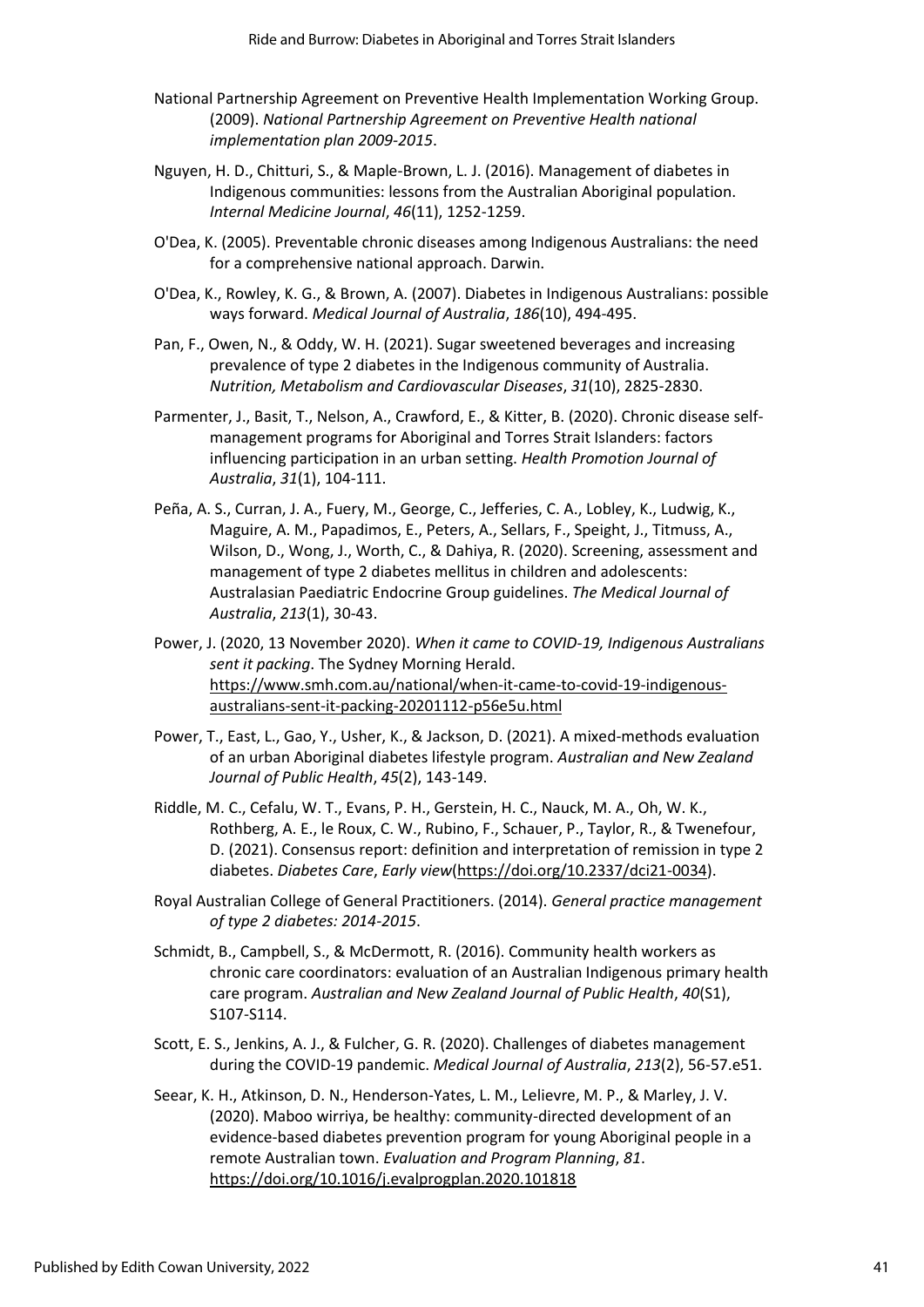- Seear, K. H., Atkinson, D. N., Lelievre, M. P., Henderson-Yates, L. M., & Marley, J. V. (2019). Piloting a culturally appropriate, localised diabetes prevention program for young Aboriginal people in a remote town. *Australian Journal of Primary Health*, *25*(5), 495-500.
- Services Australia. (2021, 10 December 20201). *Indigenous Health Incentive guidelines*. Services Australia. [https://www.servicesaustralia.gov.au/indigenous-health](https://www.servicesaustralia.gov.au/indigenous-health-incentive-for-practice-incentives-program?context=23046)[incentive-for-practice-incentives-program?context=23046](https://www.servicesaustralia.gov.au/indigenous-health-incentive-for-practice-incentives-program?context=23046)
- Shaw, J., & Tanamas, S. (2012). *Diabetes: the silent pandemic and its impact on Australia*.
- Steering Committee for the Review of Government Service Provision. (2014a). *Overcoming Indigenous disadvantage: key indicators 2014*.
- Steering Committee for the Review of Government Service Provision. (2014b). *Report on government services 2014: Indigenous compendium*.
- Stone, M., Baker, A., & Maple Brown, L. (2013). Diabetes in young people in the Top End of the Northern Territory. *Journal of Paediatrics and Child Health*, *49*(11), 976- 979.
- Stoneman, A., Atkinson, D., Davey, M., & Marley, J. V. (2014). Quality improvement in practice: improving diabetes care and patient outcomes in Aboriginal Community Controlled Health Services. *BMC Health Services Research*, *14*. Retrieved 7 October 2014, from<https://doi.org/10.1186/1472-6963-14-481>
- The Life! Program. (2021). Road to Good Health program case study. In (pp. 2). Melbourne: The Life! Program.
- Thomas, S. L., Zhao, Y., Guthridge, S. L., & Wakeman, J. (2014). The cost-effectiveness of primary care for Indigenous Australians with diabetes living in remote Northern Territory communities. *Medical Journal of Australia*, *200*(11), 658-662.
- Thurber, K. A., Barrett, E. M., Agostino, J., Chamberlain, C., Ward, J., Wade, V., Belfrage, M., Maddox, R., Peiris, D., Walker, J., Baffour, B., Wenitong, M., Law, C., Senior, T., Priest, N., Freeman, K., & Schramm, T. (2021). Risk of severe illness from COVID-19 among Aboriginal and Torres Strait Islander adults: the construct of 'vulnerable populations' obscures the root causes of health inequities. *Australian and New Zealand Journal of Public Health*, *45*(6), 658-663.
- Titmuss, A., Davis, E. A., Brown, A., & Maple-Brown, L. J. (2019). Emerging diabetes and metabolic conditions among Aboriginal and Torres Strait Islander young people. *Medical Journal of Australia*, *210*(3), 111-113.
- Titmuss, A., Davis, E. A., O'Donnell, V., Wenitong, M., Maple-Brown, L. J., & Haynes, A. (2022). Youth-onset type 2 diabetes among First Nations young people in northern Australia: a retrospective, cross-sectional study. *The Lancet*, *10*(1), 11- 13.
- Tran, F., Stone, M., Huang, C. Y., Lloyd, M., Woodhead, H. J., Elliott, K. D., Crock, P. A., Howard, N. J., & Craig, M. E. (2014). Population-based incidence of diabetes in Australian youth aged 10-18 yr: increase in type 1 diabetes but not type 2 diabetes. *Pediatric Diabetes*, *15*(8), 585-590.
- Tremblay, M.-C., Graham, J., Porgo, T. V., Dogba, M. J., Paquette, J.-S., Careau, E., & Witteman, H. O. (2020). Improving cultural safety of diabetes care in Indigenous populations of Canada, Australia, New Zealand and the United States: a systematic rapid review. *Canadian Journal of Diabetes*, *44*(7), 670-678.